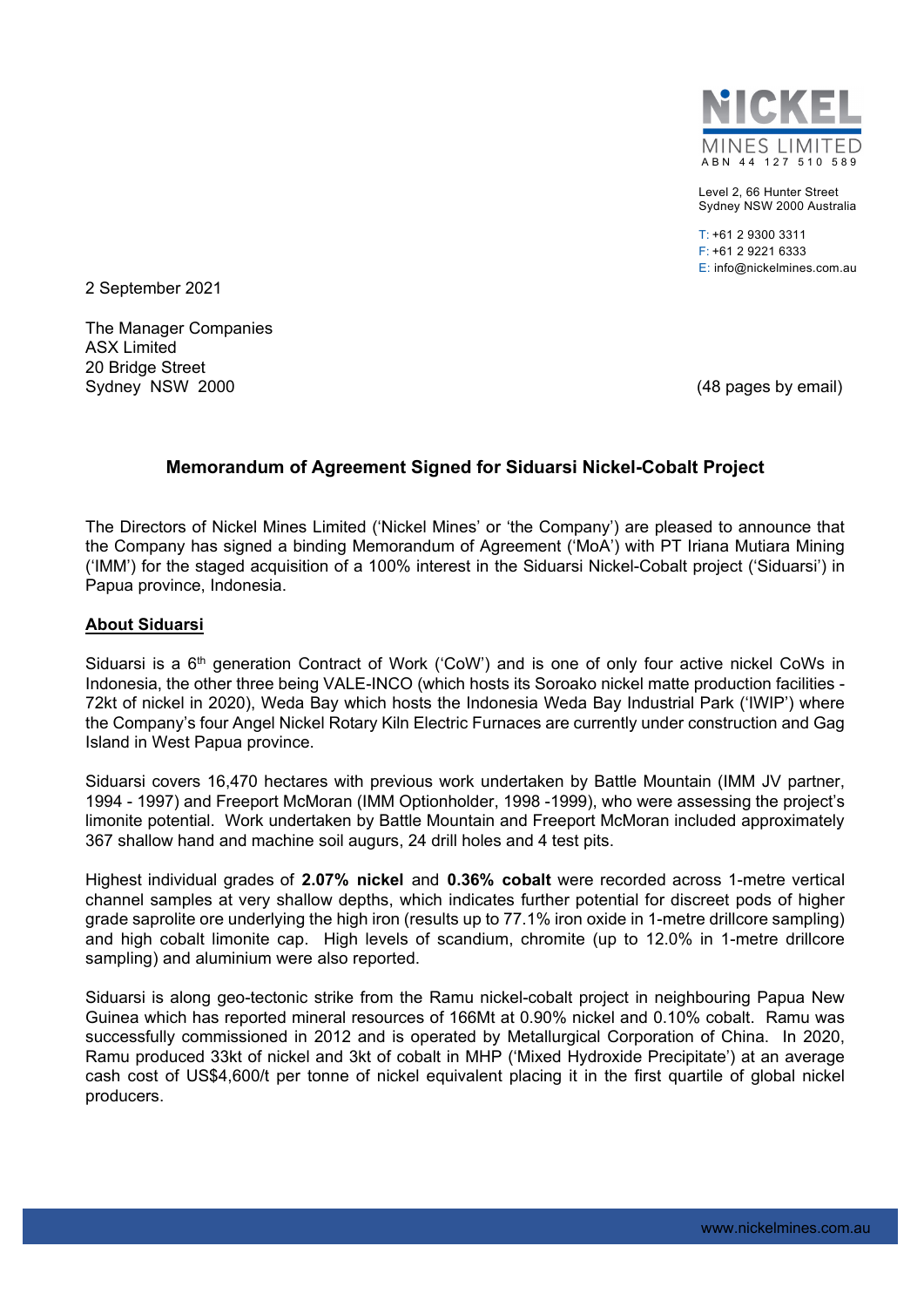

*Location map showing the location of the Siduarsi project in Papua province, Indonesia.* 

#### **Commenting on the execution of the MoA to acquire the Siduarsi Project the Company's Managing Director, Justin Werner said:**

*"With the significant growth in Indonesia of downstream nickel processing facilities, both RKEF and HPAL, the value of, and competition for nickel ore resources is increasing, intensifying the requirement for securing high-quality, long-life resources for security of supply.* 

*"We are pleased to have secured through this MoA the opportunity to acquire a potentially large-scale,*  long-life nickel deposit with high associated cobalt grades within a proven geological setting. The *potential to secure this CoW is not only important from a security of supply perspective but also has the added strategic benefit of enhancing our potential ability to participate in further downstream processing opportunities. The Company is excited to be able to advance the exploration status of this Project with additional upside potential for the discovery of high grade saprolite pods and other associated elements such as scandium, chromite, iron oxide and aluminium."* 

#### **Mr. Weifeng Huang, Chairman of Shanghai Decent and Non-executive Director of the Company said:**

*"Congratulations to the Nickel Mines' team for securing this collaboration opportunity on the Siduarsi nickel-cobalt project! If the resources are proven to be feasible, it will propel Nickel Mines further in its growth trajectory in the medium to long term. The sustainable development of resources in Indonesia is in sync with Tsingshan's strategy to grow its presence in Indonesia, particularly to deepen our involvement in the EV materials industry."*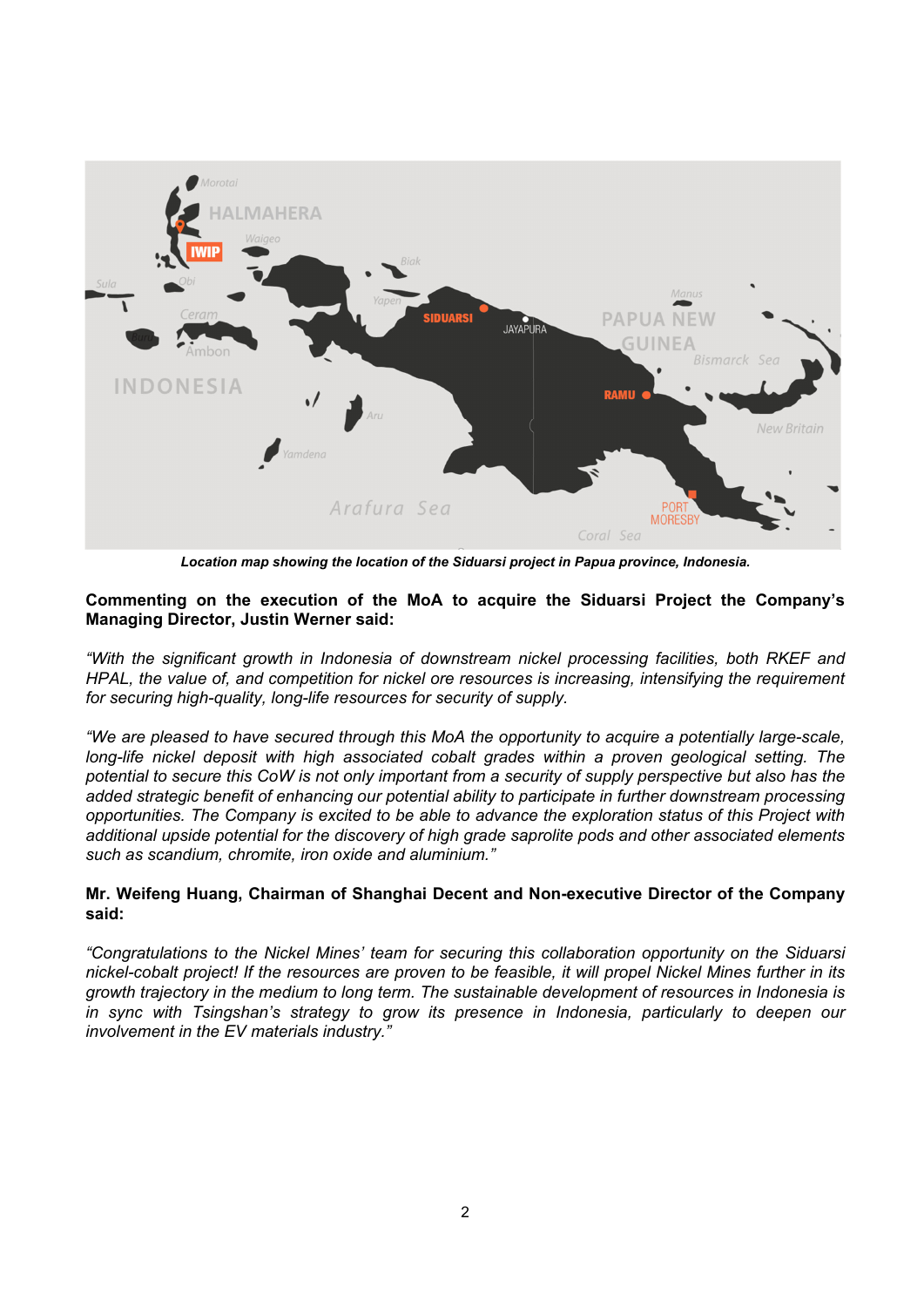#### **Commercial terms**

Nickel Mines has been granted exclusivity to complete its staged acquisition of Siduarsi and the MoA outlines a customary earn-in structure. Whilst the key terms are considered "commercial-in-confidence" and subject to execution of a joint venture agreement ('JVA'), Nickel Mines will be required to fund various project milestones including a modest exploration program over two years, the completion of a JORCcompliant Resources statement and a mine feasibility study.

### **Ongoing exploration works**

Currently, there is one drill rig on site which, as of 29 August 2021, had completed 253 metres of drilling (across 19 holes) into a planned 500 metre drill program. Drilling is at 400 metre centres bisecting the plateau resource area and good recoveries are being achieved. A standard limonite into saprolite profile has been intersected in all holes to date with varying thicknesses. No samples have yet been sent for assay.

As part of its due diligence, Nickel Mines will assume the cost of the exploration program, which will be credited towards earn-in expenditure if Nickel Mines executes a JVA.

#### **For further information please contact:**

Justin Werner Cameron Peacock +62 813 8191 2391 +61 439 908 732

Managing Director **Investor Relations and Business Development** jwerner@nickelmines.com.aucpeacock@nickelmines.com.au

pjn10936

#### **Competent Person Statement**

The information in this announcement that relates to Exploration Results in relation to the Siduarsi Nickel-Cobalt Project is based on and fairly represents information and supporting documentation compiled by Michael Thirnbeck BSc (Hons), a Competent Person, who is a Member of the Australasian Institute of Mining and Metallurgy. Michael Thirnbeck is a full-time employee of PT. Iriana Mutiara Mining and has sufficient experience that is relevant to the style of mineralisation, type of deposit and activities being undertaken to qualify as a Competent Person as defined in the 2012 edition of the Australasian Code for Reporting of Exploration Results, Minerals Resources and Ore Reserves. The Competent Person has verified the data disclosed in this release, including sampling, analytical and test data underlying the information contained in this release. Mr. Thirnbeck consents to the inclusion in the announcement of the matters based on his information in the form and context in which it appears.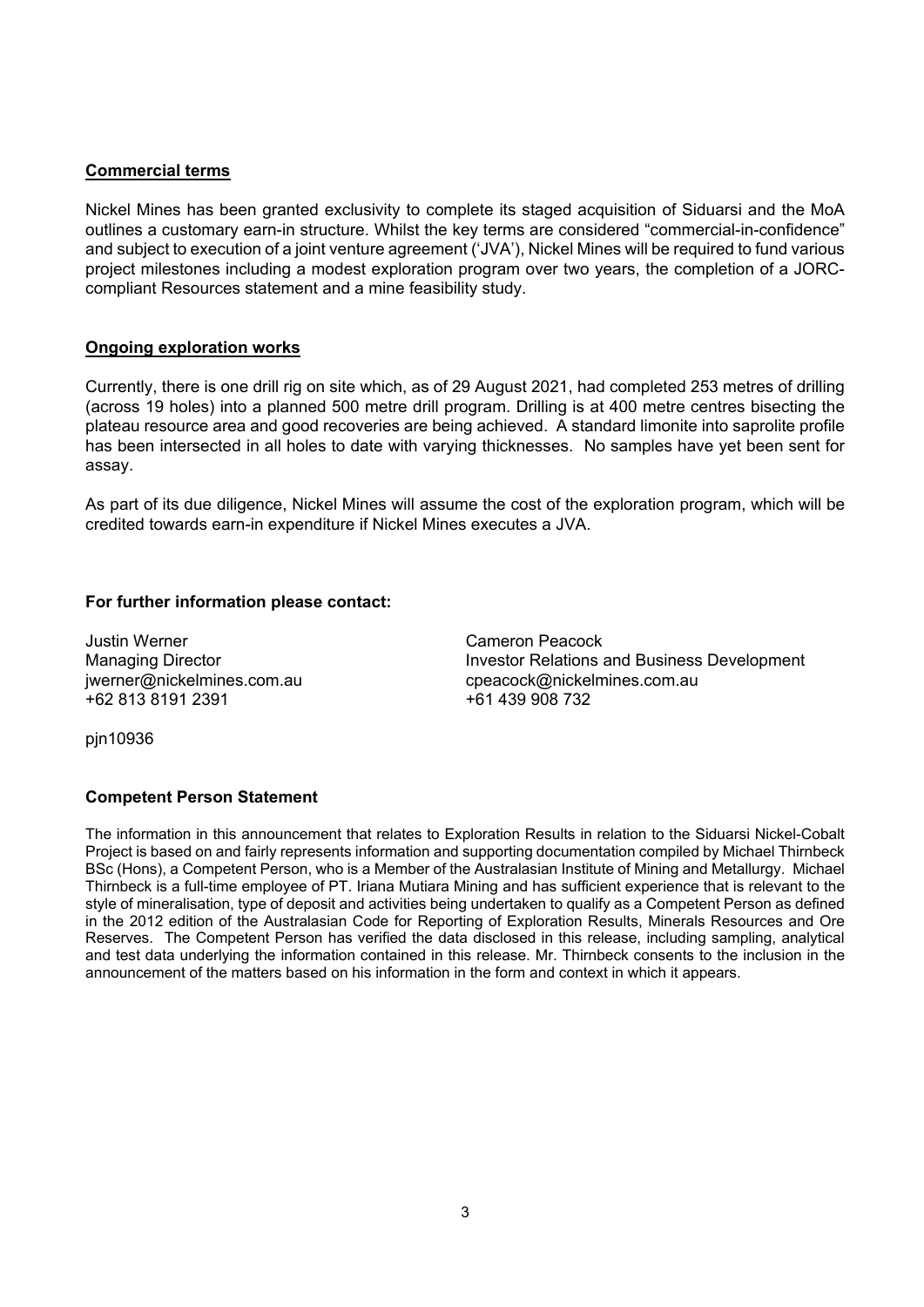# **JORC Code, 2012 Edition – Table 1 Section 1 - Sampling Techniques and Data**

### (Criteria in this section apply to all succeeding sections.)

### **Summary of drillhole locations for the Siduarsi Project**

|               | <b>Drill</b>   | <b>Easting</b> | <b>Northing</b>     | <b>RL</b> | <b>Depth</b> | Dip       |         |
|---------------|----------------|----------------|---------------------|-----------|--------------|-----------|---------|
| Hole ID       | <b>Type</b>    |                | (UTM-54S) (UTM-54S) | (metres)  | (m)          | (degrees) | Azimuth |
|               | SDD001 NQ Core | 286924         | 9748250             | 304       | 14           | -90       | 0       |
|               | SDD002 NQ Core | 286146         | 9748300             | 358       | 17           | $-90$     | 0       |
| <b>SDD003</b> | <b>NQ Core</b> | 286144         | 9749389             | 411       | 21           | -90       | 0       |
| <b>SDD004</b> | <b>NQ Core</b> | 285143         | 9749076             | 425       | 25           | -90       | 0       |
| <b>SDD005</b> | <b>NQ Core</b> | 287813         | 9749055             | 324       | 24           | $-90$     | 0       |
| <b>SDD006</b> | <b>NQ Core</b> | 287928         | 9746502             | 172       | 20.3         | -90       | 0       |
| <b>SDD007</b> | <b>NQ Core</b> | 284143         | 9748587             | 400       | 31           | $-90$     | 0       |
|               | SDD008 NQ Core | 285145         | 9747657             | 369       | 24.6         | $-90$     | 0       |
|               | SDD009 NQ Core | 284146         | 9746462             | 224       | 22.5         | $-90$     | 0       |
| <b>SDD010</b> | <b>NQ Core</b> | 289818         | 9747440             | 255       | 28.5         | $-90$     | 0       |
| <b>SDD011</b> | NQ Core        | 287148         | 9747244             | 343       | 20           | $-90$     | 0       |
| <b>SDD012</b> | <b>NQ Core</b> | 286923         | 9749090             | 361       | 23           | $-90$     | 0       |
| <b>SDD013</b> | NQ Core        | 286145         | 9748835             | 350       | 17.9         | -90       | 0       |
|               | SDD014 NQ Core | 287815         | 9747686             | 305       | 18.5         | $-90$     | 0       |
|               | SDD015 NQ Core | 288816         | 9747859             | 300       | 18           | $-90$     | 0       |
|               | SDD016 NQ Core | 284142         | 9749347             | 526       | 19.25        | $-90$     | 0       |
| <b>SDD017</b> | NQ Core        | 284141         | 9750132             | 638       | 18.75        | -90       | 0       |
|               | SDD018 NQ Core | 285146         | 9747053             | 283       | 18.25        | -90       | 0       |
| <b>SDD019</b> | NQ Core        | 284144         | 9747502             | 367       | 18.25        | -90       | 0       |
| <b>SDD020</b> | NQ Core        | 286146         | 9747883             | 321       | 15.75        | -90       | 0       |
| <b>SDD021</b> | <b>NQ Core</b> | 286148         | 9746886             | 199       | 15.25        | -90       | 0       |
|               | SDD022 NQ Core | 288817         | 9747050             | 276       | 15           | $-90$     | 0       |
| <b>SDD023</b> | <b>NQ Core</b> | 285143         | 9749512             | 472       | 15.25        | -90       | 0       |
| <b>SDD024</b> | <b>NQ Core</b> | 285144         | 9748640             | 350       | 17.25        | -90       | 0       |
| MI272         | HQ Core        | 287001         | 9748300             | 255       | 9            | -90       | 0       |
| <b>MQ288</b>  | HQ Core        | 287398         | 9747900             | 258       | 8            | -90       | 0       |
| MQ304         | <b>HQ Core</b> | 287801         | 9747902             | 266       | 10           | -90       | 0       |
| MQ320         | <b>HQ Core</b> | 288205         | 9747888             | 203       | 10           | -90       | 0       |
| MQ336         | <b>HQ Core</b> | 288600         | 9747903             | 250       | 7            | $-90$     | 0       |
| <b>MQ352</b>  | <b>HQ Core</b> | 289000         | 9747904             | 199       | 10           | $-90$     | 0       |
| MQ368         | <b>HQ Core</b> | 289403         | 9747896             | 199       | 16           | -90       | 0       |
| MQ384         | <b>HQ Core</b> | 289789         | 9747899             | 201       | 10           | $-90$     | 0       |
| <b>MY304</b>  | <b>HQ Core</b> | 287803         | 9747502             | 227       | 15           | -90       | 0       |
| <b>MY320</b>  | HQ Core        | 288199         | 9747500             | 225       | 15           | -90       | 0       |
| <b>MY336</b>  | HQ Core        | 288601         | 9747500             | 280       | 13           | -90       | 0       |
| <b>MY352</b>  | HQ Core        | 289002         | 9747498             | 259       | 19           | -90       | 0       |
| <b>MY368</b>  | HQ Core        | 289399         | 9747500             | 217       | 25           | -90       | 0       |
| <b>MY384</b>  | HQ Core        | 289798         | 9747510             | 202       | 8            | -90       | 0       |
| <b>MY400</b>  | HQ Core        | 290201         | 9747500             | 213       | 11           | -90       | 0       |
| <b>SG304</b>  | HQ Core        | 287800         | 9747097             | 216       | 27           | -90       | 0       |
| SO304         | HQ Core        | 287790         | 9746707             | 223       | 20           | -90       | 0       |

Notes:

Drill collars are provided to the nearest metre.

Collar elevation and depth is provided to the nearest 1 and 0.1 metres respectively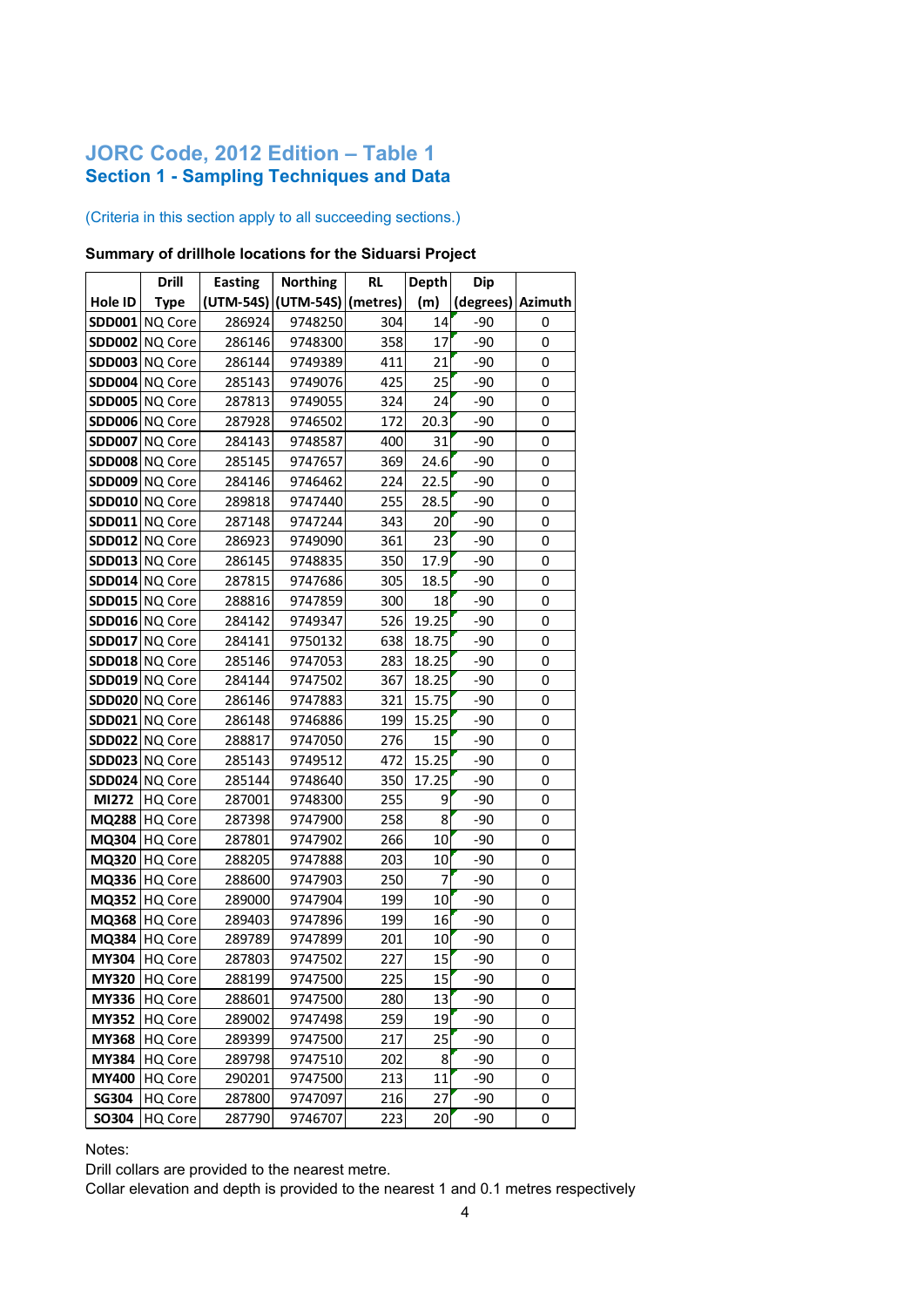Some rounding errors may be present. Collars are located in UTM WGS84, Zone 54S.

|        |                 |    |        | HOLE_ID SAMPLING DEPTH (m) EASTING_54S NORTHING_54S RL |     |
|--------|-----------------|----|--------|--------------------------------------------------------|-----|
| STP001 | <b>TEST PIT</b> |    | 286923 | 9749090                                                | 361 |
| STP002 | <b>TEST PIT</b> |    | 286145 | 9748835                                                | 350 |
| STP003 | <b>TEST PIT</b> | 10 | 285143 | 9749076                                                | 425 |
| STP004 | <b>TEST PIT</b> |    | 284142 | 9749347                                                | 526 |

## **Summary of Test Pit locations for the Siduarsi Project**

Notes:

Test Pit locations and elevations are located to the nearest one metre.

Locations in UTM WGS84, Zone 54S, STP = Siduarsi Test Pit

### **Summary of Soil Auger locations for the Siduarsi Project with Ni, Co and Fe geochemistry**

| HOLE_ID       | <b>FROM</b> | <b>TO</b> | EASTING_54S | NORTHING 54S | Ni_%_AAST | Co_%_AAST | Fe_%_AAST |
|---------------|-------------|-----------|-------------|--------------|-----------|-----------|-----------|
| <b>SDA001</b> | 0.00        | 1.00      | 286149      | 9746134      | 0.65      | 0.069     | 29.00     |
| <b>SDA001</b> | 1.00        | 1.40      | 286149      | 9746134      | 0.72      | 0.054     | 20.60     |
| <b>SDA002</b> | 0.00        | 1.00      | 286148      | 9746242      | 0.95      | 0.096     | 49.50     |
| <b>SDA002</b> | 1.00        | 2.00      | 286148      | 9746242      | 1.29      | 0.215     | 47.00     |
| <b>SDA002</b> | 2.00        | 3.00      | 286148      | 9746242      | 1.41      | 0.120     | 37.30     |
| <b>SDA002</b> | 3.00        | 4.00      | 286148      | 9746242      | 1.53      | 0.062     | 20.00     |
| <b>SDA002</b> | 4.00        | 4.30      | 286148      | 9746242      | 1.67      | 0.035     | 15.30     |
| <b>SDA003</b> | 0.00        | 1.00      | 286148      | 9746347      | 0.09      | 0.009     | 7.40      |
| <b>SDA003</b> | 1.00        | 2.00      | 286148      | 9746347      | 0.05      | 0.005     | 5.90      |
| <b>SDA003</b> | 2.00        | 2.75      | 286148      | 9746347      | 0.04      | 0.005     | 6.70      |
| <b>SDA004</b> | 0.00        | 1.00      | 286148      | 9746444      | 1.20      | 0.074     | 31.20     |
| <b>SDA004</b> | 1.00        | 2.00      | 286148      | 9746444      | 1.01      | 0.084     | 32.10     |
| <b>SDA004</b> | 2.00        | 3.00      | 286148      | 9746444      | 0.83      | 0.082     | 27.30     |
| <b>SDA005</b> | 0.00        | 1.00      | 286148      | 9746566      | 0.60      | 0.019     | 45.50     |
| <b>SDA005</b> | 1.00        | 2.00      | 286148      | 9746566      | 0.50      | 0.023     | 38.80     |
| <b>SDA005</b> | 2.00        | 2.40      | 286148      | 9746566      | 0.51      | 0.038     | 40.30     |
| <b>SDA006</b> | 0.00        | 1.00      | 286148      | 9746684      | 0.67      | 0.018     | 50.20     |
| <b>SDA006</b> | 2.00        | 3.00      | 286148      | 9746684      | 1.23      | 0.051     | 48.50     |
| <b>SDA006</b> | 1.00        | 2.00      | 286148      | 9746684      | 0.94      | 0.027     | 48.00     |
| <b>SDA006</b> | 3.00        | 4.00      | 286148      | 9746684      | 0.59      | 0.019     | 49.50     |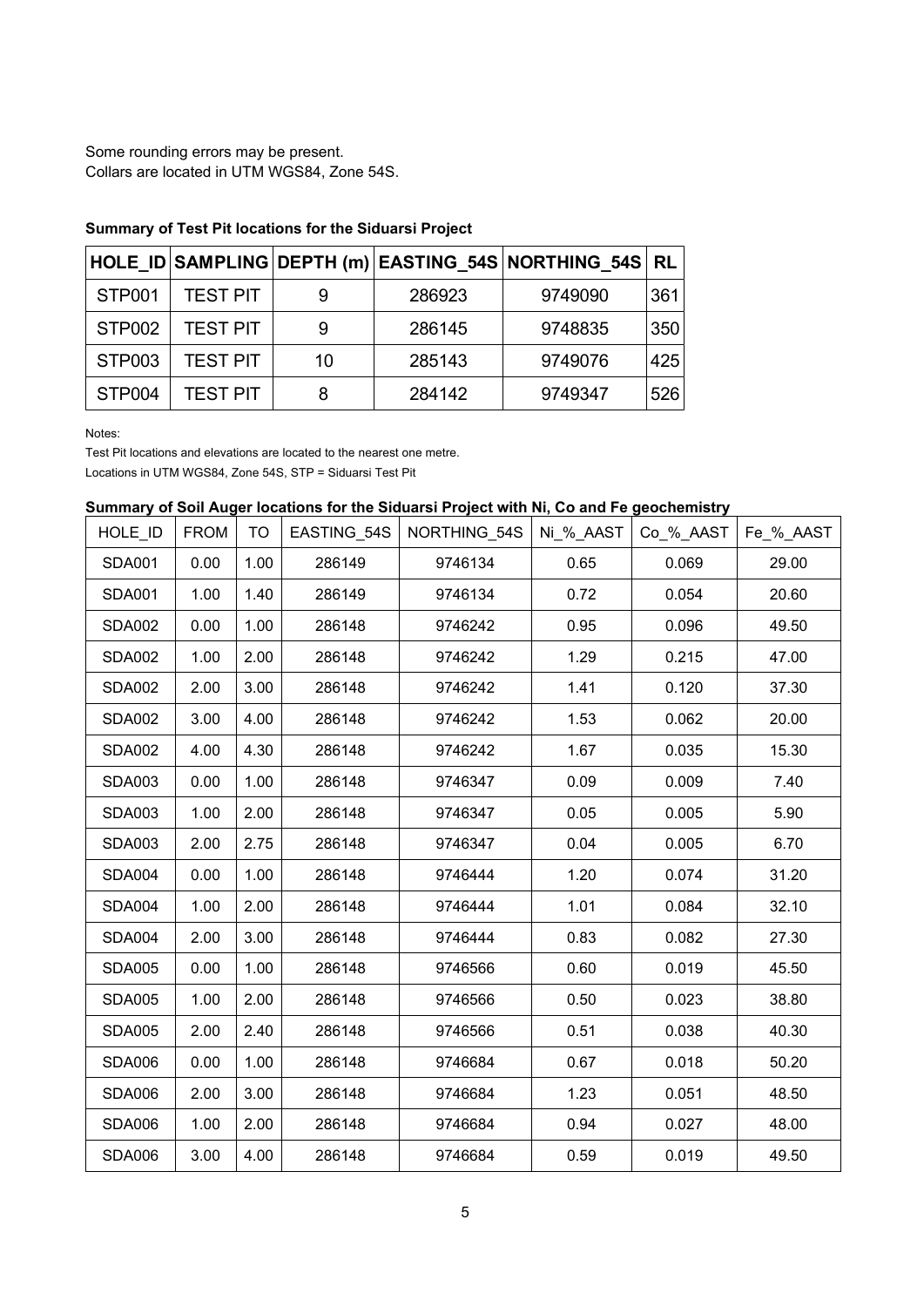| <b>SDA006</b> | 4.00 | 5.00 | 286148 | 9746684 | 1.69 | 0.165 | 43.10 |
|---------------|------|------|--------|---------|------|-------|-------|
| <b>SDA006</b> | 5.00 | 6.00 | 286148 | 9746684 | 1.55 | 0.188 | 40.70 |
| <b>SDA007</b> | 0.00 | 1.00 | 286148 | 9746771 | 1.52 | 0.065 | 30.00 |
| <b>SDA007</b> | 1.00 | 1.60 | 286148 | 9746771 | 1.56 | 0.024 | 11.40 |
| <b>SDA008</b> | 0.00 | 1.00 | 286148 | 9746886 | 1.20 | 0.045 | 28.20 |
| <b>SDA008</b> | 1.00 | 1.70 | 286148 | 9746886 | 1.26 | 0.049 | 29.60 |
| <b>SDA009</b> | 0.00 | 1.00 | 286147 | 9746966 | 0.95 | 0.123 | 38.80 |
| <b>SDA010</b> | 0.00 | 1.00 | 286147 | 9747109 | 0.55 | 0.041 | 15.20 |
| <b>SDA011</b> | 0.00 | 1.00 | 286147 | 9747205 | 0.52 | 0.020 | 13.10 |
| <b>SDA011</b> | 1.00 | 1.80 | 286147 | 9747205 | 0.39 | 0.014 | 9.10  |
| <b>SDA012</b> | 0.00 | 1.00 | 286147 | 9747308 | 0.10 | 0.013 | 9.70  |
| <b>SDA012</b> | 1.00 | 1.90 | 286147 | 9747308 | 0.10 | 0.006 | 7.30  |
| <b>SDA013</b> | 0.00 | 1.00 | 286147 | 9747417 | 0.09 | 0.013 | 10.20 |
| <b>SDA013</b> | 1.00 | 1.65 | 286147 | 9747417 | 0.13 | 0.008 | 9.20  |
| <b>SDA014</b> | 0.00 | 1.00 | 286147 | 9747548 | 1.15 | 0.062 | 34.80 |
| <b>SDA014</b> | 1.00 | 2.00 | 286147 | 9747548 | 0.97 | 0.053 | 31.90 |
| <b>SDA014</b> | 2.00 | 3.00 | 286147 | 9747548 | 0.81 | 0.043 | 39.60 |
| <b>SDA014</b> | 3.00 | 4.00 | 286147 | 9747548 | 0.75 | 0.042 | 25.10 |
| <b>SDA014</b> | 4.00 | 5.00 | 286147 | 9747548 | 0.80 | 0.034 | 24.20 |
| <b>SDA015</b> | 0.00 | 1.00 | 286146 | 9747637 | 0.98 | 0.067 | 31.10 |
| <b>SDA015</b> | 1.00 | 1.83 | 286146 | 9747637 | 0.84 | 0.034 | 22.70 |
| <b>SDA016</b> | 0.00 | 1.00 | 286146 | 9747800 | 0.13 | 0.022 | 21.50 |
| <b>SDA016</b> | 1.00 | 2.00 | 286146 | 9747800 | 0.51 | 0.048 | 31.30 |
| <b>SDA016</b> | 2.00 | 3.00 | 286146 | 9747800 | 0.27 | 0.060 | 30.80 |
| <b>SDA016</b> | 3.00 | 4.00 | 286146 | 9747800 | 1.02 | 0.033 | 17.20 |
| <b>SDA016</b> | 4.00 | 4.75 | 286146 | 9747800 | 1.03 | 0.018 | 10.20 |
| <b>SDA017</b> | 0.00 | 1.00 | 286146 | 9747883 | 0.66 | 0.119 | 45.80 |
| <b>SDA017</b> | 1.00 | 1.85 | 286146 | 9747883 | 1.04 | 0.076 | 27.70 |
| <b>SDA018</b> | 0.00 | 1.00 | 286146 | 9747982 | 0.37 | 0.018 | 39.00 |
| <b>SDA018</b> | 1.00 | 2.00 | 286146 | 9747982 | 0.46 | 0.023 | 43.30 |
| <b>SDA018</b> | 2.00 | 3.00 | 286146 | 9747982 | 0.95 | 0.090 | 20.70 |
| <b>SDA018</b> | 3.00 | 3.75 | 286146 | 9747982 | 0.94 | 0.056 | 18.90 |
| <b>SDA019</b> | 0.00 | 1.00 | 286146 | 9748086 | 0.77 | 0.083 | 50.10 |
| <b>SDA019</b> | 1.00 | 1.95 | 286146 | 9748086 | 1.37 | 0.098 | 33.50 |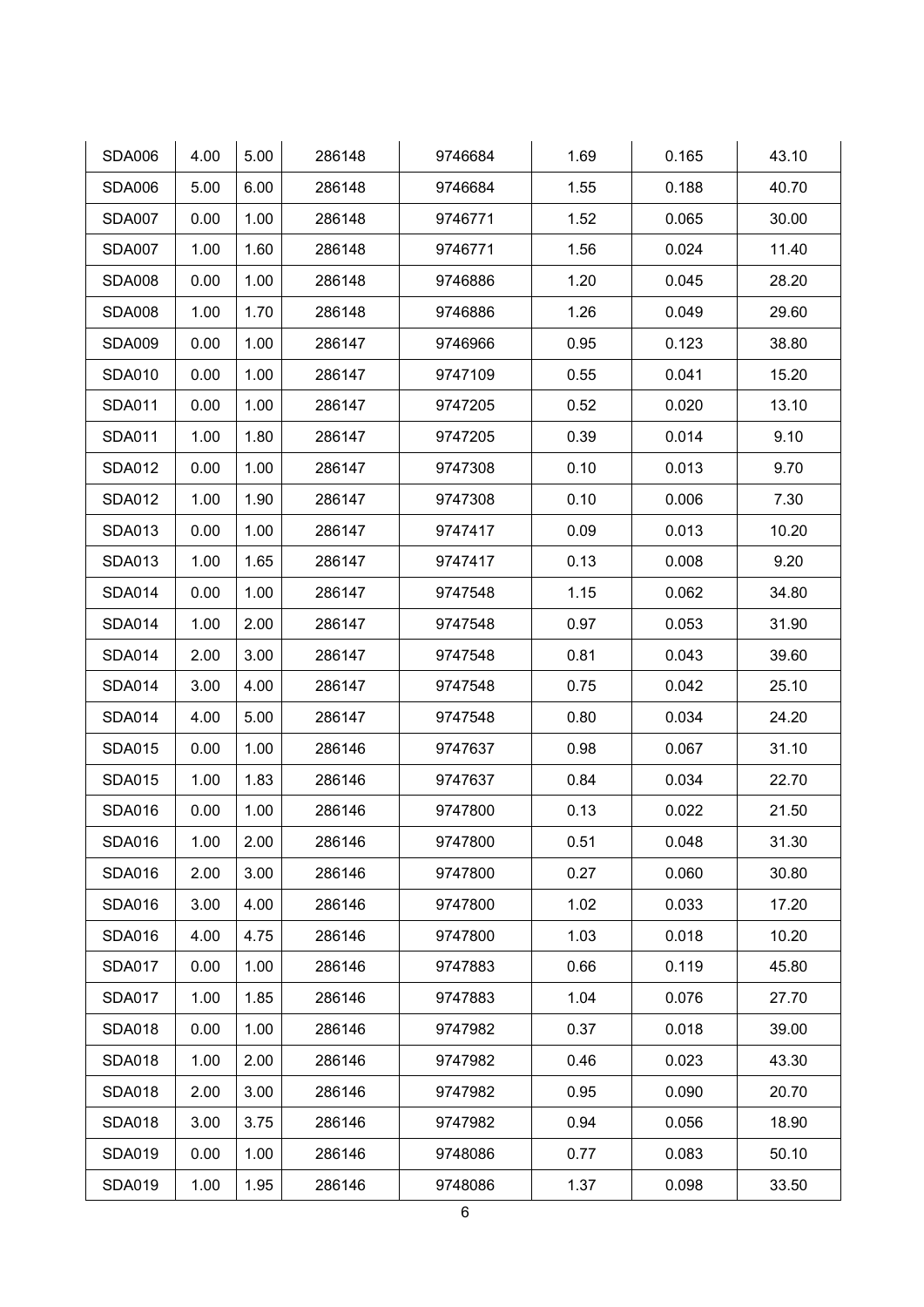| <b>SDA020</b> | 0.00 | 1.00 | 286146 | 9748219 | 0.66 | 0.030 | 48.00 |
|---------------|------|------|--------|---------|------|-------|-------|
| <b>SDA020</b> | 1.00 | 2.00 | 286146 | 9748219 | 0.99 | 0.084 | 42.70 |
| <b>SDA021</b> | 0.00 | 1.00 | 286146 | 9748300 | 0.78 | 0.018 | 47.80 |
| <b>SDA021</b> | 1.00 | 2.00 | 286146 | 9748300 | 1.11 | 0.058 | 50.10 |
| <b>SDA021</b> | 2.00 | 2.60 | 286146 | 9748300 | 1.32 | 0.096 | 43.80 |
| <b>SDA022</b> | 0.00 | 1.00 | 286145 | 9748414 | 0.55 | 0.017 | 50.10 |
| <b>SDA022</b> | 1.00 | 1.95 | 286145 | 9748414 | 0.66 | 0.016 | 50.90 |
| <b>SDA023</b> | 0.00 | 1.00 | 286145 | 9748505 | 0.96 | 0.053 | 43.40 |
| <b>SDA023</b> | 1.00 | 2.00 | 286145 | 9748505 | 1.67 | 0.069 | 35.30 |
| <b>SDA023</b> | 2.00 | 3.00 | 286145 | 9748505 | 1.47 | 0.043 | 22.60 |
| <b>SDA023</b> | 3.00 | 3.55 | 286145 | 9748505 | 1.06 | 0.034 | 20.00 |
| <b>SDA024</b> | 0.00 | 1.00 | 286145 | 9748612 | 0.79 | 0.063 | 48.20 |
| <b>SDA024</b> | 1.00 | 2.00 | 286145 | 9748612 | 0.96 | 0.129 | 44.40 |
| <b>SDA024</b> | 2.00 | 2.40 | 286145 | 9748612 | 1.08 | 0.094 | 28.70 |
| <b>SDA025</b> | 0.00 | 1.00 | 286145 | 9748729 | 0.92 | 0.056 | 47.40 |
| <b>SDA025</b> | 1.00 | 2.00 | 286145 | 9748729 | 1.30 | 0.162 | 46.60 |
| <b>SDA025</b> | 2.00 | 2.60 | 286145 | 9748729 | 1.61 | 0.117 | 37.40 |
| <b>SDA026</b> | 0.00 | 1.00 | 286145 | 9748835 | 0.41 | 0.015 | 49.90 |
| <b>SDA026</b> | 1.00 | 2.00 | 286145 | 9748835 | 0.67 | 0.026 | 49.20 |
| <b>SDA026</b> | 2.00 | 3.00 | 286145 | 9748835 | 0.91 | 0.044 | 50.10 |
| <b>SDA026</b> | 3.00 | 4.00 | 286145 | 9748835 | 0.99 | 0.154 | 51.10 |
| <b>SDA026</b> | 4.00 | 4.95 | 286145 | 9748835 | 1.34 | 0.208 | 31.70 |
| <b>SDA027</b> | 0.00 | 1.00 | 286145 | 9748944 | 0.76 | 0.048 | 48.10 |
| <b>SDA027</b> | 1.00 | 2.00 | 286145 | 9748944 | 0.82 | 0.084 | 49.20 |
| <b>SDA027</b> | 2.00 | 3.00 | 286145 | 9748944 | 0.95 | 0.120 | 48.50 |
| <b>SDA028</b> | 0.00 | 1.00 | 286145 | 9749065 | 1.18 | 0.039 | 17.40 |
| <b>SDA029</b> | 0.00 | 1.00 | 286144 | 9749170 | 0.17 | 0.009 | 15.80 |
| <b>SDA030</b> | 0.00 | 1.00 | 286144 | 9749288 | 0.21 | 0.009 | 23.20 |
| <b>SDA030</b> | 1.00 | 2.00 | 286144 | 9749288 | 0.62 | 0.024 | 45.00 |
| <b>SDA030</b> | 2.00 | 3.00 | 286144 | 9749288 | 0.54 | 0.043 | 44.70 |
| <b>SDA030</b> | 3.00 | 4.00 | 286144 | 9749288 | 0.71 | 0.223 | 46.70 |
| <b>SDA030</b> | 4.00 | 5.00 | 286144 | 9749288 | 0.79 | 0.187 | 47.20 |
| <b>SDA030</b> | 5.00 | 6.00 | 286144 | 9749288 | 0.85 | 0.110 | 51.50 |
| <b>SDA031</b> | 0.00 | 1.00 | 286144 | 9749389 | 0.29 | 0.016 | 32.00 |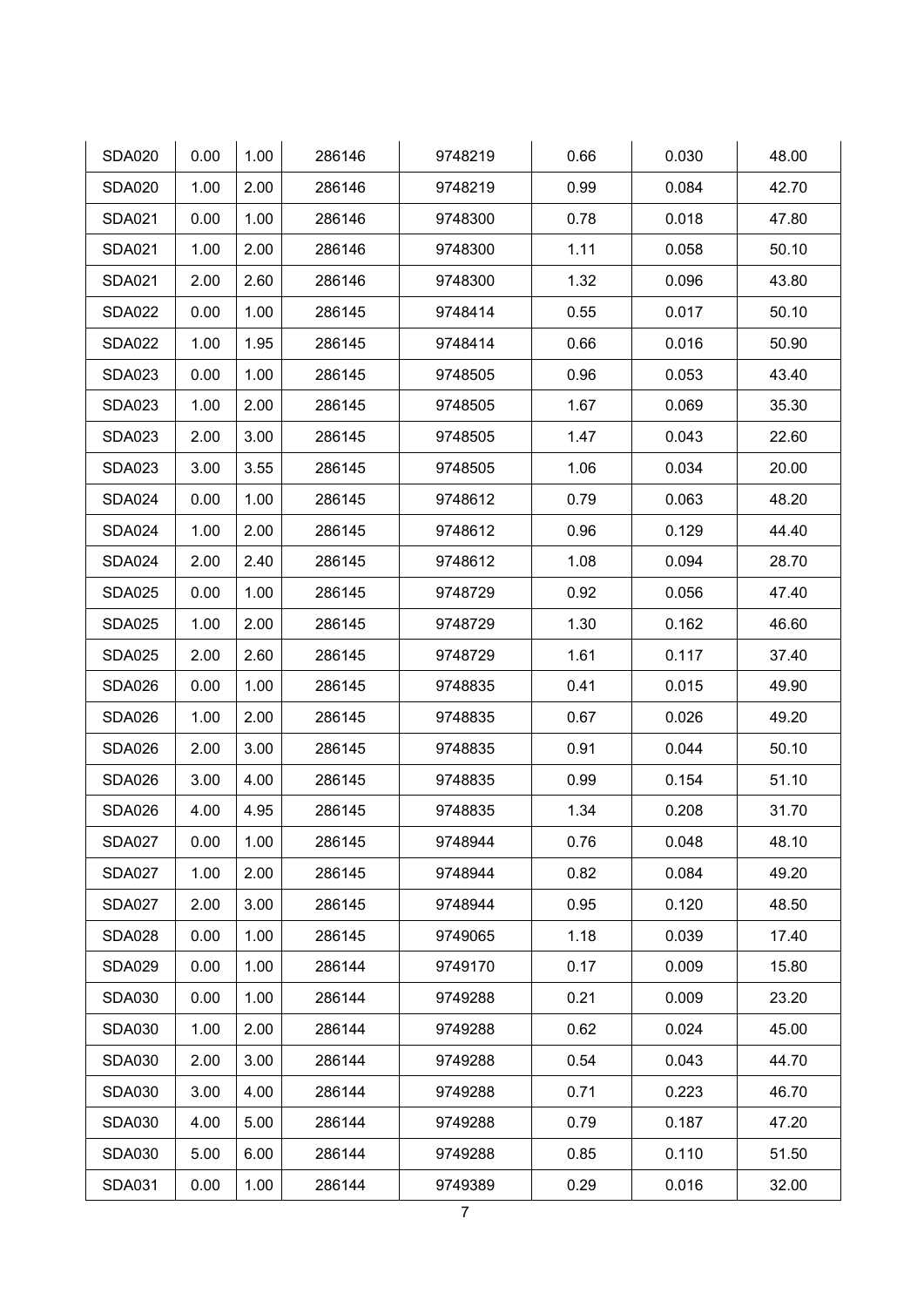| <b>SDA031</b> | 1.00 | 2.00 | 286144 | 9749389 | 0.68    | 0.137    | 44.30 |
|---------------|------|------|--------|---------|---------|----------|-------|
| <b>SDA031</b> | 2.00 | 3.00 | 286144 | 9749389 | 0.83    | 0.226    | 44.70 |
| <b>SDA031</b> | 3.00 | 4.00 | 286144 | 9749389 | 0.84    | 0.137    | 45.60 |
| <b>SDA031</b> | 4.00 | 5.00 | 286144 | 9749389 | 1.11    | 0.089    | 47.20 |
| <b>SDA031</b> | 5.00 | 6.00 | 286144 | 9749389 | 1.15    | 0.076    | 43.40 |
| <b>SDA032</b> | 0.00 | 1.00 | 286144 | 9749503 | 0.07    | 0.003    | 10.80 |
| <b>SDA032</b> | 1.00 | 2.00 | 286144 | 9749503 | 0.08    | 0.005    | 12.70 |
| <b>SDA032</b> | 2.00 | 3.00 | 286144 | 9749503 | 0.12    | 0.012    | 13.70 |
| <b>SDA032</b> | 3.00 | 4.00 | 286144 | 9749503 | 0.48    | 0.067    | 39.40 |
| <b>SDA032</b> | 4.00 | 5.00 | 286144 | 9749503 | 0.79    | 0.207    | 43.70 |
| <b>SDA032</b> | 5.00 | 6.00 | 286144 | 9749503 | 0.68    | 0.106    | 42.20 |
| <b>SDA032</b> | 6.00 | 6.50 | 286144 | 9749503 | 0.63    | 0.156    | 41.90 |
| <b>SDA033</b> | 0.00 | 1.00 | 286144 | 9749656 | 0.73    | 0.045    | 48.10 |
| <b>SDA033</b> | 1.00 | 2.00 | 286144 | 9749656 | 0.97    | 0.136    | 48.60 |
| <b>SDA033</b> | 2.00 | 3.00 | 286144 | 9749656 | 1.15    | 0.127    | 47.20 |
| <b>SDA033</b> | 3.00 | 4.00 | 286144 | 9749656 | 1.42    | 0.063    | 22.70 |
| <b>SDA034</b> | 0.00 | 1.00 | 286144 | 9749763 | 0.47    | 0.049    | 28.50 |
| <b>SDA034</b> | 1.00 | 2.00 | 286144 | 9749763 | 0.58    | 0.053    | 29.10 |
| <b>SDA034</b> | 2.00 | 3.00 | 286144 | 9749763 | 0.65    | 0.031    | 18.90 |
| <b>SDA035</b> | 0.00 | 1.00 | 286144 | 9749871 | 0.16    | 0.013    | 14.50 |
| <b>SDA035</b> | 1.00 | 2.00 | 286144 | 9749871 | 0.34    | 0.026    | 16.90 |
| <b>SDA035</b> | 2.00 | 2.80 | 286144 | 9749871 | 0.69    | 0.026    | 13.70 |
| <b>SDA036</b> | 0.00 | 1.00 | 286143 | 9749974 | 0.02    | 0.005    | 11.40 |
| <b>SDA036</b> | 1.00 | 2.00 | 286143 | 9749974 | 0.02    | 0.005    | 8.50  |
| <b>SDA037</b> | 0.00 | 1.00 | 286143 | 9750077 | 0.01    | 0.005    | 10.90 |
| <b>SDA037</b> | 1.00 | 2.00 | 286143 | 9750077 | $-0.01$ | 0.006    | 11.20 |
| <b>SDA037</b> | 2.00 | 2.65 | 286143 | 9750077 | 0.03    | 0.005    | 9.00  |
| <b>SDA038</b> | 0.00 | 1.00 | 286143 | 9750175 | 0.02    | 0.003    | 4.50  |
| <b>SDA038</b> | 1.00 | 2.00 | 286143 | 9750175 | $-0.01$ | 0.003    | 4.30  |
| <b>SDA038</b> | 2.00 | 2.55 | 286143 | 9750175 | $-0.01$ | $-0.003$ | 3.00  |
| <b>SDA039</b> | 0.00 | 1.00 | 286143 | 9750278 | $-0.01$ | 0.003    | 6.10  |
| <b>SDA039</b> | 1.00 | 2.00 | 286143 | 9750278 | $-0.01$ | $-0.003$ | 5.50  |
| <b>SDA039</b> | 2.00 | 2.58 | 286143 | 9750278 | 0.01    | $-0.003$ | 5.80  |
| <b>SDA040</b> | 0.00 | 1.00 | 286143 | 9750377 | 0.02    | 0.004    | 8.40  |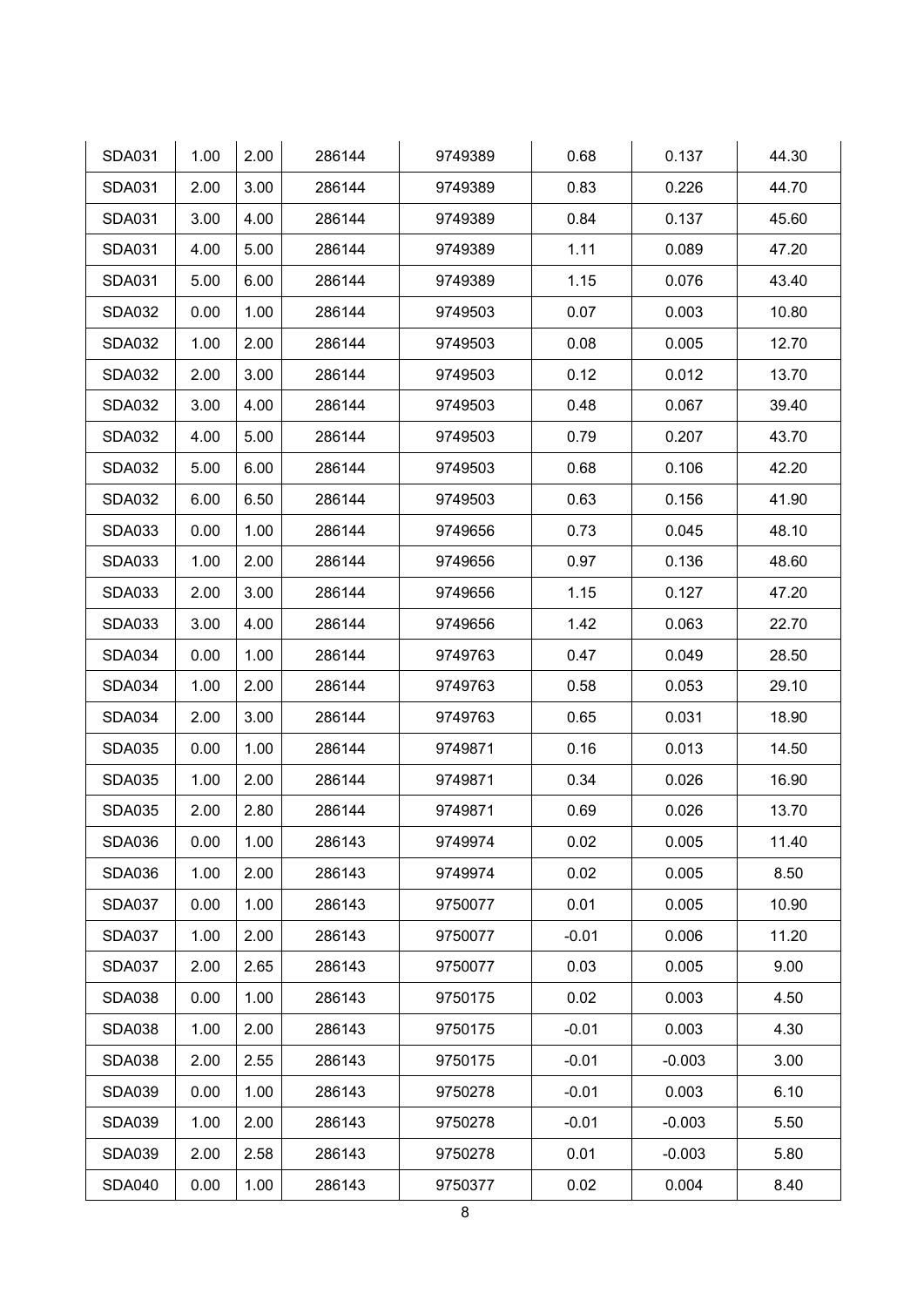| <b>SDA040</b> | 1.00 | 1.60 | 286143 | 9750377 | 0.01 | 0.004 | 9.20  |
|---------------|------|------|--------|---------|------|-------|-------|
| <b>SDA041</b> | 0.00 | 1.00 | 286924 | 9748250 | 0.60 | 0.026 | 41.40 |
| <b>SDA041</b> | 1.00 | 2.00 | 286924 | 9748250 | 0.80 | 0.046 | 44.50 |
| <b>SDA041</b> | 2.00 | 3.00 | 286924 | 9748250 | 0.88 | 0.087 | 43.60 |
| <b>SDA041</b> | 3.00 | 4.00 | 286924 | 9748250 | 0.92 | 0.095 | 38.00 |
| <b>SDA041</b> | 4.00 | 5.00 | 286924 | 9748250 | 1.19 | 0.065 | 31.40 |
| <b>SDA041</b> | 5.00 | 5.22 | 286924 | 9748250 | 1.24 | 0.041 | 21.10 |
| <b>SDA042</b> | 0.00 | 1.00 | 286924 | 9748356 | 0.54 | 0.021 | 50.10 |
| <b>SDA042</b> | 1.00 | 2.00 | 286924 | 9748356 | 0.65 | 0.063 | 47.70 |
| <b>SDA042</b> | 2.00 | 2.70 | 286924 | 9748356 | 0.89 | 0.096 | 32.80 |
| <b>SDA043</b> | 0.00 | 1.00 | 286924 | 9748452 | 0.79 | 0.105 | 45.20 |
| <b>SDA043</b> | 1.00 | 1.85 | 286924 | 9748452 | 0.98 | 0.094 | 39.50 |
| <b>SDA044</b> | 0.00 | 1.00 | 286924 | 9748552 | 0.62 | 0.029 | 48.40 |
| <b>SDA044</b> | 1.00 | 2.00 | 286924 | 9748552 | 0.78 | 0.103 | 51.30 |
| <b>SDA044</b> | 2.00 | 2.60 | 286924 | 9748552 | 1.33 | 0.076 | 27.30 |
| <b>SDA045</b> | 0.00 | 1.00 | 286924 | 9748652 | 0.68 | 0.030 | 49.00 |
| <b>SDA045</b> | 1.00 | 1.95 | 286924 | 9748652 | 1.39 | 0.125 | 31.00 |
| <b>SDA046</b> | 0.00 | 1.00 | 286924 | 9748772 | 0.87 | 0.094 | 37.80 |
| <b>SDA046</b> | 1.00 | 2.00 | 286924 | 9748772 | 0.96 | 0.028 | 11.60 |
| <b>SDA047</b> | 0.00 | 1.00 | 286924 | 9748870 | 1.46 | 0.073 | 34.20 |
| <b>SDA047</b> | 1.00 | 1.80 | 286924 | 9748870 | 0.82 | 0.031 | 15.50 |
| <b>SDA048</b> | 0.00 | 1.00 | 286923 | 9748988 | 0.53 | 0.030 | 54.80 |
| <b>SDA048</b> | 1.00 | 2.00 | 286923 | 9748988 | 0.75 | 0.134 | 50.40 |
| <b>SDA048</b> | 2.00 | 3.00 | 286923 | 9748988 | 1.15 | 0.270 | 51.20 |
| <b>SDA048</b> | 3.00 | 4.00 | 286923 | 9748988 | 1.45 | 0.177 | 37.90 |
| <b>SDA048</b> | 4.00 | 4.77 | 286923 | 9748988 | 1.56 | 0.137 | 37.60 |
| <b>SDA049</b> | 0.00 | 1.00 | 286923 | 9749090 | 0.70 | 0.031 | 50.10 |
| <b>SDA049</b> | 1.00 | 2.00 | 286923 | 9749090 | 0.84 | 0.085 | 49.10 |
| <b>SDA049</b> | 2.00 | 3.00 | 286923 | 9749090 | 1.26 | 0.098 | 41.10 |
| <b>SDA049</b> | 3.00 | 4.00 | 286923 | 9749090 | 1.48 | 0.092 | 38.30 |
| <b>SDA049</b> | 4.00 | 5.00 | 286923 | 9749090 | 1.90 | 0.075 | 34.70 |
| <b>SDA049</b> | 5.00 | 5.56 | 286923 | 9749090 | 1.49 | 0.039 | 19.20 |
| <b>SDA050</b> | 0.00 | 1.00 | 286923 | 9749171 | 0.85 | 0.107 | 51.50 |
| <b>SDA051</b> | 0.00 | 1.00 | 286923 | 9749279 | 0.43 | 0.076 | 45.90 |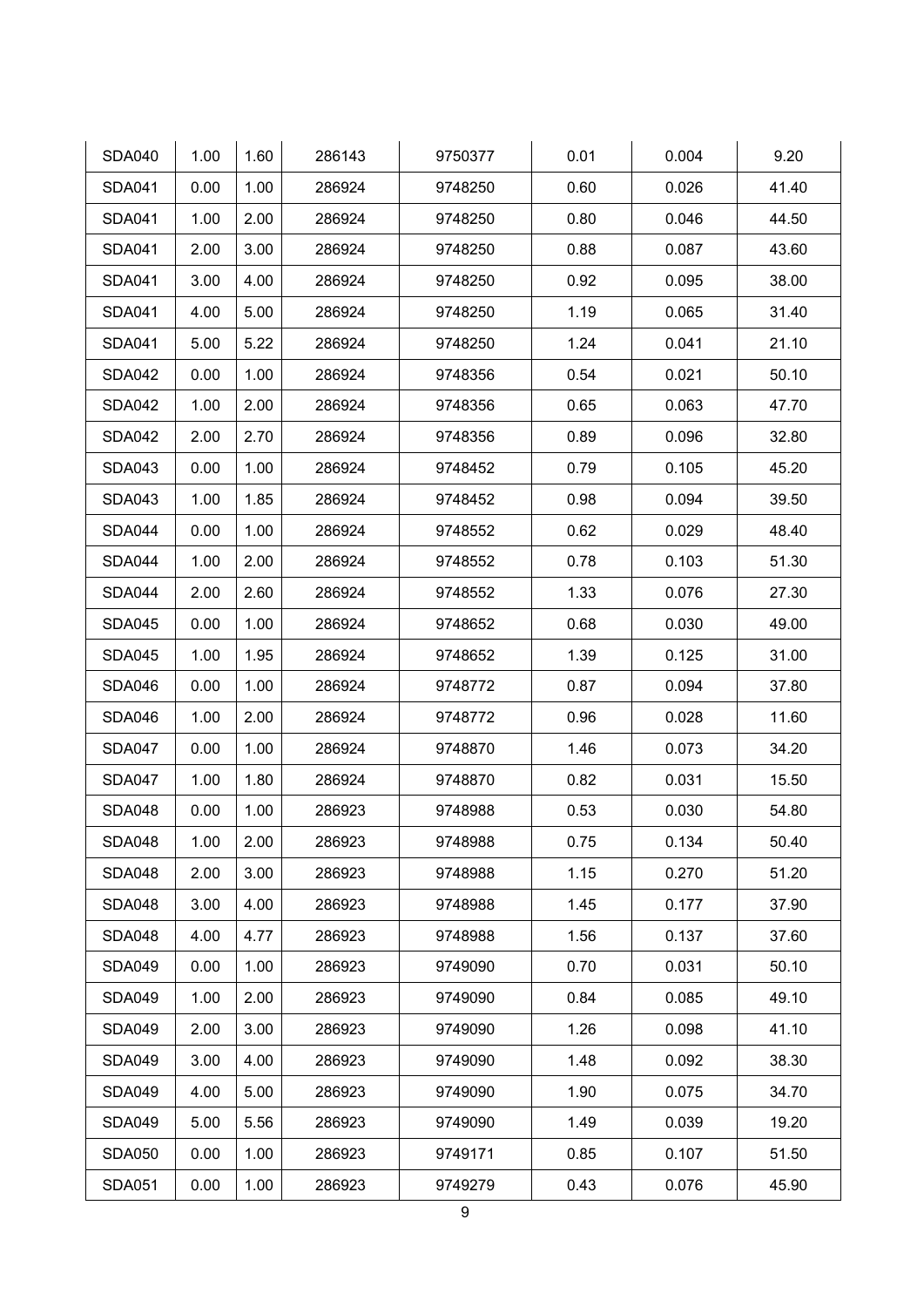| <b>SDA051</b> | 1.00 | 2.00 | 286923 | 9749279 | 0.60 | 0.137    | 47.70 |
|---------------|------|------|--------|---------|------|----------|-------|
| <b>SDA051</b> | 2.00 | 3.00 | 286923 | 9749279 | 0.28 | 0.047    | 26.80 |
| <b>SDA051</b> | 3.00 | 4.00 | 286923 | 9749279 | 0.38 | 0.044    | 17.00 |
| <b>SDA051</b> | 4.00 | 5.00 | 286923 | 9749279 | 0.09 | 0.011    | 14.40 |
| <b>SDA051</b> | 5.00 | 6.00 | 286923 | 9749279 | 0.53 | 0.022    | 8.10  |
| <b>SDA052</b> | 0.00 | 1.00 | 286923 | 9749373 | 0.30 | 0.020    | 43.50 |
| <b>SDA052</b> | 1.00 | 1.30 | 286923 | 9749373 | 0.43 | 0.028    | 44.90 |
| <b>SDA053</b> | 0.00 | 1.00 | 286923 | 9749471 | 0.36 | 0.022    | 11.00 |
| <b>SDA054</b> | 0.00 | 1.00 | 286923 | 9749566 | 0.24 | 0.015    | 7.70  |
| <b>SDA054</b> | 1.00 | 2.00 | 286923 | 9749566 | 0.25 | 0.014    | 7.90  |
| <b>SDA054</b> | 2.00 | 3.00 | 286923 | 9749566 | 0.61 | 0.068    | 18.60 |
| <b>SDA054</b> | 3.00 | 4.00 | 286923 | 9749566 | 0.80 | 0.038    | 14.80 |
| <b>SDA055</b> | 0.00 | 1.00 | 286923 | 9749681 | 0.06 | 0.004    | 12.30 |
| <b>SDA055</b> | 1.00 | 2.00 | 286923 | 9749681 | 0.09 | 0.007    | 13.80 |
| <b>SDA055</b> | 2.00 | 2.30 | 286923 | 9749681 | 0.42 | 0.029    | 8.30  |
| <b>SDA056</b> | 0.00 | 1.00 | 286922 | 9749763 | 0.09 | 0.003    | 13.30 |
| <b>SDA056</b> | 1.00 | 2.00 | 286922 | 9749763 | 0.11 | 0.009    | 15.90 |
| <b>SDA056</b> | 2.00 | 3.00 | 286922 | 9749763 | 0.12 | 0.015    | 15.00 |
| <b>SDA056</b> | 3.00 | 4.00 | 286922 | 9749763 | 0.11 | 0.018    | 14.80 |
| <b>SDA057</b> | 0.00 | 1.00 | 286922 | 9749850 | 0.70 | 0.091    | 53.90 |
| <b>SDA057</b> | 1.00 | 2.00 | 286922 | 9749850 | 0.94 | 0.115    | 54.70 |
| <b>SDA057</b> | 2.00 | 2.44 | 286922 | 9749850 | 1.04 | 0.104    | 54.20 |
| <b>SDA058</b> | 0.00 | 1.00 | 286922 | 9750049 | 0.17 | 0.014    | 7.00  |
| <b>SDA058</b> | 1.00 | 1.50 | 286922 | 9750049 | 0.10 | 0.011    | 7.50  |
| <b>SDA059</b> | 0.00 | 1.00 | 286925 | 9748057 | 0.58 | 0.106    | 41.70 |
| <b>SDA059</b> | 1.00 | 2.00 | 286925 | 9748057 | 0.94 | 0.122    | 51.90 |
| <b>SDA059</b> | 2.00 | 3.00 | 286925 | 9748057 | 0.93 | 0.076    | 32.00 |
| <b>SDA059</b> | 3.00 | 4.00 | 286925 | 9748057 | 0.95 | 0.041    | 18.80 |
| <b>SDA059</b> | 4.00 | 4.68 | 286925 | 9748057 | 0.99 | 0.029    | 14.00 |
| <b>SDA060</b> | 0.00 | 1.00 | 286925 | 9747859 | 0.05 | $-0.003$ | 12.70 |
| <b>SDA060</b> | 1.00 | 2.00 | 286925 | 9747859 | 0.06 | $-0.003$ | 12.30 |
| <b>SDA060</b> | 2.00 | 3.00 | 286925 | 9747859 | 0.07 | 0.007    | 11.20 |
| <b>SDA060</b> | 3.00 | 4.00 | 286925 | 9747859 | 0.07 | 0.014    | 12.10 |
| <b>SDA060</b> | 4.00 | 5.00 | 286925 | 9747859 | 0.08 | 0.023    | 12.60 |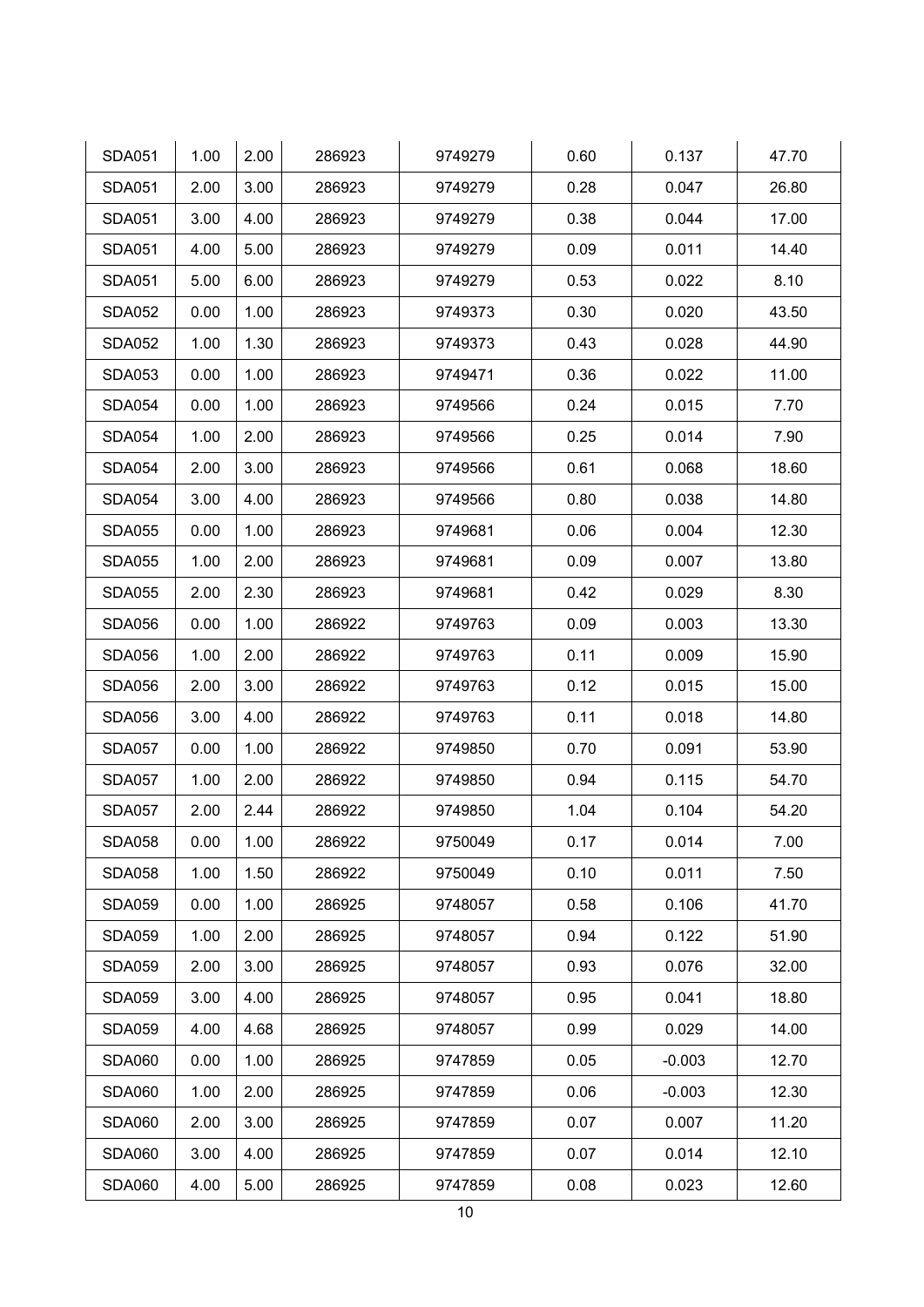| <b>SDA060</b> | 5.00 | 6.00 | 286925 | 9747859 | 0.14 | 0.018 | 9.80  |
|---------------|------|------|--------|---------|------|-------|-------|
| <b>SDA061</b> | 0.00 | 1.00 | 286925 | 9747658 | 0.14 | 0.008 | 21.00 |
| <b>SDA061</b> | 1.00 | 2.00 | 286925 | 9747658 | 0.21 | 0.012 | 26.60 |
| <b>SDA061</b> | 2.00 | 3.00 | 286925 | 9747658 | 0.21 | 0.021 | 23.00 |
| <b>SDA061</b> | 3.00 | 4.00 | 286925 | 9747658 | 0.24 | 0.028 | 15.00 |
| <b>SDA061</b> | 4.00 | 5.00 | 286925 | 9747658 | 0.19 | 0.028 | 14.70 |
| <b>SDA061</b> | 5.00 | 6.00 | 286925 | 9747658 | 0.31 | 0.076 | 25.90 |
| <b>SDA062</b> | 0.00 | 1.00 | 286925 | 9747450 | 0.73 | 0.043 | 51.80 |
| <b>SDA062</b> | 1.00 | 2.00 | 286925 | 9747450 | 1.20 | 0.142 | 54.60 |
| <b>SDA062</b> | 2.00 | 3.00 | 286925 | 9747450 | 1.51 | 0.133 | 43.40 |
| <b>SDA063</b> | 0.00 | 1.00 | 287148 | 9747244 | 0.88 | 0.050 | 49.90 |
| <b>SDA063</b> | 1.00 | 2.00 | 287148 | 9747244 | 1.14 | 0.112 | 50.20 |
| <b>SDA063</b> | 2.00 | 3.00 | 287148 | 9747244 | 1.77 | 0.094 | 25.50 |
| <b>SDA063</b> | 3.00 | 3.50 | 287148 | 9747244 | 1.76 | 0.066 | 21.90 |
| <b>SDA064</b> | 0.00 | 1.00 | 287149 | 9747041 | 0.55 | 0.014 | 52.30 |
| <b>SDA064</b> | 1.00 | 2.00 | 287149 | 9747041 | 0.74 | 0.045 | 50.30 |
| <b>SDA064</b> | 2.00 | 3.00 | 287149 | 9747041 | 1.06 | 0.075 | 51.10 |
| <b>SDA064</b> | 3.00 | 4.00 | 287149 | 9747041 | 1.27 | 0.178 | 50.90 |
| <b>SDA064</b> | 4.00 | 5.00 | 287149 | 9747041 | 1.35 | 0.164 | 47.90 |
| <b>SDA064</b> | 5.00 | 5.56 | 287149 | 9747041 | 1.64 | 0.227 | 46.80 |
| <b>SDA065</b> | 0.00 | 1.00 | 287149 | 9746831 | 0.87 | 0.031 | 52.30 |
| <b>SDA065</b> | 1.00 | 2.00 | 287149 | 9746831 | 1.01 | 0.077 | 52.10 |
| <b>SDA065</b> | 2.00 | 2.70 | 287149 | 9746831 | 1.40 | 0.100 | 40.10 |
| <b>SDA066</b> | 0.00 | 1.00 | 287149 | 9746626 | 0.26 | 0.008 | 30.70 |
| <b>SDA066</b> | 1.00 | 2.00 | 287149 | 9746626 | 0.52 | 0.067 | 37.60 |
| <b>SDA066</b> | 2.00 | 3.00 | 287149 | 9746626 | 0.47 | 0.086 | 41.30 |
| <b>SDA066</b> | 3.00 | 4.00 | 287149 | 9746626 | 0.60 | 0.094 | 44.40 |
| <b>SDA066</b> | 4.00 | 4.34 | 287149 | 9746626 | 0.70 | 0.107 | 47.20 |
| <b>SDA067</b> | 0.00 | 0.80 | 287149 | 9746330 | 0.61 | 0.039 | 21.70 |
| <b>SDA068</b> | 0.00 | 1.00 | 287150 | 9746125 | 0.45 | 0.060 | 21.70 |
| <b>SDA068</b> | 1.00 | 2.00 | 287150 | 9746125 | 0.33 | 0.025 | 12.50 |
| <b>SDA069</b> | 0.00 | 1.00 | 287814 | 9748251 | 0.72 | 0.028 | 51.50 |
| <b>SDA069</b> | 1.00 | 2.00 | 287814 | 9748251 | 0.86 | 0.063 | 50.70 |
| <b>SDA069</b> | 2.00 | 3.00 | 287814 | 9748251 | 1.03 | 0.159 | 51.90 |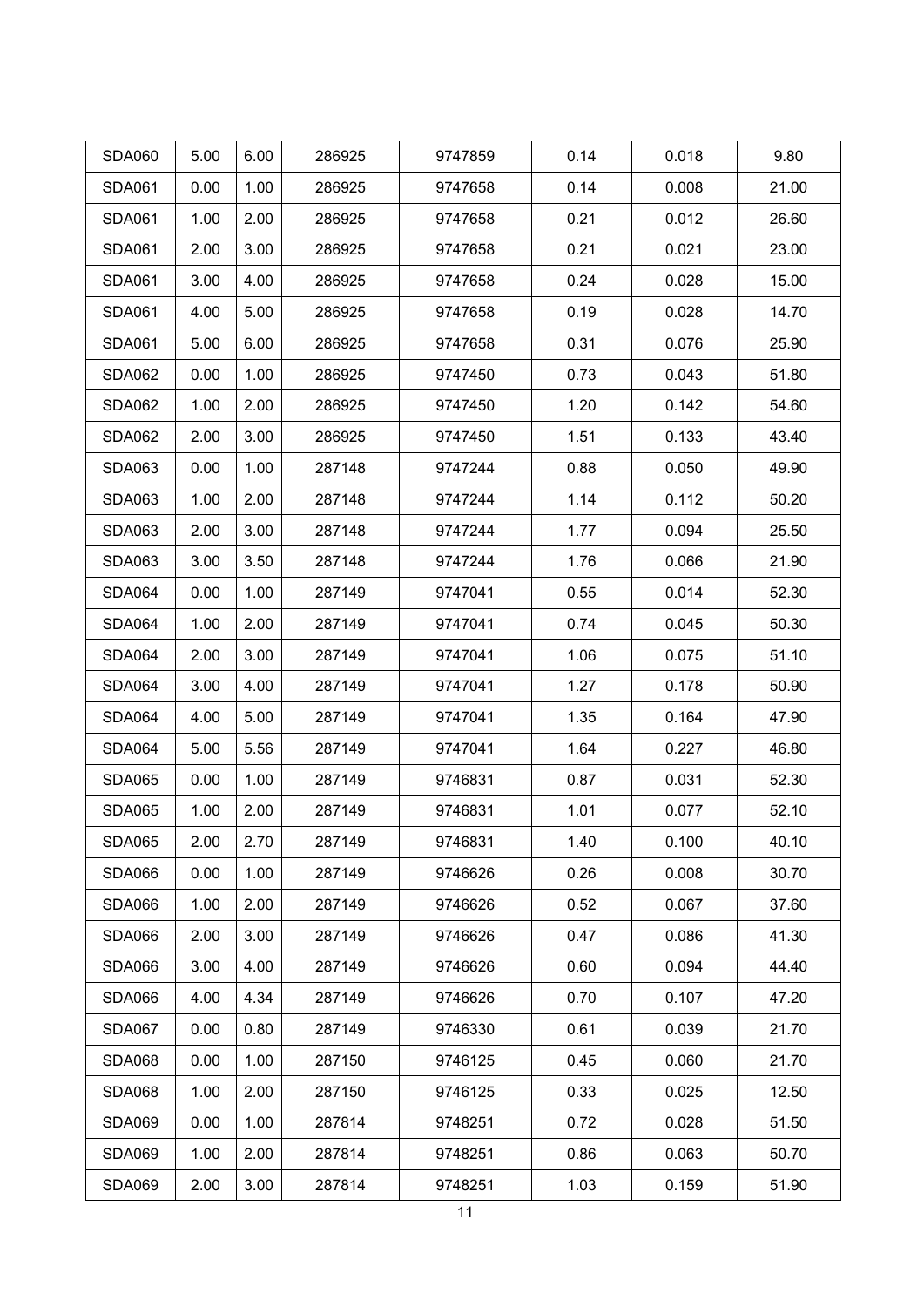| <b>SDA069</b> | 3.00 | 3.15 | 287814 | 9748251 | 1.14 | 0.175 | 52.40 |
|---------------|------|------|--------|---------|------|-------|-------|
| <b>SDA070</b> | 0.00 | 1.00 | 287815 | 9748066 | 0.91 | 0.060 | 40.60 |
| <b>SDA070</b> | 1.00 | 2.00 | 287815 | 9748066 | 1.38 | 0.056 | 30.00 |
| <b>SDA070</b> | 2.00 | 2.75 | 287815 | 9748066 | 1.50 | 0.034 | 17.10 |
| <b>SDA071</b> | 0.00 | 1.00 | 287815 | 9747867 | 0.38 | 0.020 | 44.10 |
| <b>SDA071</b> | 1.00 | 2.00 | 287815 | 9747867 | 0.51 | 0.023 | 45.90 |
| <b>SDA071</b> | 2.00 | 3.00 | 287815 | 9747867 | 0.59 | 0.022 | 43.10 |
| <b>SDA071</b> | 3.00 | 4.00 | 287815 | 9747867 | 0.72 | 0.031 | 45.80 |
| <b>SDA071</b> | 4.00 | 5.00 | 287815 | 9747867 | 0.74 | 0.040 | 45.10 |
| <b>SDA071</b> | 5.00 | 6.00 | 287815 | 9747867 | 0.98 | 0.062 | 44.40 |
| <b>SDA072</b> | 0.00 | 1.00 | 287815 | 9747686 | 0.38 | 0.046 | 35.80 |
| <b>SDA072</b> | 1.00 | 2.00 | 287815 | 9747686 | 0.71 | 0.121 | 42.30 |
| <b>SDA072</b> | 2.00 | 2.88 | 287815 | 9747686 | 1.08 | 0.070 | 25.10 |
| <b>SDA073</b> | 0.00 | 1.00 | 287815 | 9747489 | 0.69 | 0.122 | 47.00 |
| <b>SDA073</b> | 1.00 | 2.00 | 287815 | 9747489 | 0.98 | 0.058 | 46.90 |
| <b>SDA073</b> | 2.00 | 2.70 | 287815 | 9747489 | 1.11 | 0.046 | 19.30 |
| <b>SDA074</b> | 0.00 | 1.00 | 287816 | 9747289 | 0.62 | 0.092 | 42.70 |
| <b>SDA074</b> | 1.00 | 2.00 | 287816 | 9747289 | 0.69 | 0.103 | 43.40 |
| <b>SDA074</b> | 2.00 | 3.00 | 287816 | 9747289 | 0.73 | 0.076 | 40.90 |
| <b>SDA075</b> | 0.00 | 1.00 | 287816 | 9747072 | 0.40 | 0.047 | 43.90 |
| <b>SDA075</b> | 1.00 | 2.00 | 287816 | 9747072 | 0.63 | 0.076 | 46.20 |
| <b>SDA075</b> | 2.00 | 3.00 | 287816 | 9747072 | 0.60 | 0.043 | 40.90 |
| <b>SDA075</b> | 3.00 | 4.00 | 287816 | 9747072 | 0.81 | 0.135 | 45.40 |
| <b>SDA076</b> | 0.00 | 1.00 | 287928 | 9746855 | 0.91 | 0.073 | 46.70 |
| <b>SDA077</b> | 0.00 | 1.00 | 287928 | 9746646 | 1.12 | 0.079 | 48.80 |
| <b>SDA077</b> | 1.00 | 2.00 | 287928 | 9746646 | 1.57 | 0.077 | 31.30 |
| <b>SDA077</b> | 2.00 | 3.00 | 287928 | 9746646 | 1.17 | 0.036 | 17.80 |
| <b>SDA078</b> | 0.00 | 1.00 | 287928 | 9746502 | 1.22 | 0.108 | 47.10 |
| <b>SDA078</b> | 1.00 | 2.00 | 287928 | 9746502 | 1.40 | 0.110 | 48.90 |
| <b>SDA079</b> | 0.00 | 1.00 | 287928 | 9746332 | 0.14 | 0.026 | 15.50 |
| <b>SDA079</b> | 1.00 | 2.00 | 287928 | 9746332 | 0.27 | 0.036 | 19.40 |
| <b>SDA080</b> | 0.00 | 1.00 | 287814 | 9748448 | 0.13 | 0.006 | 22.60 |
| <b>SDA080</b> | 1.00 | 1.90 | 287814 | 9748448 | 0.31 | 0.013 | 34.00 |
| <b>SDA081</b> | 0.00 | 1.00 | 287814 | 9748630 | 0.05 | 0.004 | 11.30 |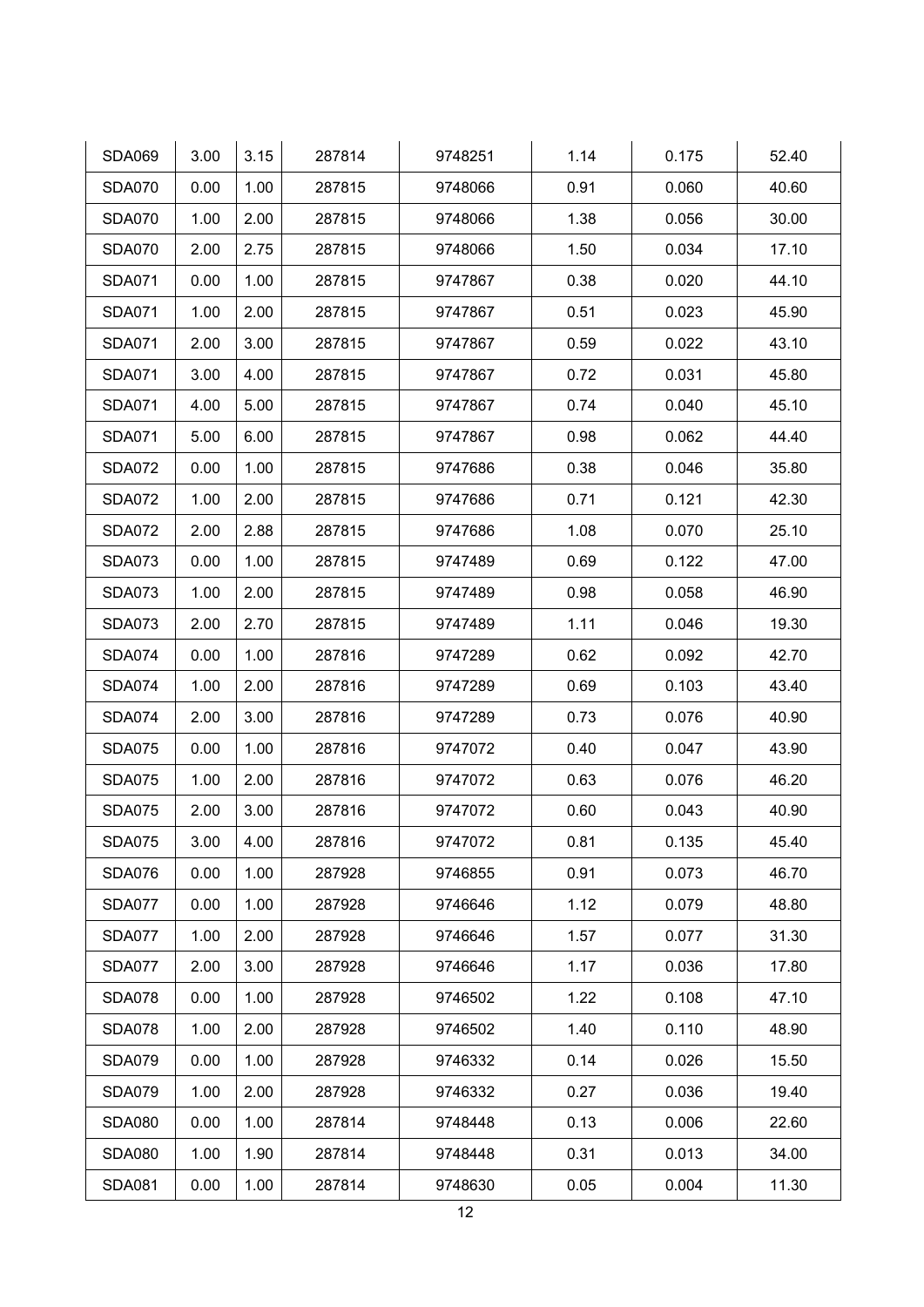| <b>SDA081</b> | 1.00 | 2.00 | 287814 | 9748630 | 0.04 | 0.003 | 8.60  |
|---------------|------|------|--------|---------|------|-------|-------|
| <b>SDA081</b> | 2.00 | 3.00 | 287814 | 9748630 | 0.06 | 0.004 | 7.80  |
| <b>SDA081</b> | 3.00 | 3.80 | 287814 | 9748630 | 0.07 | 0.004 | 7.50  |
| <b>SDA082</b> | 0.00 | 1.00 | 287814 | 9748850 | 0.89 | 0.071 | 50.20 |
| <b>SDA082</b> | 1.00 | 2.00 | 287814 | 9748850 | 1.29 | 0.114 | 49.40 |
| <b>SDA082</b> | 2.00 | 2.50 | 287814 | 9748850 | 1.15 | 0.069 | 30.30 |
| <b>SDA083</b> | 0.00 | 1.00 | 287813 | 9749055 | 0.62 | 0.051 | 49.30 |
| <b>SDA083</b> | 1.00 | 2.00 | 287813 | 9749055 | 0.77 | 0.056 | 53.20 |
| <b>SDA083</b> | 2.00 | 3.00 | 287813 | 9749055 | 0.95 | 0.061 | 52.80 |
| <b>SDA083</b> | 3.00 | 4.00 | 287813 | 9749055 | 1.07 | 0.133 | 51.00 |
| <b>SDA084</b> | 0.00 | 1.00 | 287813 | 9749260 | 0.18 | 0.043 | 25.60 |
| <b>SDA084</b> | 1.00 | 2.00 | 287813 | 9749260 | 0.27 | 0.023 | 15.60 |
| <b>SDA084</b> | 2.00 | 2.80 | 287813 | 9749260 | 0.57 | 0.033 | 19.20 |
| <b>SDA085</b> | 0.00 | 1.00 | 287813 | 9749472 | 0.30 | 0.044 | 14.30 |
| <b>SDA085</b> | 1.00 | 1.50 | 287813 | 9749472 | 0.33 | 0.029 | 12.10 |
| <b>SDA086</b> | 0.00 | 1.00 | 287812 | 9749779 | 0.23 | 0.024 | 11.40 |
| <b>SDA087</b> | 0.00 | 1.00 | 288816 | 9748252 | 0.74 | 0.065 | 44.90 |
| <b>SDA088</b> | 0.00 | 1.00 | 288815 | 9748649 | 0.70 | 0.096 | 51.10 |
| <b>SDA088</b> | 1.00 | 1.30 | 288815 | 9748649 | 1.10 | 0.194 | 48.10 |
| <b>SDA089</b> | 0.00 | 1.00 | 288815 | 9749030 | 0.86 | 0.067 | 34.20 |
| <b>SDA089</b> | 1.00 | 2.00 | 288815 | 9749030 | 0.91 | 0.035 | 20.20 |
| <b>SDA089</b> | 2.00 | 3.00 | 288815 | 9749030 | 0.50 | 0.023 | 11.10 |
| <b>SDA090</b> | 0.00 | 1.00 | 288814 | 9749424 | 0.06 | 0.004 | 9.00  |
| <b>SDA090</b> | 1.00 | 2.00 | 288814 | 9749424 | 0.05 | 0.005 | 8.40  |
| <b>SDA090</b> | 2.00 | 3.00 | 288814 | 9749424 | 0.05 | 0.005 | 8.10  |
| <b>SDA090</b> | 3.00 | 4.00 | 288814 | 9749424 | 0.15 | 0.006 | 8.00  |
| <b>SDA091</b> | 0.00 | 1.00 | 288814 | 9749763 | 0.03 | 0.003 | 8.50  |
| <b>SDA091</b> | 1.00 | 2.00 | 288814 | 9749763 | 0.11 | 0.007 | 8.60  |
| <b>SDA091</b> | 2.00 | 2.20 | 288814 | 9749763 | 0.07 | 0.006 | 7.80  |
| <b>SDA092</b> | 0.00 | 1.00 | 288816 | 9747859 | 0.50 | 0.065 | 44.70 |
| <b>SDA092</b> | 1.00 | 2.00 | 288816 | 9747859 | 0.84 | 0.133 | 46.20 |
| <b>SDA092</b> | 2.00 | 2.30 | 288816 | 9747859 | 1.28 | 0.110 | 35.80 |
| <b>SDA093</b> | 0.00 | 1.00 | 288817 | 9747458 | 0.25 | 0.025 | 28.70 |
| <b>SDA093</b> | 1.00 | 2.00 | 288817 | 9747458 | 0.49 | 0.071 | 39.60 |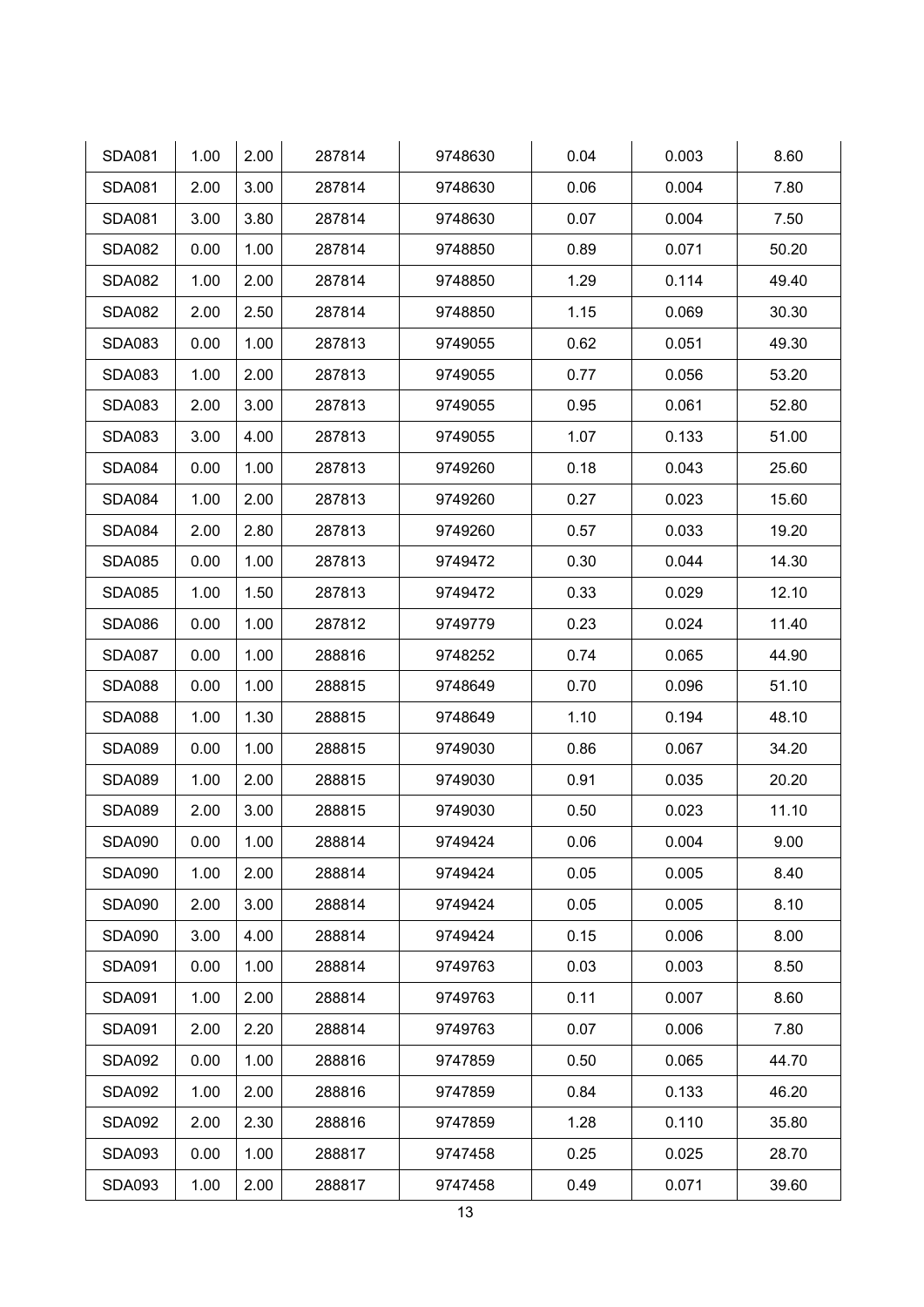| <b>SDA093</b> | 2.00 | 3.00 | 288817 | 9747458 | 0.83 | 0.081 | 39.20 |
|---------------|------|------|--------|---------|------|-------|-------|
| <b>SDA093</b> | 3.00 | 4.00 | 288817 | 9747458 | 0.97 | 0.065 | 32.90 |
| <b>SDA093</b> | 4.00 | 5.00 | 288817 | 9747458 | 0.98 | 0.065 | 30.10 |
| <b>SDA093</b> | 5.00 | 6.00 | 288817 | 9747458 | 1.15 | 0.055 | 26.70 |
| <b>SDA094</b> | 0.00 | 1.00 | 288817 | 9747050 | 0.66 | 0.019 | 45.80 |
| <b>SDA094</b> | 1.00 | 2.00 | 288817 | 9747050 | 0.96 | 0.036 | 47.60 |
| <b>SDA094</b> | 2.00 | 3.00 | 288817 | 9747050 | 1.02 | 0.066 | 39.90 |
| <b>SDA094</b> | 3.00 | 4.00 | 288817 | 9747050 | 1.18 | 0.042 | 19.90 |
| <b>SDA094</b> | 4.00 | 4.40 | 288817 | 9747050 | 1.36 | 0.036 | 15.00 |
| <b>SDA095</b> | 0.00 | 0.75 | 288818 | 9746654 | 0.13 | 0.008 | 6.10  |
| <b>SDA096</b> | 0.00 | 1.00 | 288818 | 9746256 | 0.64 | 0.047 | 20.90 |
| <b>SDA096</b> | 1.00 | 1.40 | 288818 | 9746256 | 0.56 | 0.024 | 14.10 |
| <b>SDA097</b> | 0.00 | 1.00 | 288819 | 9745860 | 0.08 | 0.005 | 5.90  |
| <b>SDA097</b> | 1.00 | 1.60 | 288819 | 9745860 | 0.09 | 0.009 | 7.30  |
| <b>SDA098</b> | 0.00 | 1.00 | 289817 | 9748254 | 0.66 | 0.077 | 24.70 |
| <b>SDA098</b> | 1.00 | 2.00 | 289817 | 9748254 | 0.72 | 0.031 | 12.20 |
| <b>SDA099</b> | 0.00 | 1.00 | 289817 | 9747842 | 0.72 | 0.035 | 45.50 |
| <b>SDA099</b> | 1.00 | 2.00 | 289817 | 9747842 | 0.98 | 0.120 | 46.20 |
| <b>SDA099</b> | 2.00 | 3.00 | 289817 | 9747842 | 1.18 | 0.154 | 42.60 |
| <b>SDA099</b> | 3.00 | 4.00 | 289817 | 9747842 | 1.17 | 0.083 | 23.90 |
| <b>SDA100</b> | 0.00 | 1.00 | 289818 | 9747440 | 0.60 | 0.046 | 48.10 |
| <b>SDA100</b> | 1.00 | 2.00 | 289818 | 9747440 | 0.71 | 0.036 | 51.90 |
| <b>SDA100</b> | 2.00 | 3.00 | 289818 | 9747440 | 0.98 | 0.046 | 52.10 |
| <b>SDA100</b> | 3.00 | 4.00 | 289818 | 9747440 | 1.14 | 0.140 | 42.40 |
| <b>SDA100</b> | 4.00 | 5.00 | 289818 | 9747440 | 1.27 | 0.128 | 23.00 |
| <b>SDA100</b> | 5.00 | 6.00 | 289818 | 9747440 | 1.29 | 0.072 | 16.90 |
| <b>SDA100</b> | 6.00 | 6.45 | 289818 | 9747440 | 0.93 | 0.025 | 7.20  |
| <b>SDA101</b> | 0.00 | 1.00 | 289819 | 9747031 | 0.64 | 0.084 | 38.60 |
| <b>SDA101</b> | 1.00 | 2.00 | 289819 | 9747031 | 0.73 | 0.071 | 42.70 |
| <b>SDA101</b> | 2.00 | 3.00 | 289819 | 9747031 | 1.22 | 0.051 | 22.90 |
| <b>SDA101</b> | 3.00 | 4.00 | 289819 | 9747031 | 1.02 | 0.034 | 15.10 |
| <b>SDA101</b> | 4.00 | 4.40 | 289819 | 9747031 | 0.48 | 0.023 | 10.00 |
| <b>SDA102</b> | 0.00 | 1.00 | 289819 | 9746591 | 0.33 | 0.018 | 7.90  |
| <b>SDA102</b> | 1.00 | 2.00 | 289819 | 9746591 | 0.32 | 0.016 | 6.70  |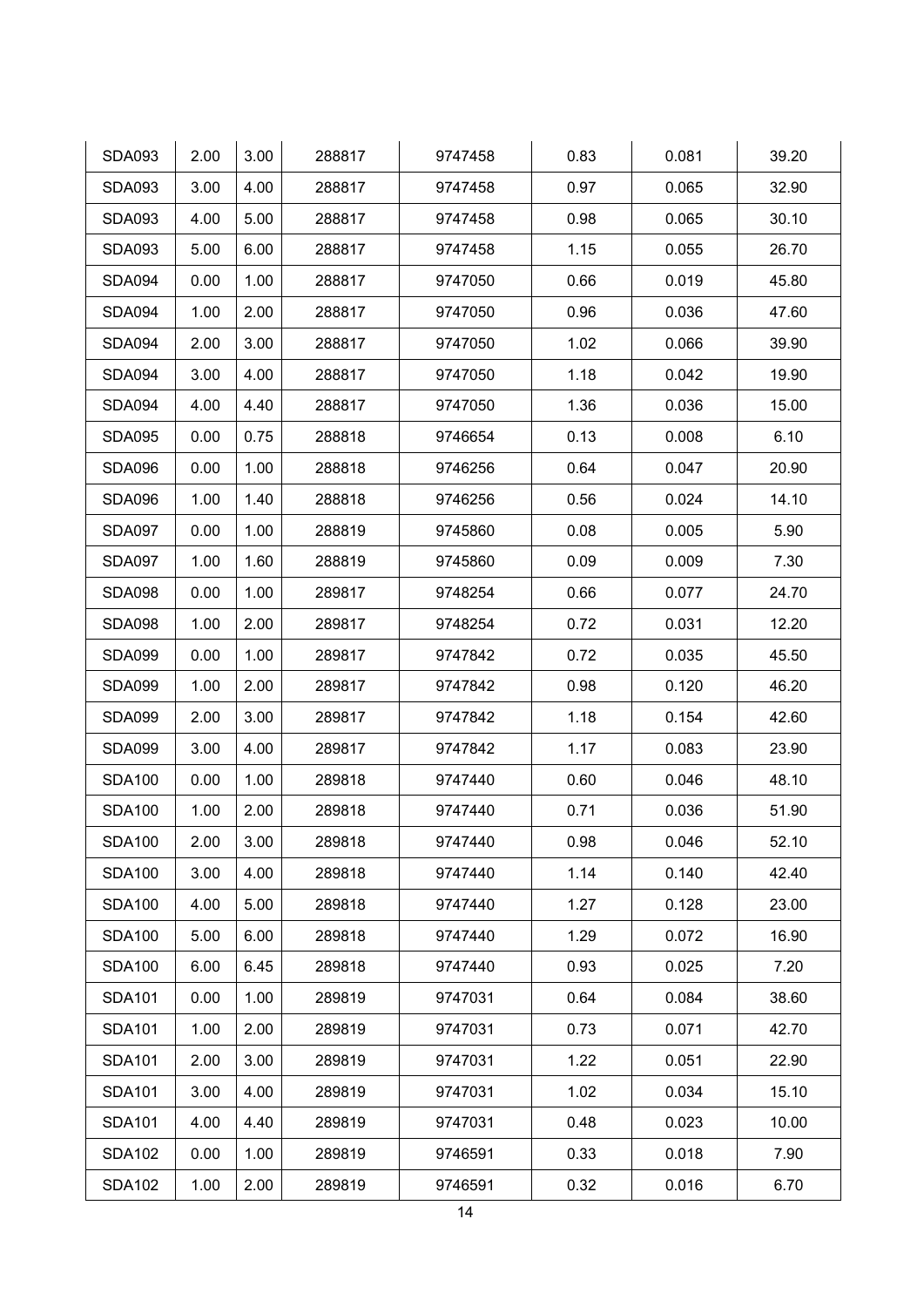| <b>SDA103</b> | 0.00 | 1.00 | 289820 | 9746194 | 0.05    | 0.008    | 6.80  |
|---------------|------|------|--------|---------|---------|----------|-------|
| <b>SDA103</b> | 1.00 | 2.00 | 289820 | 9746194 | 0.04    | 0.006    | 6.31  |
| <b>SDA103</b> | 2.00 | 3.00 | 289820 | 9746194 | 0.03    | 0.005    | 6.40  |
| <b>SDA104</b> | 0.00 | 1.00 | 289816 | 9748682 | 0.01    | 0.007    | 7.40  |
| <b>SDA104</b> | 1.00 | 2.00 | 289816 | 9748682 | 0.01    | 0.007    | 6.70  |
| <b>SDA104</b> | 2.00 | 3.00 | 289816 | 9748682 | $-0.01$ | 0.007    | 6.70  |
| <b>SDA104</b> | 3.00 | 3.80 | 289816 | 9748682 | 0.01    | 0.008    | 8.20  |
| <b>SDA105</b> | 0.00 | 1.00 | 289816 | 9749142 | 0.07    | 0.008    | 8.20  |
| <b>SDA106</b> | 0.00 | 1.00 | 289815 | 9749523 | 0.08    | 0.009    | 7.30  |
| <b>SDA107</b> | 0.00 | 1.00 | 289815 | 9749812 | 0.06    | 0.006    | 4.82  |
| <b>SDA107</b> | 1.00 | 2.00 | 289815 | 9749812 | 0.08    | 0.008    | 4.99  |
| <b>SDA107</b> | 2.00 | 3.00 | 289815 | 9749812 | 0.08    | 0.009    | 5.30  |
| <b>SDA107</b> | 3.00 | 3.60 | 289815 | 9749812 | 0.06    | 0.009    | 5.50  |
| <b>SDA108</b> | 0.00 | 1.00 | 290818 | 9748255 | 0.04    | 0.010    | 4.82  |
| <b>SDA108</b> | 1.00 | 2.00 | 290818 | 9748255 | 0.03    | 0.006    | 4.51  |
| <b>SDA109</b> | 0.00 | 1.00 | 290817 | 9748795 | 0.01    | 0.004    | 7.10  |
| <b>SDA109</b> | 1.00 | 1.40 | 290817 | 9748795 | 0.01    | 0.003    | 6.80  |
| <b>SDA110</b> | 0.00 | 1.00 | 290817 | 9749212 | 0.04    | 0.006    | 12.30 |
| <b>SDA110</b> | 1.00 | 1.20 | 290817 | 9749212 | 0.03    | 0.005    | 6.50  |
| <b>SDA111</b> | 0.00 | 1.00 | 290819 | 9747863 | 0.07    | 0.004    | 9.20  |
| <b>SDA111</b> | 1.00 | 2.00 | 290819 | 9747863 | 0.11    | 0.020    | 9.50  |
| <b>SDA111</b> | 2.00 | 3.00 | 290819 | 9747863 | 0.17    | 0.016    | 9.60  |
| <b>SDA111</b> | 3.00 | 4.00 | 290819 | 9747863 | 0.27    | 0.040    | 23.80 |
| <b>SDA111</b> | 4.00 | 5.00 | 290819 | 9747863 | 0.39    | 0.041    | 18.80 |
| <b>SDA112</b> | 0.00 | 1.00 | 290819 | 9747470 | 1.06    | 0.057    | 45.00 |
| <b>SDA112</b> | 1.00 | 2.00 | 290819 | 9747470 | 0.99    | 0.022    | 11.30 |
| <b>SDA112</b> | 2.00 | 3.00 | 290819 | 9747470 | 0.88    | 0.020    | 11.40 |
| <b>SDA112</b> | 3.00 | 3.50 | 290819 | 9747470 | 0.66    | 0.020    | 12.90 |
| <b>SDA113</b> | 0.00 | 1.00 | 290820 | 9747063 | 0.08    | 0.009    | 8.10  |
| <b>SDA113</b> | 1.00 | 2.00 | 290820 | 9747063 | 0.07    | 0.005    | 8.20  |
| <b>SDA113</b> | 2.00 | 3.00 | 290820 | 9747063 | 0.03    | 0.003    | 7.50  |
| <b>SDA113</b> | 3.00 | 4.00 | 290820 | 9747063 | 0.06    | 0.004    | 8.50  |
| <b>SDA113</b> | 4.00 | 5.00 | 290820 | 9747063 | 0.05    | 0.004    | 8.10  |
| <b>SDA113</b> | 5.00 | 6.00 | 290820 | 9747063 | 0.04    | $-0.003$ | 7.80  |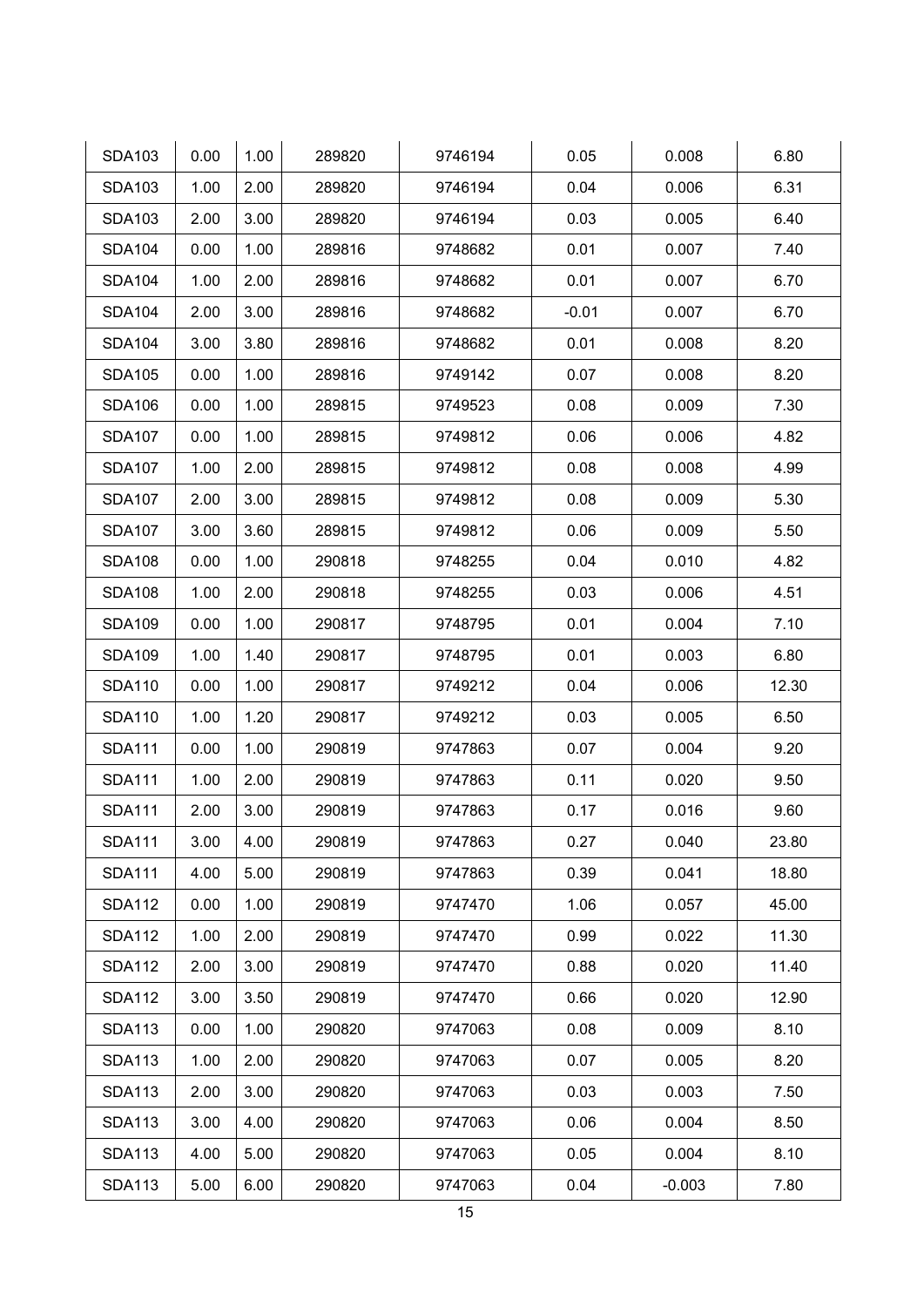| <b>SDA114</b> | 0.00 | 1.00 | 290820 | 9746656 | 0.25 | 0.017    | 8.90  |
|---------------|------|------|--------|---------|------|----------|-------|
| <b>SDA114</b> | 1.00 | 2.00 | 290820 | 9746656 | 0.18 | 0.014    | 5.70  |
| <b>SDA114</b> | 2.00 | 3.00 | 290820 | 9746656 | 0.16 | 0.011    | 8.80  |
| <b>SDA115</b> | 0.00 | 1.00 | 285143 | 9748249 | 0.55 | 0.131    | 43.40 |
| <b>SDA115</b> | 1.00 | 2.00 | 285143 | 9748249 | 0.92 | 0.098    | 52.90 |
| <b>SDA115</b> | 2.00 | 2.50 | 285143 | 9748249 | 0.83 | 0.078    | 41.50 |
| <b>SDA116</b> | 0.00 | 1.00 | 285143 | 9748451 | 0.06 | $-0.003$ | 16.10 |
| <b>SDA116</b> | 1.00 | 2.00 | 285143 | 9748451 | 0.10 | $-0.003$ | 15.00 |
| <b>SDA116</b> | 2.00 | 3.00 | 285143 | 9748451 | 0.06 | 0.003    | 10.30 |
| <b>SDA116</b> | 3.00 | 4.00 | 285143 | 9748451 | 0.07 | $-0.003$ | 13.40 |
| <b>SDA116</b> | 4.00 | 5.00 | 285143 | 9748451 | 0.07 | 0.003    | 14.10 |
| <b>SDA117</b> | 0.00 | 1.00 | 285143 | 9748640 | 0.04 | 0.004    | 12.70 |
| <b>SDA117</b> | 1.00 | 2.00 | 285143 | 9748640 | 0.06 | $-0.003$ | 15.50 |
| <b>SDA117</b> | 2.00 | 3.00 | 285143 | 9748640 | 0.04 | 0.004    | 15.10 |
| <b>SDA117</b> | 3.00 | 4.00 | 285143 | 9748640 | 0.07 | 0.007    | 15.70 |
| <b>SDA117</b> | 4.00 | 5.00 | 285143 | 9748640 | 0.05 | 0.005    | 12.50 |
| <b>SDA118</b> | 0.00 | 1.00 | 285142 | 9748865 | 0.76 | 0.077    | 55.40 |
| <b>SDA118</b> | 1.00 | 1.80 | 285142 | 9748865 | 1.16 | 0.078    | 26.70 |
| <b>SDA119</b> | 0.00 | 1.00 | 285142 | 9749076 | 0.16 | 0.006    | 29.40 |
| <b>SDA119</b> | 1.00 | 2.00 | 285142 | 9749076 | 0.32 | 0.023    | 38.70 |
| <b>SDA119</b> | 2.00 | 3.00 | 285142 | 9749076 | 0.53 | 0.076    | 46.10 |
| <b>SDA119</b> | 3.00 | 4.00 | 285142 | 9749076 | 0.57 | 0.085    | 49.70 |
| <b>SDA119</b> | 4.00 | 5.00 | 285142 | 9749076 | 1.13 | 0.071    | 39.00 |
| <b>SDA119</b> | 5.00 | 6.00 | 285142 | 9749076 | 1.83 | 0.159    | 30.40 |
| <b>SDA120</b> | 0.00 | 1.00 | 285142 | 9749298 | 0.29 | 0.038    | 36.20 |
| <b>SDA120</b> | 1.00 | 2.00 | 285142 | 9749298 | 0.29 | 0.034    | 33.30 |
| <b>SDA120</b> | 2.00 | 3.00 | 285142 | 9749298 | 0.36 | 0.024    | 36.80 |
| <b>SDA120</b> | 3.00 | 4.00 | 285142 | 9749298 | 0.49 | 0.030    | 39.40 |
| <b>SDA120</b> | 4.00 | 5.00 | 285142 | 9749298 | 0.51 | 0.091    | 25.50 |
| <b>SDA120</b> | 5.00 | 5.60 | 285142 | 9749298 | 0.52 | 0.090    | 19.10 |
| <b>SDA121</b> | 0.00 | 1.00 | 285142 | 9749512 | 0.39 | 0.054    | 43.50 |
| <b>SDA121</b> | 1.00 | 2.00 | 285142 | 9749512 | 0.47 | 0.087    | 42.70 |
| <b>SDA121</b> | 2.00 | 3.00 | 285142 | 9749512 | 0.48 | 0.093    | 42.20 |
| <b>SDA121</b> | 3.00 | 4.00 | 285142 | 9749512 | 0.86 | 0.069    | 30.80 |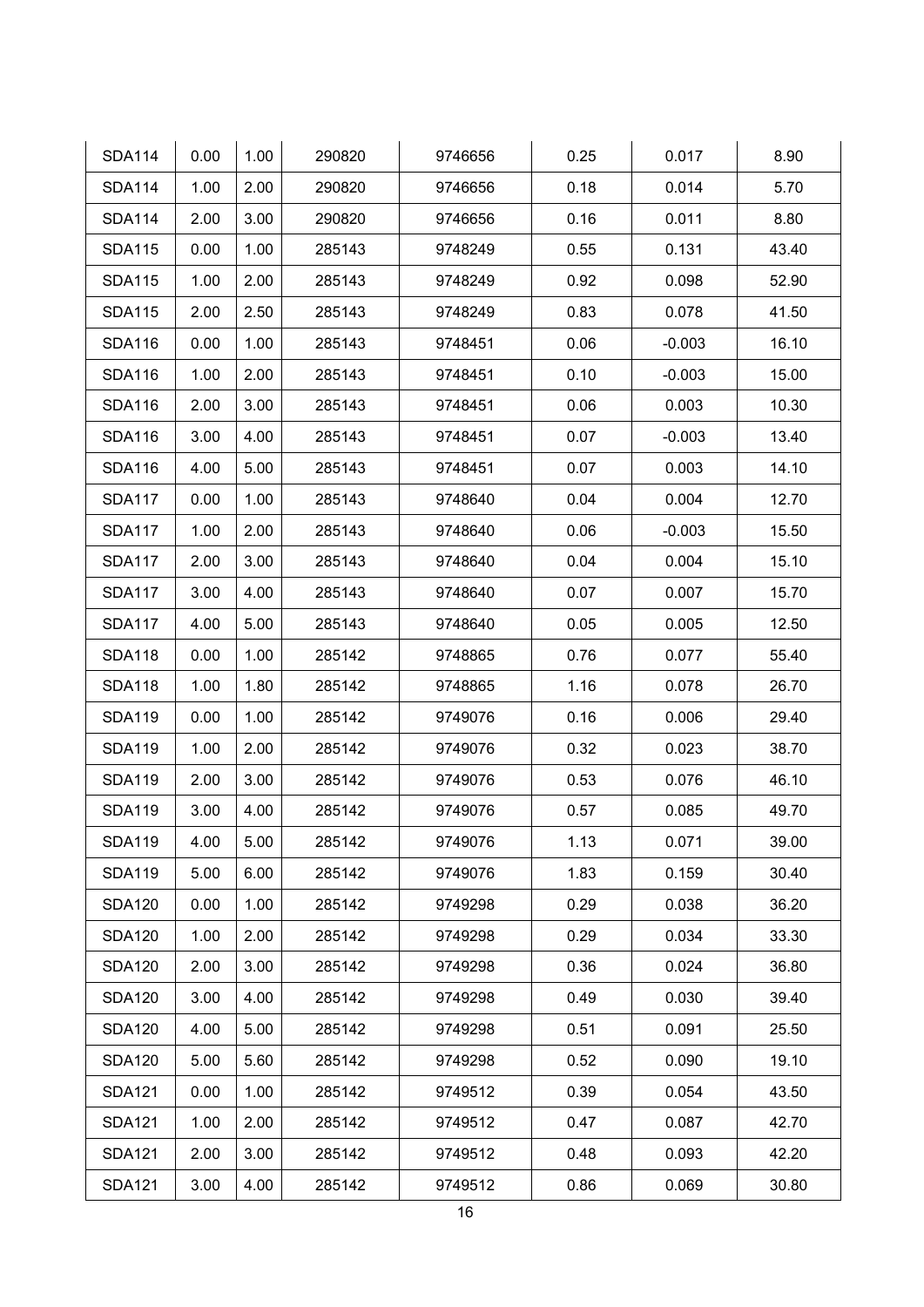| <b>SDA122</b> | 0.00 | 1.00 | 285141 | 9749703 | 1.30 | 0.062    | 33.20 |
|---------------|------|------|--------|---------|------|----------|-------|
| <b>SDA122</b> | 1.00 | 2.00 | 285141 | 9749703 | 0.81 | 0.028    | 16.30 |
| <b>SDA122</b> | 2.00 | 2.75 | 285141 | 9749703 | 0.45 | 0.017    | 11.10 |
| <b>SDA123</b> | 0.00 | 1.00 | 285141 | 9749929 | 0.70 | 0.061    | 31.20 |
| <b>SDA123</b> | 1.00 | 2.00 | 285141 | 9749929 | 0.75 | 0.030    | 17.70 |
| <b>SDA124</b> | 0.00 | 1.00 | 285141 | 9750138 | 0.03 | $-0.003$ | 6.40  |
| <b>SDA124</b> | 1.00 | 1.40 | 285141 | 9750138 | 0.04 | $-0.003$ | 6.30  |
| <b>SDA125</b> | 0.00 | 1.00 | 285144 | 9748055 | 0.14 | $-0.003$ | 13.40 |
| <b>SDA125</b> | 1.00 | 2.00 | 285144 | 9748055 | 0.33 | 0.024    | 16.60 |
| <b>SDA125</b> | 2.00 | 2.40 | 285144 | 9748055 | 0.35 | 0.017    | 12.70 |
| <b>SDA126</b> | 0.00 | 1.00 | 285144 | 9747853 | 0.98 | 0.068    | 43.50 |
| <b>SDA126</b> | 1.00 | 2.00 | 285144 | 9747853 | 1.27 | 0.030    | 16.30 |
| <b>SDA126</b> | 2.00 | 3.00 | 285144 | 9747853 | 0.54 | 0.022    | 15.40 |
| <b>SDA126</b> | 3.00 | 3.65 | 285144 | 9747853 | 0.61 | 0.046    | 53.20 |
| <b>SDA127</b> | 0.00 | 1.00 | 285144 | 9747657 | 0.48 | 0.024    | 17.40 |
| <b>SDA127</b> | 1.00 | 2.00 | 285144 | 9747657 | 0.65 | 0.058    | 54.00 |
| <b>SDA127</b> | 2.00 | 3.00 | 285144 | 9747657 | 0.95 | 0.133    | 56.80 |
| <b>SDA127</b> | 3.00 | 4.00 | 285144 | 9747657 | 0.90 | 0.092    | 53.10 |
| <b>SDA127</b> | 4.00 | 4.45 | 285144 | 9747657 | 0.92 | 0.094    | 53.80 |
| <b>SDA128</b> | 0.00 | 1.00 | 285144 | 9747452 | 0.86 | 0.073    | 50.60 |
| <b>SDA128</b> | 1.00 | 1.85 | 285144 | 9747452 | 1.08 | 0.059    | 25.70 |
| <b>SDA136</b> | 0.00 | 1.00 | 284144 | 9748246 | 0.04 | 0.003    | 13.70 |
| <b>SDA136</b> | 1.00 | 2.00 | 284144 | 9748246 | 0.04 | 0.004    | 13.40 |
| <b>SDA136</b> | 2.00 | 3.00 | 284144 | 9748246 | 0.05 | 0.008    | 13.00 |
| <b>SDA136</b> | 3.00 | 4.00 | 284144 | 9748246 | 0.05 | 0.011    | 12.10 |
| <b>SDA136</b> | 4.00 | 5.00 | 284144 | 9748246 | 0.05 | 0.011    | 12.50 |
| <b>SDA136</b> | 5.00 | 5.30 | 284144 | 9748246 | 0.05 | 0.011    | 11.30 |
| <b>SDA137</b> | 0.00 | 1.00 | 284145 | 9747908 | 0.17 | 0.010    | 19.00 |
| <b>SDA137</b> | 1.00 | 2.00 | 284145 | 9747908 | 0.17 | 0.020    | 15.20 |
| <b>SDA137</b> | 2.00 | 3.00 | 284145 | 9747908 | 0.17 | 0.024    | 14.70 |
| <b>SDA137</b> | 3.00 | 4.00 | 284145 | 9747908 | 0.16 | 0.024    | 14.90 |
| <b>SDA137</b> | 4.00 | 4.80 | 284145 | 9747908 | 0.14 | 0.020    | 12.70 |
| <b>SDA138</b> | 0.00 | 0.80 | 284145 | 9747684 | 0.52 | 0.064    | 35.50 |
| <b>SDA139</b> | 0.00 | 1.00 | 284145 | 9747502 | 0.44 | 0.030    | 55.20 |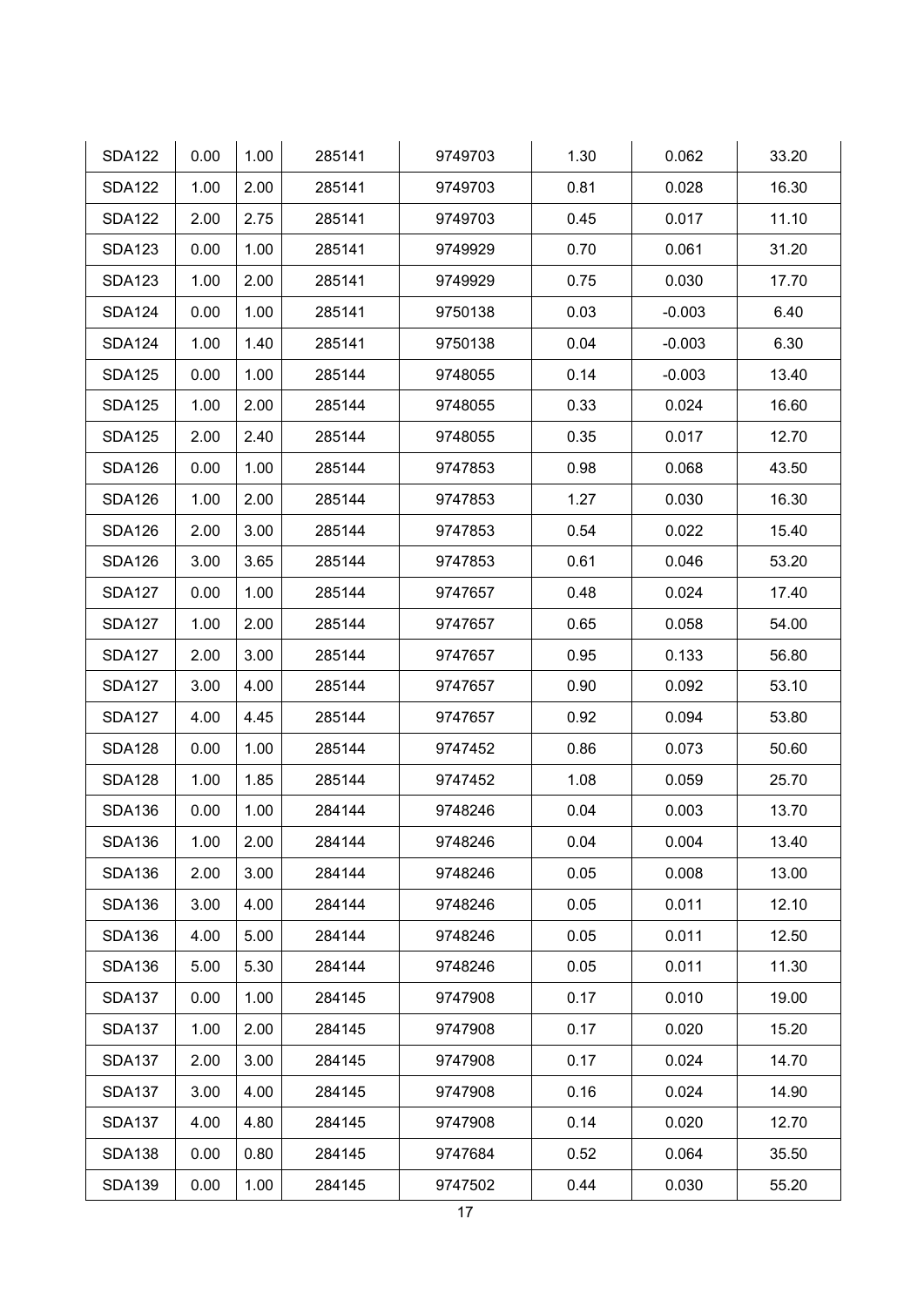| <b>SDA139</b> | 1.00 | 2.00 | 284145 | 9747502 | 0.53 | 0.115 | 55.50 |
|---------------|------|------|--------|---------|------|-------|-------|
| <b>SDA139</b> | 2.00 | 3.00 | 284145 | 9747502 | 0.82 | 0.205 | 51.50 |
| <b>SDA139</b> | 3.00 | 4.00 | 284145 | 9747502 | 0.94 | 0.166 | 53.20 |
| <b>SDA139</b> | 4.00 | 4.70 | 284145 | 9747502 | 1.11 | 0.125 | 43.60 |
| <b>SDA140</b> | 0.00 | 1.00 | 284146 | 9747301 | 0.34 | 0.023 | 45.70 |
| <b>SDA140</b> | 1.00 | 2.00 | 284146 | 9747301 | 0.39 | 0.017 | 44.90 |
| <b>SDA140</b> | 2.00 | 3.00 | 284146 | 9747301 | 0.40 | 0.024 | 52.10 |
| <b>SDA140</b> | 3.00 | 4.00 | 284146 | 9747301 | 0.52 | 0.026 | 53.10 |
| <b>SDA140</b> | 4.00 | 4.80 | 284146 | 9747301 | 0.72 | 0.055 | 53.20 |
| <b>SDA141</b> | 0.00 | 1.00 | 284146 | 9747084 | 1.08 | 0.038 | 23.40 |
| <b>SDA141</b> | 1.00 | 1.90 | 284146 | 9747084 | 0.96 | 0.024 | 14.80 |
| <b>SDA142</b> | 0.00 | 1.00 | 284146 | 9746871 | 0.67 | 0.085 | 50.10 |
| <b>SDA142</b> | 1.00 | 2.00 | 284146 | 9746871 | 0.66 | 0.112 | 51.20 |
| <b>SDA142</b> | 2.00 | 3.00 | 284146 | 9746871 | 0.71 | 0.111 | 52.60 |
| <b>SDA142</b> | 3.00 | 4.00 | 284146 | 9746871 | 0.63 | 0.097 | 47.10 |
| <b>SDA142</b> | 4.00 | 4.20 | 284146 | 9746871 | 0.70 | 0.105 | 51.90 |
| <b>SDA144</b> | 0.00 | 1.00 | 284147 | 9746462 | 1.00 | 0.103 | 49.50 |
| <b>SDA144</b> | 1.00 | 2.00 | 284147 | 9746462 | 1.01 | 0.100 | 46.10 |
| <b>SDA144</b> | 2.00 | 3.00 | 284147 | 9746462 | 1.07 | 0.096 | 47.40 |
| <b>SDA144</b> | 3.00 | 4.00 | 284147 | 9746462 | 1.05 | 0.068 | 39.10 |
| <b>SDA144</b> | 4.00 | 5.00 | 284147 | 9746462 | 1.13 | 0.054 | 24.30 |
| <b>SDA144</b> | 5.00 | 5.60 | 284147 | 9746462 | 1.06 | 0.040 | 19.70 |
| <b>SDA145</b> | 0.00 | 1.00 | 284144 | 9748587 | 0.45 | 0.025 | 51.00 |
| <b>SDA145</b> | 1.00 | 2.00 | 284144 | 9748587 | 0.47 | 0.086 | 56.10 |
| <b>SDA145</b> | 2.00 | 3.00 | 284144 | 9748587 | 0.52 | 0.076 | 54.70 |
| <b>SDA145</b> | 3.00 | 3.25 | 284144 | 9748587 | 0.93 | 0.117 | 50.50 |
| <b>SDA146</b> | 0.00 | 1.00 | 284143 | 9748974 | 1.05 | 0.128 | 58.70 |
| <b>SDA146</b> | 1.00 | 2.00 | 284143 | 9748974 | 1.20 | 0.105 | 50.80 |
| <b>SDA146</b> | 2.00 | 3.00 | 284143 | 9748974 | 1.24 | 0.055 | 27.60 |
| <b>SDA146</b> | 3.00 | 3.20 | 284143 | 9748974 | 0.82 | 0.031 | 15.80 |
| <b>SDA147</b> | 0.00 | 1.00 | 284143 | 9749347 | 0.60 | 0.041 | 52.90 |
| <b>SDA147</b> | 1.00 | 2.00 | 284143 | 9749347 | 0.84 | 0.092 | 50.60 |
| <b>SDA147</b> | 2.00 | 3.00 | 284143 | 9749347 | 0.82 | 0.118 | 52.40 |
| <b>SDA147</b> | 3.00 | 4.00 | 284143 | 9749347 | 1.15 | 0.069 | 45.70 |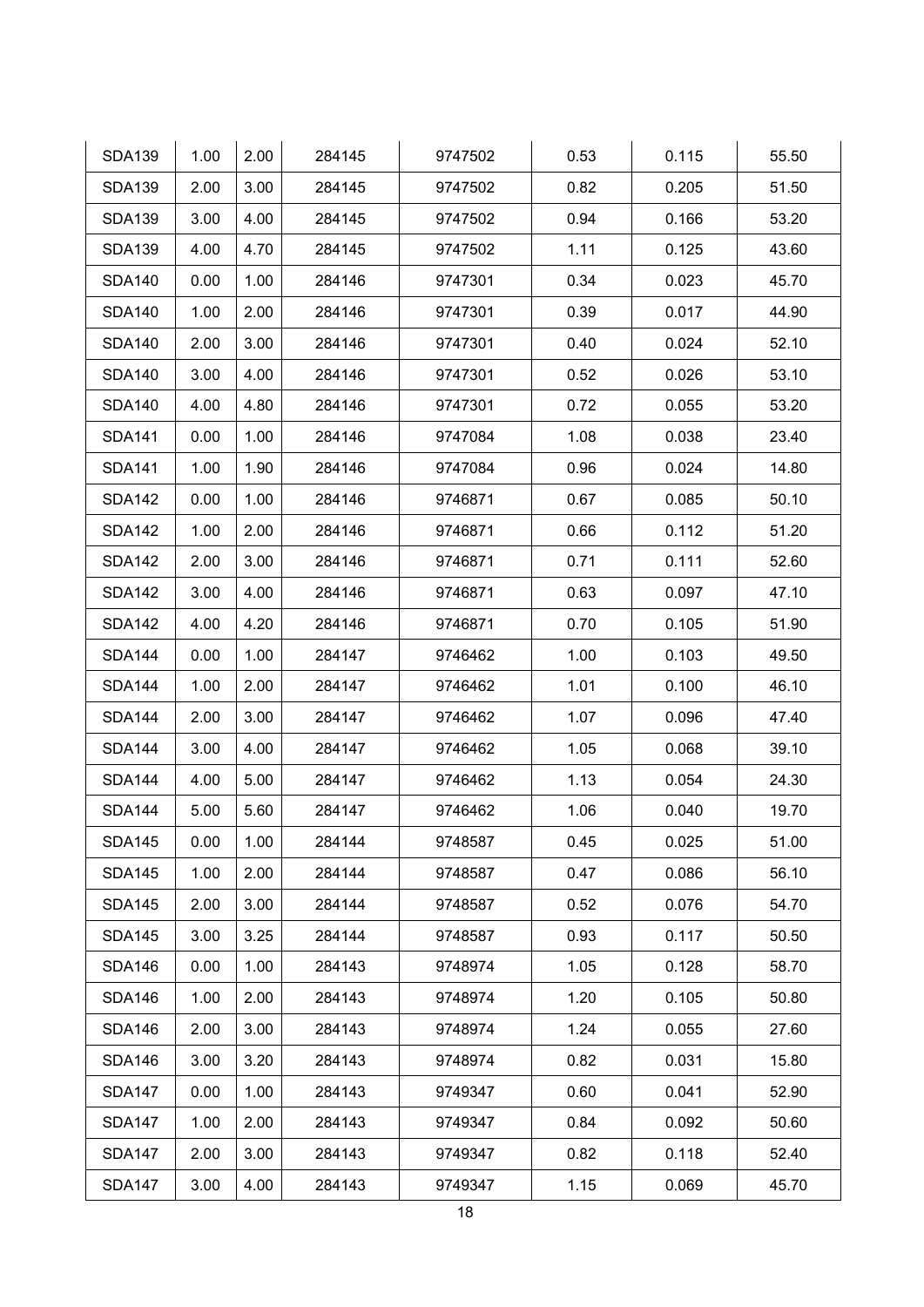| <b>SDA147</b> | 4.00 | 5.00 | 284143 | 9749347 | 1.09 | 0.070 | 41.90 |
|---------------|------|------|--------|---------|------|-------|-------|
| <b>SDA148</b> | 0.00 | 1.00 | 284142 | 9749744 | 0.45 | 0.038 | 17.00 |
| <b>SDA148</b> | 1.00 | 1.80 | 284142 | 9749744 | 0.62 | 0.036 | 19.90 |
| <b>SDA149</b> | 0.00 | 1.00 | 284142 | 9750132 | 0.29 | 0.013 | 52.20 |
| <b>SDA149</b> | 1.00 | 2.00 | 284142 | 9750132 | 0.50 | 0.047 | 56.20 |
| <b>SDA149</b> | 2.00 | 3.00 | 284142 | 9750132 | 0.86 | 0.109 | 40.60 |
| <b>SDA149</b> | 3.00 | 4.00 | 284142 | 9750132 | 1.05 | 0.039 | 20.00 |
| <b>SDA149</b> | 4.00 | 5.00 | 284142 | 9750132 | 1.04 | 0.055 | 28.10 |
| <b>SDA150</b> | 0.00 | 1.00 | 284141 | 9750605 | 0.60 | 0.055 | 29.40 |
| <b>SDA150</b> | 1.00 | 2.00 | 284141 | 9750605 | 0.46 | 0.034 | 24.50 |
| <b>SDA150</b> | 2.00 | 3.00 | 284141 | 9750605 | 0.38 | 0.027 | 21.40 |
| <b>SDA150</b> | 3.00 | 4.00 | 284141 | 9750605 | 0.26 | 0.021 | 16.60 |
| <b>SDA150</b> | 4.00 | 4.50 | 284141 | 9750605 | 0.32 | 0.025 | 15.40 |
| <b>SDA151</b> | 0.00 | 1.00 | 284141 | 9750929 | 0.12 | 0.010 | 12.30 |
| <b>SDA151</b> | 1.00 | 2.00 | 284141 | 9750929 | 0.09 | 0.006 | 10.40 |
| <b>SDA151</b> | 2.00 | 2.80 | 284141 | 9750929 | 0.08 | 0.007 | 10.20 |
| <b>SDA152</b> | 0.00 | 1.00 | 283142 | 9748161 | 0.27 | 0.043 | 32.40 |
| <b>SDA152</b> | 1.00 | 2.00 | 283142 | 9748161 | 0.41 | 0.061 | 35.00 |
| <b>SDA152</b> | 2.00 | 3.00 | 283142 | 9748161 | 0.49 | 0.054 | 31.00 |
| <b>SDA152</b> | 3.00 | 4.00 | 283142 | 9748161 | 0.95 | 0.039 | 21.20 |
| <b>SDA153</b> | 0.00 | 1.00 | 283142 | 9747809 | 1.12 | 0.074 | 38.40 |
| <b>SDA153</b> | 1.00 | 2.00 | 283142 | 9747809 | 0.72 | 0.042 | 22.40 |
| <b>SDA154</b> | 0.00 | 1.00 | 283143 | 9747469 | 0.78 | 0.082 | 53.00 |
| <b>SDA154</b> | 1.00 | 2.00 | 283143 | 9747469 | 0.94 | 0.048 | 29.60 |
| <b>SDA155</b> | 0.00 | 1.00 | 283144 | 9747045 | 0.64 | 0.026 | 53.50 |
| <b>SDA155</b> | 1.00 | 2.00 | 283144 | 9747045 | 0.77 | 0.080 | 53.00 |
| <b>SDA155</b> | 2.00 | 3.00 | 283144 | 9747045 | 0.92 | 0.129 | 52.10 |
| <b>SDA155</b> | 3.00 | 3.65 | 283144 | 9747045 | 1.29 | 0.079 | 38.10 |
| <b>SDA156</b> | 0.00 | 1.00 | 283144 | 9746703 | 0.06 | 0.008 | 7.70  |
| <b>SDA156</b> | 1.00 | 2.00 | 283144 | 9746703 | 0.04 | 0.006 | 6.50  |
| <b>SDA156</b> | 2.00 | 3.00 | 283144 | 9746703 | 0.04 | 0.006 | 5.90  |
| <b>SDA156</b> | 3.00 | 4.00 | 283144 | 9746703 | 0.03 | 0.006 | 7.10  |
| <b>SDA156</b> | 4.00 | 5.00 | 283144 | 9746703 | 0.02 | 0.005 | 7.20  |
| <b>SDA157</b> | 0.00 | 1.00 | 283141 | 9748648 | 0.20 | 0.019 | 12.30 |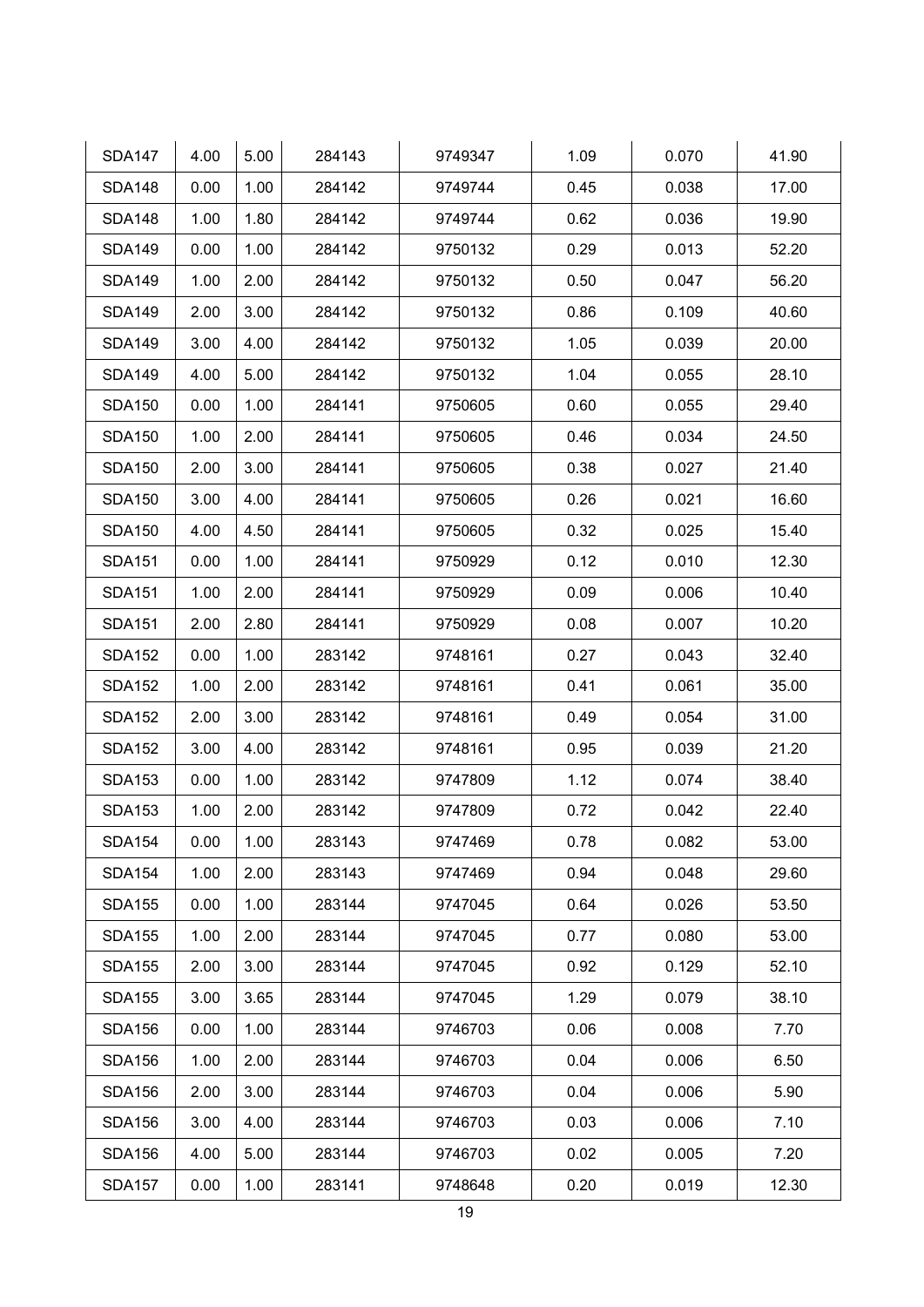| <b>SDA157</b> | 1.00 | 1.25 | 283141 | 9748648 | 0.18 | 0.013 | 11.20 |
|---------------|------|------|--------|---------|------|-------|-------|
| <b>SDA158</b> | 0.00 | 1.00 | 283141 | 9749063 | 0.44 | 0.056 | 41.30 |
| <b>SDA158</b> | 1.00 | 2.00 | 283141 | 9749063 | 0.78 | 0.040 | 20.90 |
| <b>SDA158</b> | 2.00 | 2.45 | 283141 | 9749063 | 0.65 | 0.034 | 18.40 |
| <b>SDA159</b> | 0.00 | 1.00 | 283140 | 9749426 | 0.42 | 0.034 | 13.60 |
| <b>SDA159</b> | 1.00 | 2.00 | 283140 | 9749426 | 0.30 | 0.016 | 7.90  |
| <b>SDA160</b> | 0.00 | 1.00 | 283140 | 9749820 | 0.09 | 0.013 | 10.20 |
| <b>SDA160</b> | 1.00 | 2.00 | 283140 | 9749820 | 0.67 | 0.039 | 16.90 |
| <b>SDA161</b> | 0.00 | 1.00 | 283139 | 9750287 | 0.07 | 0.008 | 8.10  |
| <b>SDA161</b> | 1.00 | 2.00 | 283139 | 9750287 | 0.06 | 0.005 | 5.50  |
| <b>SDA162</b> | 0.00 | 1.00 | 283139 | 9750630 | 0.10 | 0.008 | 7.00  |
| <b>SDA162</b> | 1.00 | 2.00 | 283139 | 9750630 | 0.39 | 0.021 | 9.80  |
| <b>SDA163</b> | 0.00 | 1.00 | 282141 | 9748199 | 0.86 | 0.079 | 42.90 |
| <b>SDA163</b> | 1.00 | 2.00 | 282141 | 9748199 | 1.04 | 0.037 | 21.10 |
| <b>SDA163</b> | 2.00 | 3.00 | 282141 | 9748199 | 0.53 | 0.027 | 16.30 |
| <b>SDA164</b> | 0.00 | 1.00 | 282141 | 9747842 | 0.07 | 0.013 | 8.70  |
| <b>SDA164</b> | 1.00 | 1.80 | 282141 | 9747842 | 0.03 | 0.007 | 8.60  |
| <b>SDA165</b> | 0.00 | 1.00 | 282142 | 9747436 | 0.02 | 0.004 | 8.90  |
| <b>SDA165</b> | 1.00 | 1.60 | 282142 | 9747436 | 0.02 | 0.008 | 8.80  |
| <b>SDA166</b> | 0.00 | 1.00 | 282142 | 9747031 | 0.01 | 0.013 | 7.70  |
| <b>SDA166</b> | 1.00 | 1.80 | 282142 | 9747031 | 0.14 | 0.012 | 8.10  |
| <b>SDA167</b> | 0.00 | 1.00 | 282140 | 9748686 | 0.04 | 0.003 | 9.30  |
| <b>SDA167</b> | 1.00 | 2.00 | 282140 | 9748686 | 0.05 | 0.008 | 9.20  |
| <b>SDA167</b> | 2.00 | 2.80 | 282140 | 9748686 | 0.06 | 0.006 | 7.30  |
| <b>SDA168</b> | 0.00 | 1.00 | 282139 | 9749096 | 0.04 | 0.005 | 9.30  |
| <b>SDA168</b> | 1.00 | 2.00 | 282139 | 9749096 | 0.06 | 0.007 | 8.60  |
| <b>SDA168</b> | 2.00 | 3.00 | 282139 | 9749096 | 0.06 | 0.006 | 8.00  |
| <b>SDA168</b> | 3.00 | 4.00 | 282139 | 9749096 | 0.06 | 0.006 | 7.70  |
| <b>SDA168</b> | 4.00 | 5.00 | 282139 | 9749096 | 0.05 | 0.007 | 7.00  |
| <b>SDA169</b> | 0.00 | 1.00 | 282139 | 9749496 | 0.05 | 0.005 | 9.00  |
| <b>SDA169</b> | 1.00 | 2.00 | 282139 | 9749496 | 0.05 | 0.005 | 8.30  |
| <b>SDA169</b> | 2.00 | 3.00 | 282139 | 9749496 | 0.07 | 0.006 | 7.50  |
| <b>SDA169</b> | 3.00 | 4.00 | 282139 | 9749496 | 0.08 | 0.004 | 6.50  |
| <b>SDA170</b> | 0.00 | 1.00 | 282138 | 9749890 | 0.05 | 0.003 | 6.90  |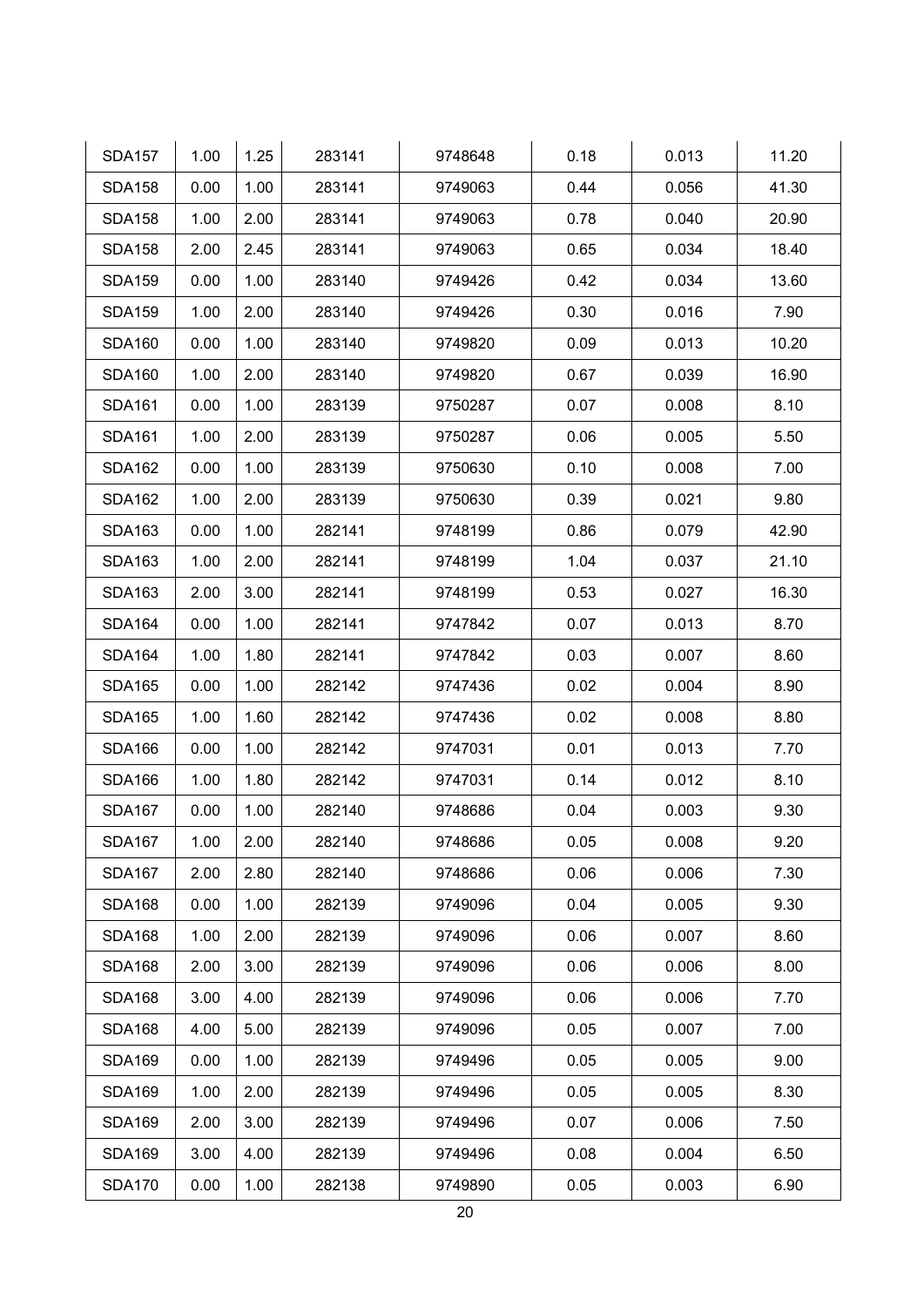| <b>SDA170</b> | 1.00 | 1.25 | 282138 | 9749890 | 0.04 | $-0.003$ | 5.50  |
|---------------|------|------|--------|---------|------|----------|-------|
| <b>SDA171</b> | 0.00 | 1.00 | 282138 | 9750297 | 0.05 | 0.006    | 5.30  |
| <b>SDA172</b> | 0.00 | 1.00 | 282137 | 9750696 | 0.03 | 0.003    | 6.00  |
| <b>SDA172</b> | 1.00 | 2.00 | 282137 | 9750696 | 0.02 | 0.003    | 5.20  |
| <b>SDA172</b> | 2.00 | 2.25 | 282137 | 9750696 | 0.02 | 0.003    | 5.00  |
| <b>SDA173</b> | 0.00 | 1.00 | 281139 | 9748242 | 0.04 | $-0.003$ | 10.40 |
| <b>SDA173</b> | 1.00 | 2.00 | 281139 | 9748242 | 0.06 | 0.004    | 16.80 |
| <b>SDA174</b> | 0.00 | 1.00 | 281140 | 9747824 | 0.43 | 0.025    | 11.40 |
| <b>SDA175</b> | 0.00 | 1.00 | 281140 | 9747448 | 0.17 | 0.017    | 12.10 |
| <b>SDA175</b> | 1.00 | 2.00 | 281140 | 9747448 | 0.12 | 0.007    | 8.70  |
| <b>SDA175</b> | 2.00 | 3.00 | 281140 | 9747448 | 0.10 | 0.008    | 8.70  |
| <b>SDA175</b> | 3.00 | 4.00 | 281140 | 9747448 | 0.43 | 0.041    | 22.30 |
| <b>SDA176</b> | 0.00 | 1.00 | 281141 | 9747045 | 0.44 | 0.053    | 41.30 |
| <b>SDA176</b> | 1.00 | 2.00 | 281141 | 9747045 | 0.70 | 0.072    | 45.00 |
| <b>SDA176</b> | 2.00 | 3.00 | 281141 | 9747045 | 0.84 | 0.098    | 44.60 |
| <b>SDA176</b> | 3.00 | 4.00 | 281141 | 9747045 | 0.86 | 0.073    | 33.80 |
| <b>SDA177</b> | 0.00 | 1.00 | 281142 | 9746624 | 0.81 | 0.068    | 44.70 |
| <b>SDA177</b> | 1.00 | 2.00 | 281142 | 9746624 | 0.42 | 0.018    | 10.30 |
| <b>SDA178</b> | 0.00 | 1.00 | 281139 | 9748593 | 0.29 | 0.017    | 8.40  |
| <b>SDA178</b> | 1.00 | 2.00 | 281139 | 9748593 | 0.29 | 0.014    | 7.70  |
| <b>SDA179</b> | 0.00 | 1.00 | 281138 | 9749023 | 0.08 | 0.006    | 8.10  |
| <b>SDA179</b> | 1.00 | 1.50 | 281138 | 9749023 | 0.09 | 0.004    | 6.90  |
| <b>SDA180</b> | 0.00 | 1.00 | 281138 | 9749433 | 0.05 | 0.005    | 7.70  |
| <b>SDA180</b> | 1.00 | 2.00 | 281138 | 9749433 | 0.05 | 0.005    | 7.80  |
| <b>SDA180</b> | 2.00 | 3.00 | 281138 | 9749433 | 0.04 | 0.003    | 6.90  |
| <b>SDA180</b> | 3.00 | 3.25 | 281138 | 9749433 | 0.05 | 0.003    | 6.80  |
| <b>SDA183</b> | 0.00 | 1.00 | 281136 | 9750674 | 0.69 | 0.054    | 22.30 |
| <b>SDA183</b> | 1.00 | 2.00 | 281136 | 9750674 | 0.65 | 0.037    | 19.70 |
| <b>SDA183</b> | 2.00 | 3.00 | 281136 | 9750674 | 0.43 | 0.024    | 13.40 |
| <b>SDA183</b> | 3.00 | 3.80 | 281136 | 9750674 | 0.32 | 0.019    | 10.80 |
| <b>SDA184</b> | 0.00 | 1.00 | 281136 | 9751014 | 0.34 | 0.012    | 6.70  |
| <b>SDA184</b> | 1.00 | 2.00 | 281136 | 9751014 | 0.24 | 0.008    | 5.20  |
| <b>SDA184</b> | 2.00 | 3.00 | 281136 | 9751014 | 0.26 | 0.013    | 7.90  |
| <b>SDA184</b> | 3.00 | 4.00 | 281136 | 9751014 | 0.26 | 0.011    | 8.00  |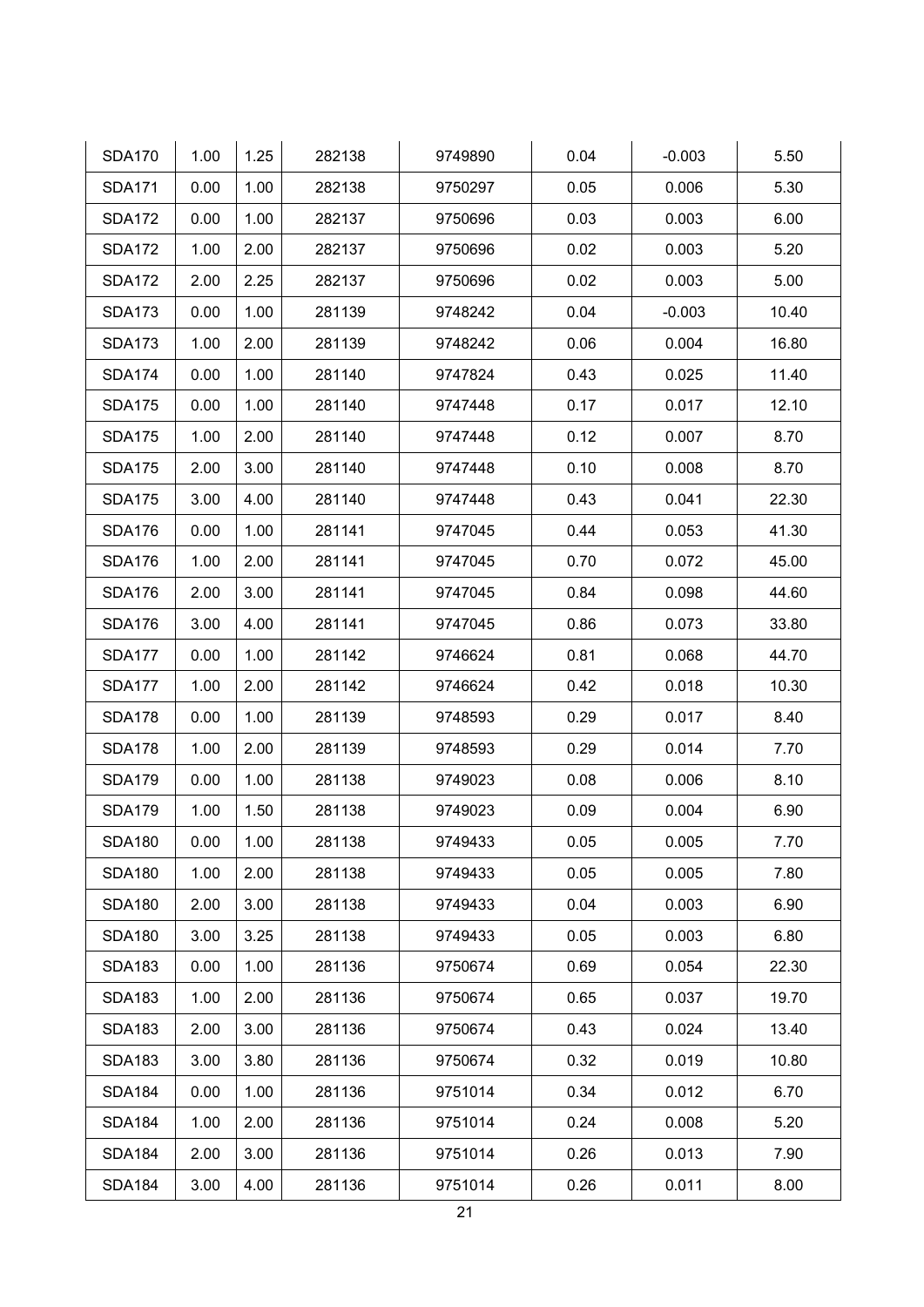| <b>SDA185</b> | 0.00 | 1.00 | 291820 | 9748256 | 0.52 | 0.064 | 22.60 |
|---------------|------|------|--------|---------|------|-------|-------|
| <b>SDA185</b> | 1.00 | 1.50 | 291820 | 9748256 | 0.56 | 0.054 | 22.20 |
| <b>SDA186</b> | 0.00 | 1.00 | 291821 | 9747774 | 0.13 | 0.011 | 9.30  |
| <b>SDA186</b> | 1.00 | 2.00 | 291821 | 9747774 | 0.13 | 0.012 | 9.70  |
| <b>SDA186</b> | 2.00 | 3.00 | 291821 | 9747774 | 0.10 | 0.008 | 9.10  |
| <b>SDA186</b> | 3.00 | 3.40 | 291821 | 9747774 | 0.11 | 0.009 | 8.90  |
| <b>SDA187</b> | 0.00 | 1.00 | 291822 | 9747457 | 0.47 | 0.039 | 22.00 |
| <b>SDA187</b> | 1.00 | 2.00 | 291822 | 9747457 | 0.46 | 0.040 | 22.30 |
| <b>SDA187</b> | 2.00 | 2.40 | 291822 | 9747457 | 0.22 | 0.016 | 9.40  |
| <b>SDA188</b> | 0.00 | 1.00 | 291822 | 9747060 | 0.08 | 0.009 | 8.90  |
| <b>SDA189</b> | 0.00 | 1.00 | 291823 | 9746663 | 0.06 | 0.008 | 7.90  |
| <b>SDA189</b> | 1.00 | 2.00 | 291823 | 9746663 | 0.06 | 0.006 | 7.40  |
| <b>SDA189</b> | 2.00 | 3.00 | 291823 | 9746663 | 0.06 | 0.006 | 6.80  |
| <b>SDA189</b> | 3.00 | 4.00 | 291823 | 9746663 | 0.04 | 0.006 | 6.70  |
| <b>SDA190</b> | 0.00 | 1.00 | 291823 | 9746267 | 0.11 | 0.010 | 9.90  |
| <b>SDA190</b> | 1.00 | 2.00 | 291823 | 9746267 | 0.10 | 0.009 | 8.70  |
| <b>SDA190</b> | 2.00 | 3.00 | 291823 | 9746267 | 0.09 | 0.015 | 9.40  |
| <b>SDA191</b> | 0.00 | 1.00 | 291820 | 9748654 | 0.34 | 0.022 | 12.60 |
| <b>SDA191</b> | 1.00 | 2.00 | 291820 | 9748654 | 0.30 | 0.019 | 10.70 |
| <b>SDA192</b> | 0.00 | 1.00 | 291819 | 9749083 | 0.17 | 0.011 | 9.60  |
| <b>SDA192</b> | 1.00 | 2.00 | 291819 | 9749083 | 0.12 | 0.008 | 7.20  |
| <b>SDA193</b> | 0.00 | 1.00 | 291819 | 9749538 | 0.06 | 0.007 | 13.00 |
| <b>SDA193</b> | 1.00 | 2.00 | 291819 | 9749538 | 0.08 | 0.016 | 13.80 |
| <b>SDA193</b> | 2.00 | 3.00 | 291819 | 9749538 | 0.10 | 0.009 | 12.80 |
| <b>SDA194</b> | 0.00 | 1.00 | 292819 | 9748255 | 0.15 | 0.011 | 11.10 |
| <b>SDA194</b> | 1.00 | 2.00 | 292819 | 9748255 | 0.13 | 0.009 | 9.30  |
| <b>SDA194</b> | 2.00 | 3.00 | 292819 | 9748255 | 0.07 | 0.005 | 4.70  |
| <b>SDA195</b> | 0.00 | 1.00 | 292820 | 9747824 | 0.08 | 0.008 | 7.80  |
| <b>SDA195</b> | 1.00 | 2.00 | 292820 | 9747824 | 0.09 | 0.007 | 7.60  |
| <b>SDA196</b> | 0.00 | 1.00 | 292821 | 9747477 | 0.13 | 0.011 | 9.30  |
| <b>SDA196</b> | 1.00 | 2.00 | 292821 | 9747477 | 0.14 | 0.010 | 8.50  |
| <b>SDA197</b> | 0.00 | 1.00 | 292821 | 9747079 | 0.13 | 0.008 | 5.50  |
| <b>SDA197</b> | 1.00 | 1.40 | 292821 | 9747079 | 0.14 | 0.008 | 5.50  |
| <b>SDA198</b> | 0.00 | 1.00 | 292822 | 9746683 | 0.07 | 0.008 | 5.90  |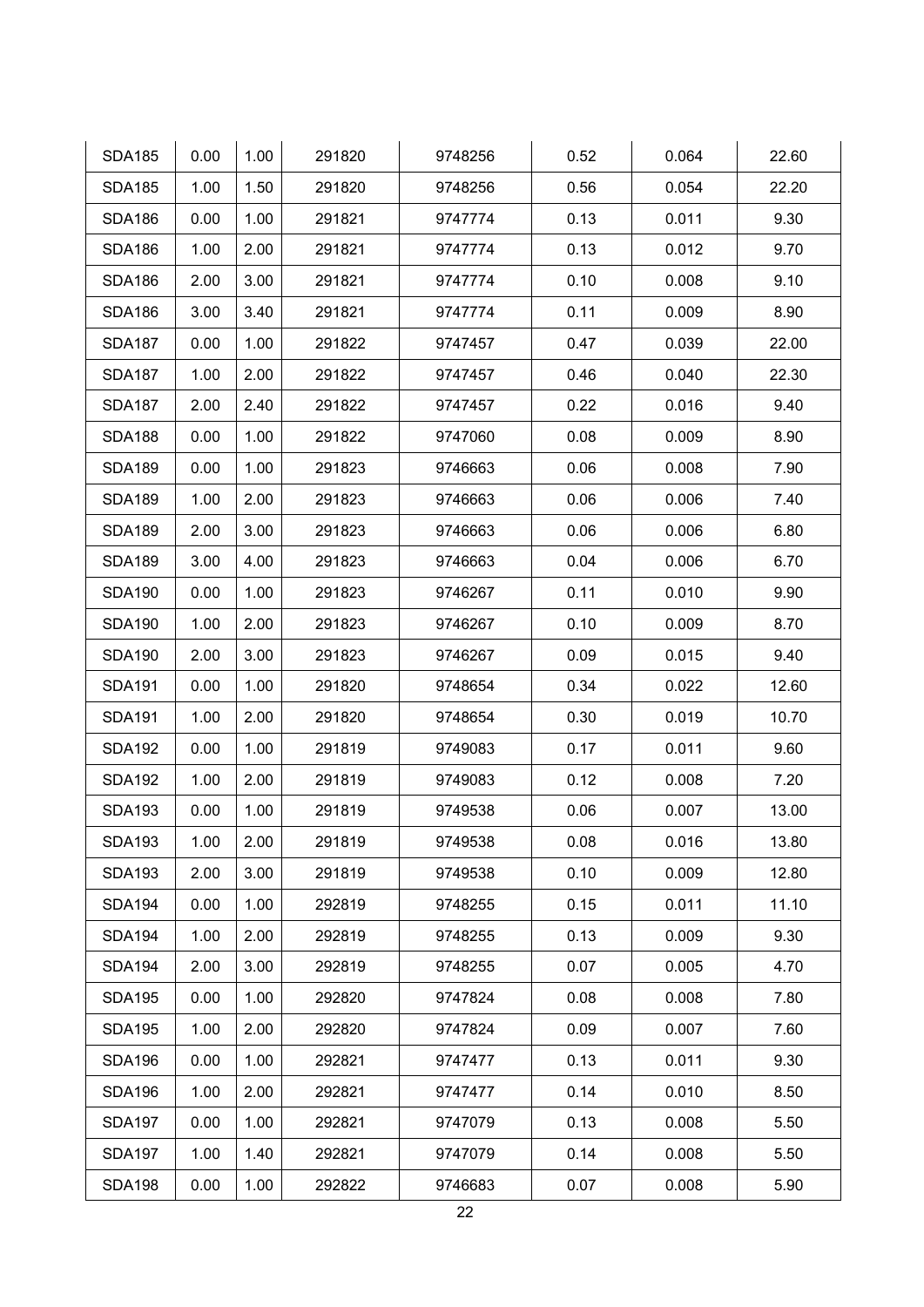| <b>SDA198</b> | 1.00 | 2.00 | 292822 | 9746683 | 0.08 | 0.008 | 6.10  |
|---------------|------|------|--------|---------|------|-------|-------|
| <b>SDA198</b> | 2.00 | 3.00 | 292822 | 9746683 | 0.06 | 0.010 | 6.20  |
| <b>SDA198</b> | 3.00 | 4.00 | 292822 | 9746683 | 0.07 | 0.009 | 6.20  |
| <b>SDA199</b> | 0.00 | 1.00 | 292822 | 9746295 | 0.11 | 0.013 | 8.70  |
| <b>SDA199</b> | 1.00 | 2.00 | 292822 | 9746295 | 0.12 | 0.012 | 8.00  |
| <b>SDA199</b> | 2.00 | 3.00 | 292822 | 9746295 | 0.11 | 0.011 | 6.50  |
| <b>SDA199</b> | 3.00 | 4.00 | 292822 | 9746295 | 0.09 | 0.010 | 5.90  |
| <b>SDA199</b> | 4.00 | 5.00 | 292822 | 9746295 | 0.08 | 0.010 | 6.00  |
| <b>SDA199</b> | 5.00 | 6.00 | 292822 | 9746295 | 0.08 | 0.011 | 5.60  |
| <b>SDA202</b> | 0.00 | 1.00 | 293822 | 9748261 | 0.36 | 0.022 | 10.80 |
| <b>SDA202</b> | 1.00 | 1.35 | 293822 | 9748261 | 0.27 | 0.014 | 7.10  |
| <b>SDA203</b> | 0.00 | 1.00 | 293822 | 9747876 | 0.15 | 0.011 | 8.80  |
| <b>SDA203</b> | 1.00 | 2.00 | 293822 | 9747876 | 0.14 | 0.009 | 7.60  |
| <b>SDA203</b> | 2.00 | 3.00 | 293822 | 9747876 | 0.16 | 0.018 | 8.50  |
| <b>SDA203</b> | 3.00 | 4.00 | 293822 | 9747876 | 0.16 | 0.018 | 8.30  |
| <b>SDA204</b> | 0.00 | 1.00 | 293823 | 9747474 | 0.12 | 0.014 | 7.30  |
| <b>SDA204</b> | 1.00 | 2.00 | 293823 | 9747474 | 0.11 | 0.008 | 7.10  |
| <b>SDA204</b> | 2.00 | 3.00 | 293823 | 9747474 | 0.09 | 0.012 | 6.30  |
| <b>SDA204</b> | 3.00 | 4.00 | 293823 | 9747474 | 0.09 | 0.005 | 6.40  |
| <b>SDA205</b> | 0.00 | 1.00 | 293823 | 9747071 | 0.12 | 0.007 | 7.00  |
| <b>SDA205</b> | 1.00 | 2.00 | 293823 | 9747071 | 0.13 | 0.007 | 6.90  |
| <b>SDA205</b> | 2.00 | 3.00 | 293823 | 9747071 | 0.11 | 0.007 | 6.60  |
| <b>SDA206</b> | 0.00 | 1.00 | 293824 | 9746650 | 0.09 | 0.007 | 6.90  |
| <b>SDA206</b> | 1.00 | 2.00 | 293824 | 9746650 | 0.11 | 0.008 | 7.00  |
| <b>SDA206</b> | 2.00 | 3.00 | 293824 | 9746650 | 0.10 | 0.007 | 6.40  |
| <b>SDA206</b> | 3.00 | 4.00 | 293824 | 9746650 | 0.07 | 0.006 | 6.40  |
| <b>SDA206</b> | 4.00 | 5.00 | 293824 | 9746650 | 0.06 | 0.006 | 5.70  |
| <b>SDA207</b> | 0.00 | 1.00 | 293824 | 9746237 | 0.11 | 0.009 | 7.70  |
| <b>SDA207</b> | 1.00 | 2.00 | 293824 | 9746237 | 0.11 | 0.008 | 6.60  |
| <b>SDA207</b> | 2.00 | 3.00 | 293824 | 9746237 | 0.10 | 0.007 | 5.70  |
| <b>SDA207</b> | 3.00 | 4.00 | 293824 | 9746237 | 0.09 | 0.005 | 4.90  |
| <b>SDA207</b> | 4.00 | 5.00 | 293824 | 9746237 | 0.09 | 0.006 | 5.60  |
| <b>SDA210</b> | 0.00 | 1.00 | 278573 | 9753721 | 0.37 | 0.028 | 11.00 |
| <b>SDA210</b> | 1.00 | 2.00 | 278573 | 9753721 | 0.31 | 0.017 | 7.00  |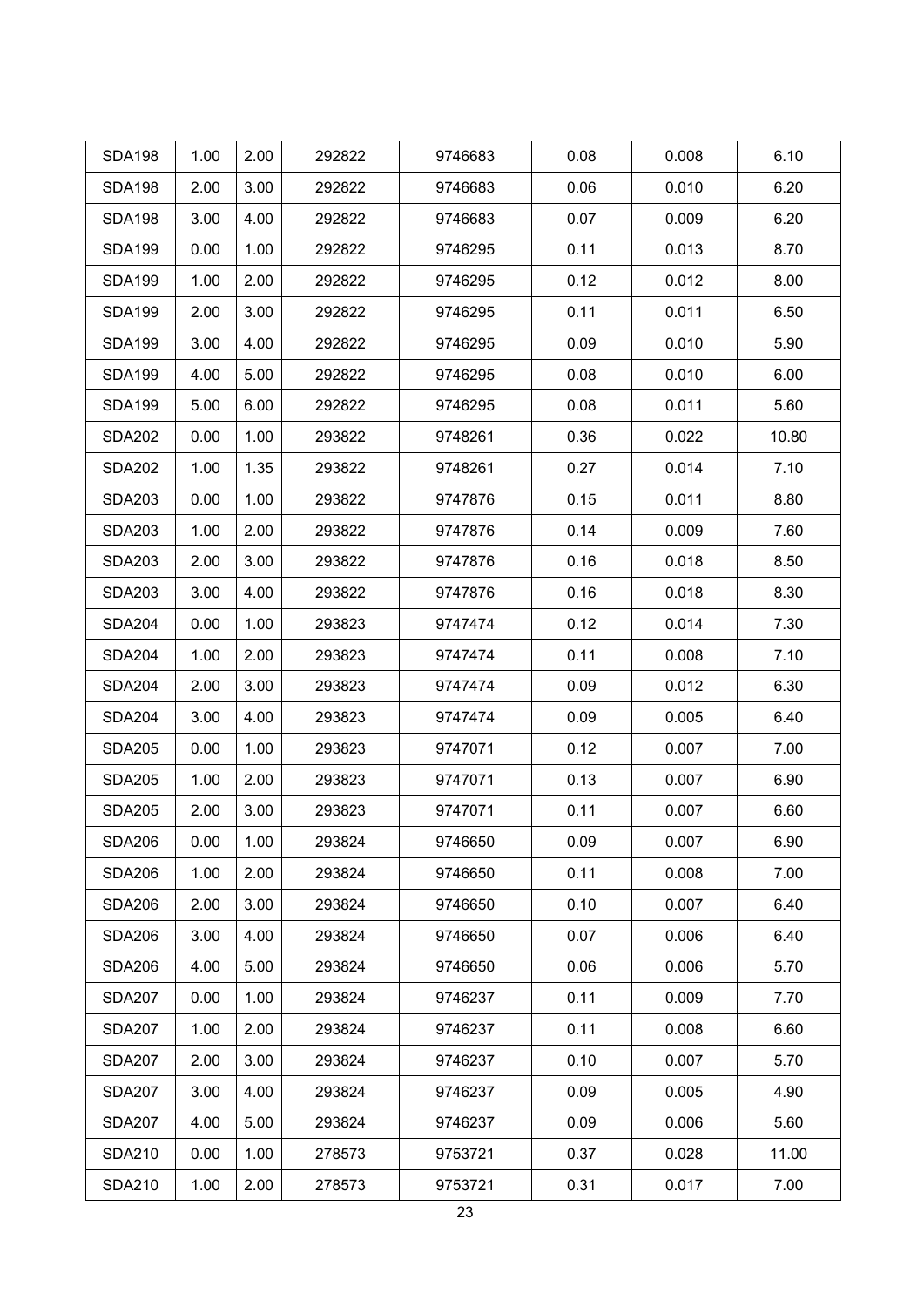| <b>SDA210</b> | 2.00 | 3.00 | 278573 | 9753721 | 0.29 | 0.014 | 8.20  |
|---------------|------|------|--------|---------|------|-------|-------|
| <b>SDA211</b> | 0.00 | 1.00 | 278573 | 9753908 | 0.31 | 0.020 | 11.00 |
| <b>SDA212</b> | 0.00 | 1.00 | 278572 | 9754105 | 0.07 | 0.003 | 4.20  |
| <b>SDA213</b> | 0.00 | 1.00 | 278572 | 9754389 | 0.14 | 0.008 | 12.50 |
| <b>SDA213</b> | 1.00 | 2.00 | 278572 | 9754389 | 0.10 | 0.006 | 8.60  |
| <b>SDA214</b> | 0.00 | 1.00 | 278572 | 9754571 | 0.37 | 0.023 | 6.70  |
| <b>SDA214</b> | 1.00 | 1.40 | 278572 | 9754571 | 0.28 | 0.014 | 6.80  |
| <b>SDA215</b> | 0.00 | 1.00 | 278572 | 9754769 | 0.45 | 0.040 | 17.50 |
| <b>SDA215</b> | 1.00 | 2.00 | 278572 | 9754769 | 0.44 | 0.028 | 14.00 |
| <b>SDA215</b> | 2.00 | 2.25 | 278572 | 9754769 | 0.42 | 0.024 | 12.00 |
| <b>SDA216</b> | 0.00 | 1.00 | 278571 | 9754951 | 0.27 | 0.019 | 12.50 |
| <b>SDA216</b> | 1.00 | 2.00 | 278571 | 9754951 | 0.26 | 0.017 | 11.30 |
| <b>SDA216</b> | 2.00 | 3.00 | 278571 | 9754951 | 0.24 | 0.015 | 9.00  |
| <b>SDA216</b> | 3.00 | 4.00 | 278571 | 9754951 | 0.20 | 0.011 | 7.60  |
| <b>SDA216</b> | 4.00 | 4.50 | 278571 | 9754951 | 0.09 | 0.006 | 6.10  |
| <b>SDA217</b> | 0.00 | 1.00 | 278571 | 9755141 | 0.15 | 0.009 | 6.90  |
| <b>SDA217</b> | 1.00 | 1.90 | 278571 | 9755141 | 0.14 | 0.008 | 5.00  |
| <b>SDA218</b> | 0.00 | 1.00 | 277684 | 9753720 | 0.32 | 0.020 | 9.20  |
| <b>SDA218</b> | 1.00 | 1.25 | 277684 | 9753720 | 0.21 | 0.014 | 6.90  |
| <b>SDA219</b> | 0.00 | 1.00 | 277794 | 9753720 | 0.02 | 0.005 | 4.15  |
| <b>SDA219</b> | 1.00 | 2.00 | 277794 | 9753720 | 0.24 | 0.014 | 5.90  |
| <b>SDA219</b> | 2.00 | 2.60 | 277794 | 9753720 | 0.24 | 0.012 | 4.37  |
| <b>SDA220</b> | 0.00 | 1.00 | 278239 | 9753720 | 0.30 | 0.018 | 8.10  |
| <b>SDA220</b> | 1.00 | 2.00 | 278239 | 9753720 | 0.26 | 0.015 | 5.90  |
| <b>SDA220</b> | 2.00 | 2.40 | 278239 | 9753720 | 0.23 | 0.014 | 5.30  |
| <b>SDA221</b> | 0.00 | 1.00 | 278796 | 9753721 | 0.69 | 0.159 | 26.00 |
| <b>SDA221</b> | 1.00 | 2.00 | 278796 | 9753721 | 0.45 | 0.049 | 11.50 |
| <b>SDA221</b> | 2.00 | 2.45 | 278796 | 9753721 | 0.38 | 0.031 | 10.70 |
| <b>SDA222</b> | 0.00 | 1.00 | 279018 | 9753723 | 0.37 | 0.036 | 9.20  |
| <b>SDA222</b> | 1.00 | 1.40 | 279018 | 9753723 | 0.29 | 0.020 | 7.30  |
| <b>SDA223</b> | 0.00 | 1.00 | 279130 | 9753723 | 0.07 | 0.009 | 6.00  |
| <b>SDA223</b> | 1.00 | 1.25 | 279130 | 9753723 | 0.04 | 0.006 | 5.10  |
| <b>SDA224</b> | 0.00 | 1.00 | 279353 | 9753723 | 0.56 | 0.030 | 11.40 |
| <b>SDA224</b> | 1.00 | 1.60 | 279353 | 9753723 | 0.31 | 0.017 | 7.30  |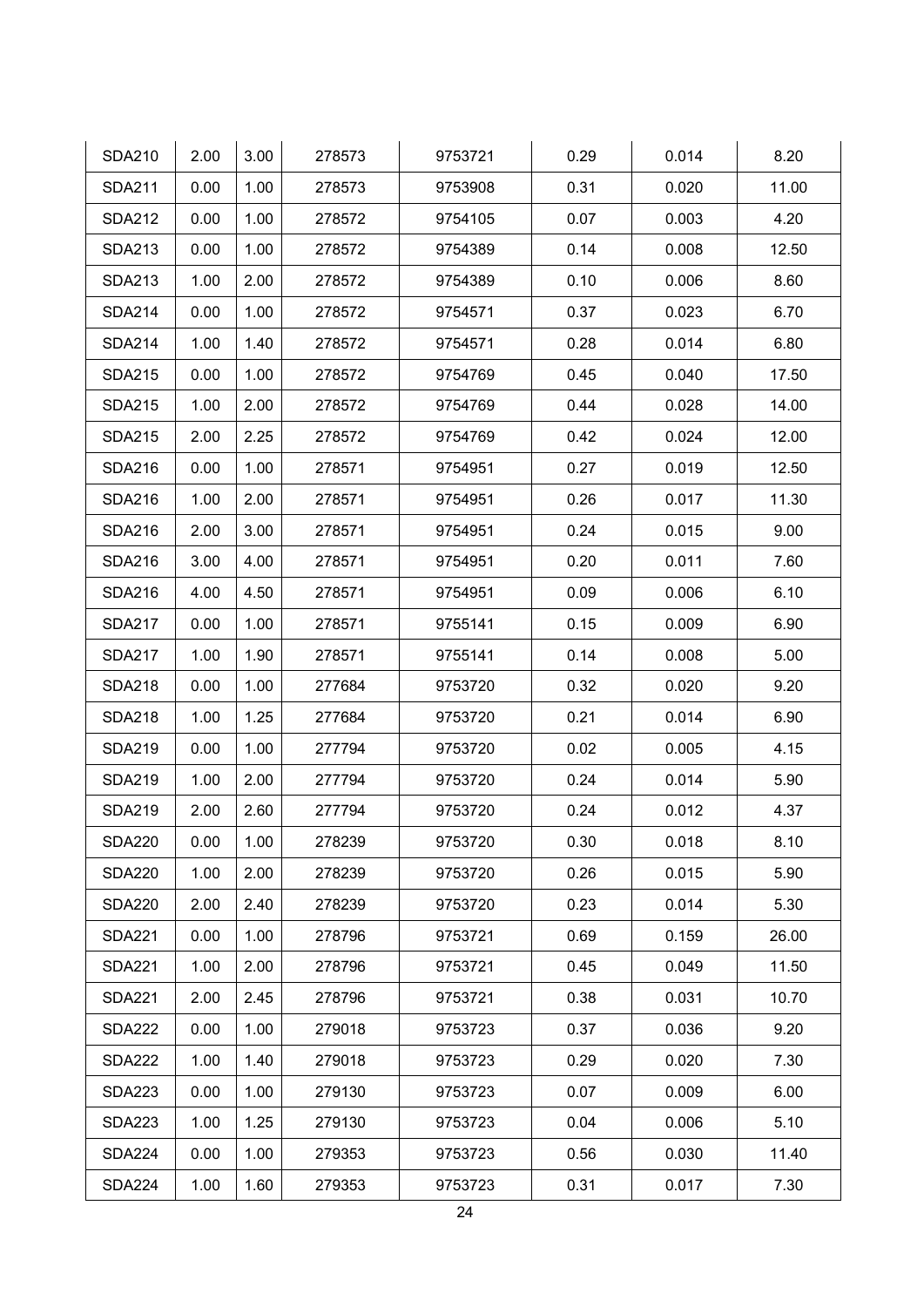| <b>SDA227</b> | 0.00 | 1.00 | 278573 | 9753472 | 0.64 | 0.045 | 21.50 |
|---------------|------|------|--------|---------|------|-------|-------|
| <b>SDA227</b> | 1.00 | 2.00 | 278573 | 9753472 | 0.56 | 0.030 | 15.20 |
| <b>SDA227</b> | 2.00 | 3.00 | 278573 | 9753472 | 0.24 | 0.017 | 9.80  |
| <b>SDA227</b> | 3.00 | 3.80 | 278573 | 9753472 | 0.25 | 0.017 | 9.50  |
| <b>SDA228</b> | 0.00 | 1.00 | 278574 | 9753197 | 0.27 | 0.015 | 6.70  |
| <b>SDA228</b> | 1.00 | 2.00 | 278574 | 9753197 | 0.26 | 0.014 | 5.60  |
| <b>SDA228</b> | 2.00 | 2.40 | 278574 | 9753197 | 0.23 | 0.014 | 5.20  |
| <b>SDA229</b> | 0.00 | 1.00 | 278574 | 9752960 | 0.02 | 0.012 | 11.30 |
| <b>SDA229</b> | 1.00 | 2.00 | 278574 | 9752960 | 0.02 | 0.011 | 11.30 |
| <b>SDA229</b> | 2.00 | 3.00 | 278574 | 9752960 | 0.02 | 0.009 | 9.00  |
| <b>SDA229</b> | 3.00 | 4.00 | 278574 | 9752960 | 0.02 | 0.010 | 16.20 |
| <b>SDA230</b> | 0.00 | 1.00 | 278684 | 9752752 | 0.38 | 0.043 | 15.40 |
| <b>SDA230</b> | 1.00 | 1.75 | 278684 | 9752752 | 0.24 | 0.018 | 14.00 |
| <b>SDA231</b> | 0.00 | 1.00 | 278685 | 9752612 | 0.32 | 0.024 | 12.30 |
| <b>SDA231</b> | 1.00 | 2.00 | 278685 | 9752612 | 0.31 | 0.016 | 8.60  |
| <b>SDA231</b> | 2.00 | 3.00 | 278685 | 9752612 | 0.25 | 0.014 | 6.90  |
| <b>SDA231</b> | 3.00 | 3.50 | 278685 | 9752612 | 0.23 | 0.013 | 5.40  |
| <b>SDA232</b> | 0.00 | 1.00 | 278685 | 9752506 | 0.16 | 0.015 | 11.60 |
| <b>SDA232</b> | 1.00 | 2.00 | 278685 | 9752506 | 0.12 | 0.012 | 10.40 |
| <b>SDA234</b> | 0.00 | 1.00 | 279353 | 9753405 | 0.67 | 0.060 | 17.10 |
| <b>SDA234</b> | 1.00 | 2.00 | 279353 | 9753405 | 0.33 | 0.016 | 7.40  |
| <b>SDA234</b> | 2.00 | 3.00 | 279353 | 9753405 | 0.23 | 0.012 | 5.30  |
| <b>SDA234</b> | 3.00 | 3.70 | 279353 | 9753405 | 0.25 | 0.015 | 5.90  |
| <b>SDA235</b> | 0.00 | 1.00 | 279354 | 9753150 | 0.81 | 0.105 | 22.90 |
| <b>SDA235</b> | 1.00 | 2.00 | 279354 | 9753150 | 0.46 | 0.034 | 10.90 |
| <b>SDA235</b> | 2.00 | 2.75 | 279354 | 9753150 | 0.29 | 0.017 | 7.10  |
| <b>SDA236</b> | 0.00 | 1.00 | 279354 | 9752888 | 0.31 | 0.015 | 10.30 |
| <b>SDA236</b> | 1.00 | 2.00 | 279354 | 9752888 | 0.22 | 0.012 | 6.70  |
| <b>SDA236</b> | 2.00 | 3.00 | 279354 | 9752888 | 0.19 | 0.011 | 6.80  |
| <b>SDA237</b> | 0.00 | 1.00 | 281136 | 9750527 | 0.59 | 0.099 | 40.30 |
| <b>SDA237</b> | 1.00 | 2.00 | 281136 | 9750527 | 0.81 | 0.064 | 34.80 |
| <b>SDA237</b> | 2.00 | 3.00 | 281136 | 9750527 | 0.79 | 0.052 | 30.10 |
| <b>SDA237</b> | 3.00 | 3.40 | 281136 | 9750527 | 0.70 | 0.049 | 26.00 |
| <b>SDA238</b> | 0.00 | 1.00 | 281136 | 9750855 | 0.52 | 0.136 | 33.90 |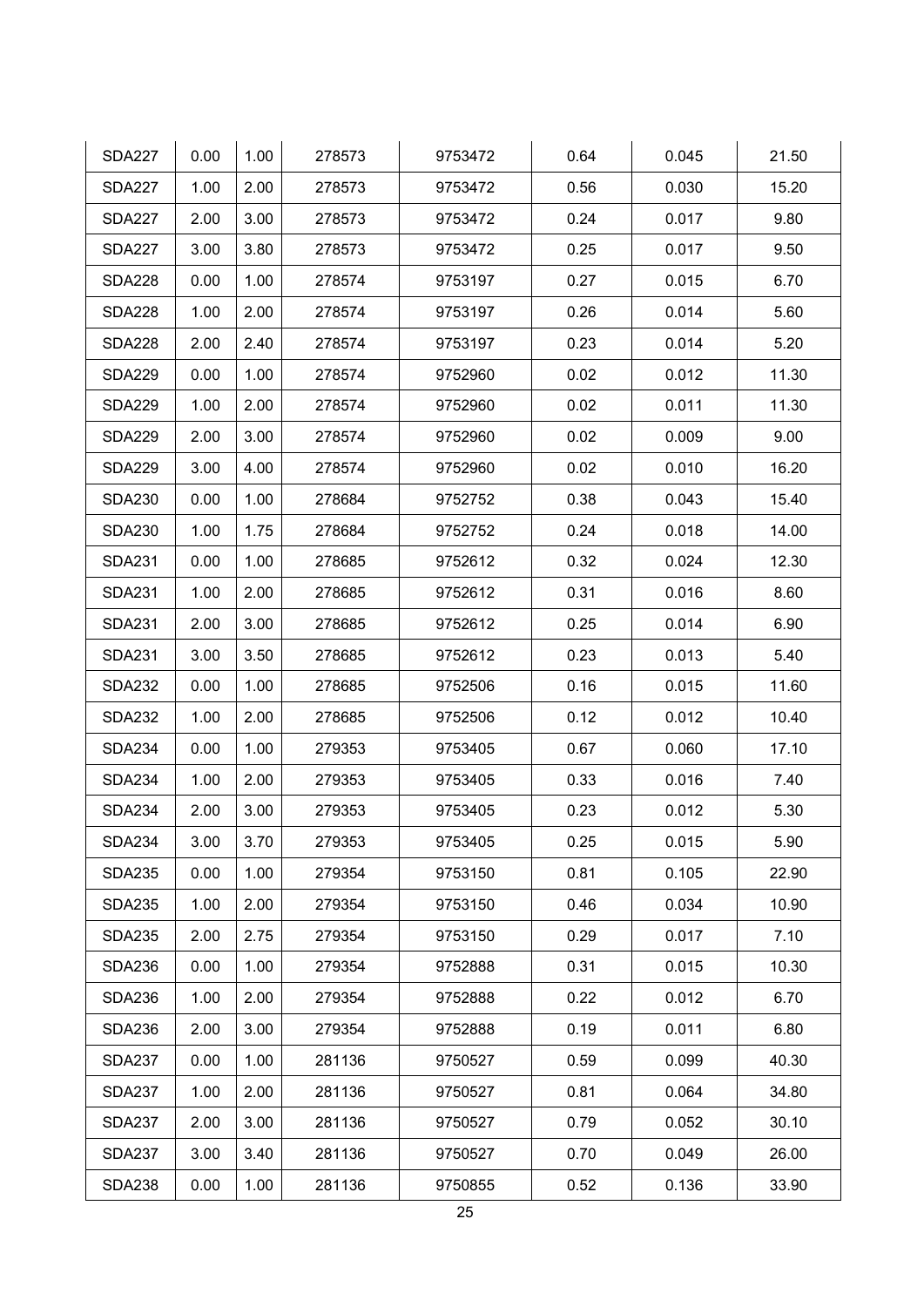| <b>SDA238</b> | 1.00 | 2.00 | 281136 | 9750855 | 0.48 | 0.040 | 16.70 |
|---------------|------|------|--------|---------|------|-------|-------|
| <b>SDA238</b> | 2.00 | 3.00 | 281136 | 9750855 | 0.30 | 0.024 | 11.00 |
| <b>SDA238</b> | 3.00 | 4.00 | 281136 | 9750855 | 0.11 | 0.008 | 7.00  |
| <b>SDA239</b> | 0.00 | 1.00 | 281135 | 9751219 | 0.09 | 0.007 | 6.50  |
| <b>SDA239</b> | 1.00 | 1.20 | 281135 | 9751219 | 0.12 | 0.010 | 7.50  |
| <b>SDA242</b> | 0.00 | 1.00 | 281134 | 9751965 | 0.05 | 0.004 | 4.40  |
| <b>SDA242</b> | 1.00 | 2.00 | 281134 | 9751965 | 0.07 | 0.005 | 5.20  |
| <b>SDA243</b> | 0.00 | 1.00 | 281134 | 9752174 | 0.11 | 0.005 | 4.16  |
| <b>SDA243</b> | 1.00 | 1.80 | 281134 | 9752174 | 0.07 | 0.005 | 3.35  |
| <b>SDA244</b> | 0.00 | 0.50 | 281134 | 9752372 | 0.07 | 0.006 | 6.20  |
| <b>SDA245</b> | 0.00 | 1.00 | 281134 | 9752554 | 0.12 | 0.007 | 9.20  |
| <b>SDA252</b> | 0.00 | 1.00 | 287811 | 9750604 | 0.75 | 0.097 | 19.90 |
| <b>SDA252</b> | 1.00 | 2.00 | 287811 | 9750604 | 0.41 | 0.031 | 10.00 |
| <b>SDA252</b> | 2.00 | 2.30 | 287811 | 9750604 | 0.31 | 0.019 | 7.60  |
| <b>SDA253</b> | 0.00 | 1.00 | 287811 | 9750809 | 0.35 | 0.028 | 11.30 |
| <b>SDA253</b> | 1.00 | 2.00 | 287811 | 9750809 | 0.37 | 0.019 | 8.60  |
| <b>SDA253</b> | 2.00 | 3.00 | 287811 | 9750809 | 0.35 | 0.018 | 7.60  |
| <b>SDA254</b> | 0.00 | 1.00 | 287811 | 9750985 | 0.65 | 0.005 | 19.20 |
| <b>SDA254</b> | 1.00 | 2.00 | 287811 | 9750985 | 0.27 | 0.015 | 6.60  |
| <b>SDA254</b> | 2.00 | 2.60 | 287811 | 9750985 | 0.24 | 0.013 | 5.40  |
| <b>SDA255</b> | 0.00 | 1.00 | 287811 | 9751170 | 0.46 | 0.160 | 34.60 |
| <b>SDA255</b> | 1.00 | 2.00 | 287811 | 9751170 | 0.50 | 0.098 | 27.60 |
| <b>SDA255</b> | 2.00 | 2.50 | 287811 | 9751170 | 0.45 | 0.092 | 20.50 |
| <b>SDA256</b> | 0.00 | 1.00 | 287810 | 9751400 | 0.15 | 0.015 | 16.10 |
| <b>SDA256</b> | 1.00 | 2.00 | 287810 | 9751400 | 0.19 | 0.029 | 17.00 |
| <b>SDA256</b> | 2.00 | 3.00 | 287810 | 9751400 | 0.28 | 0.035 | 15.20 |
| <b>SDA256</b> | 3.00 | 3.60 | 287810 | 9751400 | 0.30 | 0.034 | 15.10 |
| <b>SDA257</b> | 0.00 | 1.00 | 287810 | 9751604 | 0.14 | 0.011 | 11.40 |
| <b>SDA257</b> | 1.00 | 1.60 | 287810 | 9751604 | 0.15 | 0.009 | 11.40 |
| <b>SDA258</b> | 0.00 | 1.00 | 282143 | 9746829 | 1.31 | 0.083 | 36.50 |
| <b>SDA258</b> | 1.00 | 2.00 | 282143 | 9746829 | 1.34 | 0.079 | 37.20 |
| <b>SDA258</b> | 2.00 | 3.00 | 282143 | 9746829 | 1.15 | 0.025 | 10.30 |
| <b>SDA259</b> | 0.00 | 1.00 | 282143 | 9746594 | 0.30 | 0.016 | 6.90  |
| <b>SDA259</b> | 1.00 | 1.50 | 282143 | 9746594 | 0.28 | 0.015 | 7.20  |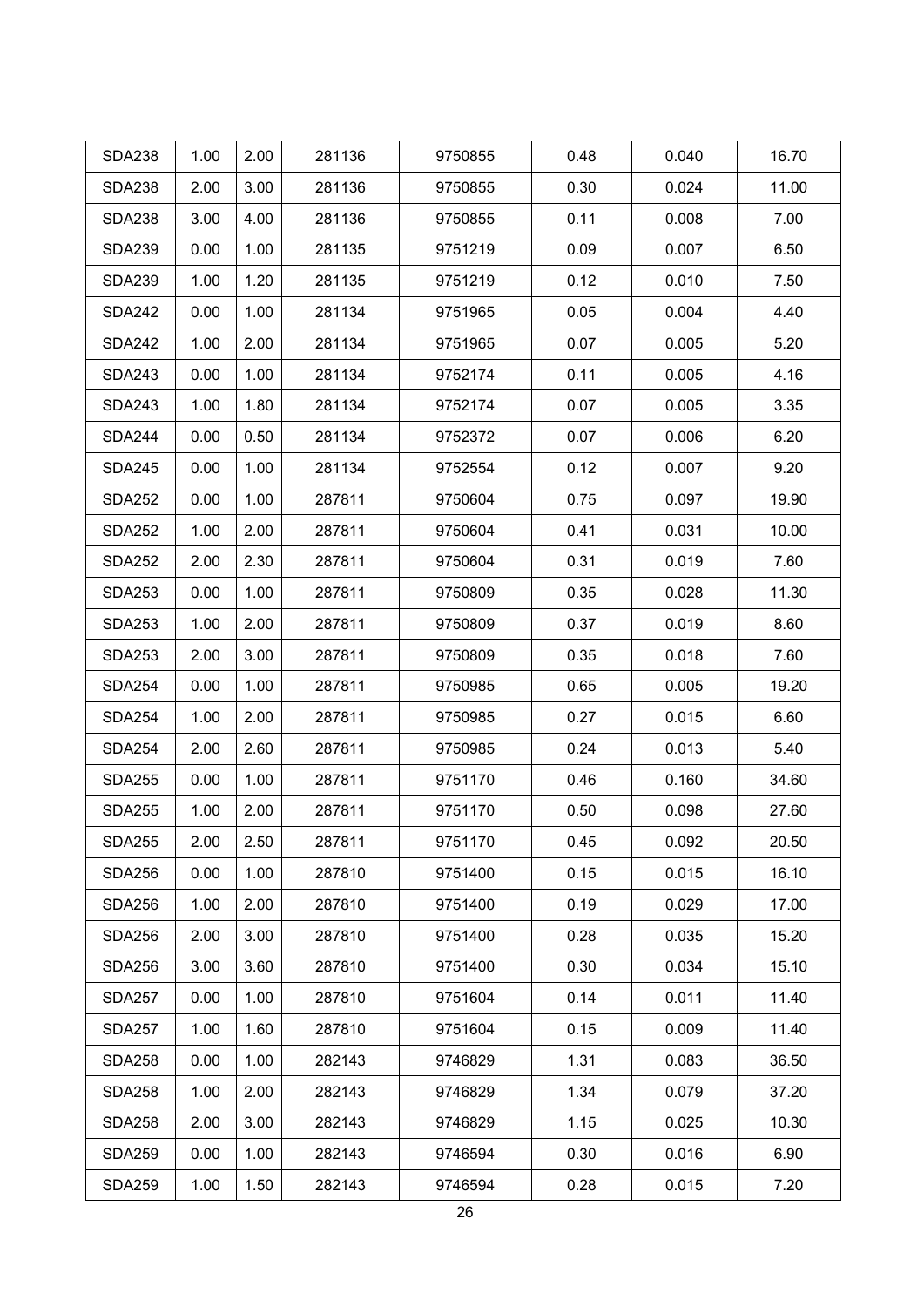| <b>SDA260</b> | 0.00 | 1.00 | 282143 | 9746404 | 0.03    | 0.009 | 7.30  |
|---------------|------|------|--------|---------|---------|-------|-------|
| <b>SDA260</b> | 1.00 | 2.00 | 282143 | 9746404 | 0.03    | 0.005 | 5.30  |
| <b>SDA260</b> | 2.00 | 3.00 | 282143 | 9746404 | 0.02    | 0.004 | 3.90  |
| <b>SDA260</b> | 3.00 | 4.00 | 282143 | 9746404 | 0.03    | 0.005 | 4.00  |
| <b>SDA261</b> | 0.00 | 1.00 | 282144 | 9746001 | $-0.01$ | 0.004 | 7.40  |
| <b>SDA261</b> | 1.00 | 1.50 | 282144 | 9746001 | $-0.01$ | 0.004 | 7.90  |
| <b>SDA262</b> | 0.00 | 1.00 | 282144 | 9745636 | $-0.01$ | 0.004 | 7.00  |
| <b>SDA262</b> | 1.00 | 2.00 | 282144 | 9745636 | $-0.01$ | 0.004 | 7.80  |
| <b>SDA262</b> | 2.00 | 2.80 | 282144 | 9745636 | $-0.01$ | 0.004 | 7.70  |
| <b>SDA263</b> | 0.00 | 1.00 | 282145 | 9745282 | $-0.01$ | 0.005 | 7.70  |
| <b>SDA263</b> | 1.00 | 2.00 | 282145 | 9745282 | 0.01    | 0.005 | 8.70  |
| <b>SDA263</b> | 2.00 | 3.00 | 282145 | 9745282 | 0.01    | 0.005 | 8.00  |
| <b>SDA264</b> | 0.00 | 1.00 | 281142 | 9746398 | 0.01    | 0.005 | 6.70  |
| <b>SDA264</b> | 1.00 | 2.00 | 281142 | 9746398 | 0.01    | 0.005 | 7.10  |
| <b>SDA264</b> | 2.00 | 3.00 | 281142 | 9746398 | 0.02    | 0.005 | 7.00  |
| <b>SDA264</b> | 3.00 | 4.00 | 281142 | 9746398 | 0.01    | 0.004 | 6.20  |
| <b>SDA265</b> | 0.00 | 1.00 | 281142 | 9746035 | 0.02    | 0.004 | 7.60  |
| <b>SDA265</b> | 1.00 | 2.00 | 281142 | 9746035 | 0.02    | 0.005 | 7.40  |
| <b>SDA265</b> | 2.00 | 3.00 | 281142 | 9746035 | 0.07    | 0.006 | 8.20  |
| <b>SDA265</b> | 3.00 | 3.60 | 281142 | 9746035 | 0.06    | 0.005 | 5.20  |
| <b>SDA266</b> | 0.00 | 1.00 | 281143 | 9745816 | $-0.01$ | 0.004 | 6.70  |
| <b>SDA266</b> | 1.00 | 2.00 | 281143 | 9745816 | $-0.01$ | 0.006 | 9.80  |
| <b>SDA266</b> | 2.00 | 3.00 | 281143 | 9745816 | 0.03    | 0.006 | 7.60  |
| <b>SDA267</b> | 0.00 | 1.00 | 281365 | 9745963 | 0.66    | 0.057 | 43.00 |
| <b>SDA267</b> | 1.00 | 2.00 | 281365 | 9745963 | 0.78    | 0.075 | 43.70 |
| <b>SDA267</b> | 2.00 | 3.00 | 281365 | 9745963 | 0.94    | 0.080 | 38.10 |
| <b>SDA267</b> | 3.00 | 4.00 | 281365 | 9745963 | 0.92    | 0.076 | 39.90 |
| <b>SDA267</b> | 4.00 | 5.00 | 281365 | 9745963 | 0.64    | 0.043 | 20.20 |
| <b>SDA268</b> | 0.00 | 1.00 | 281365 | 9745851 | 0.59    | 0.065 | 39.00 |
| <b>SDA268</b> | 1.00 | 2.00 | 281365 | 9745851 | 0.71    | 0.067 | 40.20 |
| <b>SDA268</b> | 2.00 | 3.00 | 281365 | 9745851 | 0.84    | 0.092 | 43.50 |
| <b>SDA268</b> | 3.00 | 3.60 | 281365 | 9745851 | 1.01    | 0.094 | 42.10 |
| <b>SDA269</b> | 0.00 | 0.80 | 281365 | 9745722 | 0.03    | 0.005 | 5.80  |
| <b>SDA270</b> | 0.00 | 1.00 | 280139 | 9746858 | 0.20    | 0.066 | 23.10 |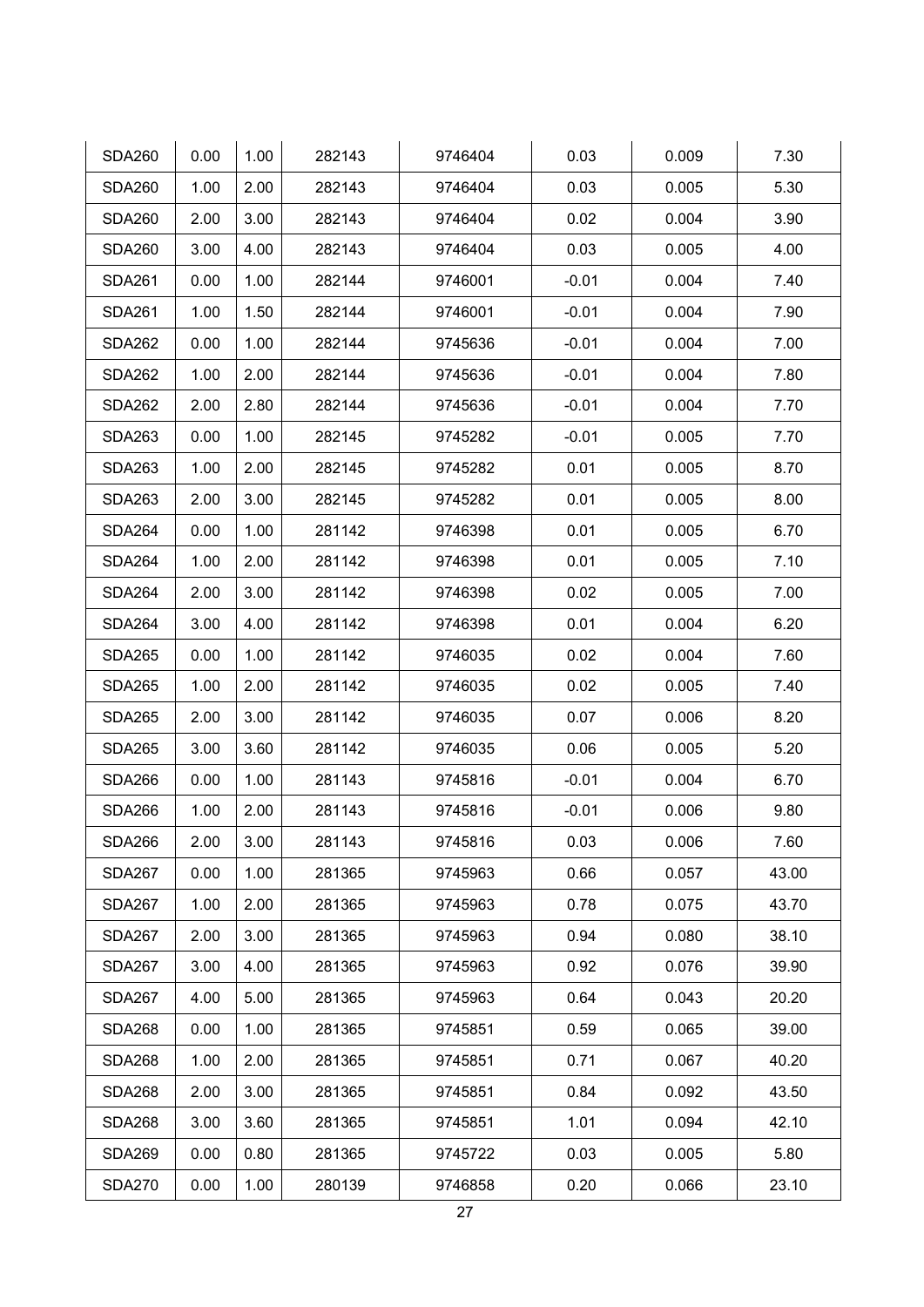| <b>SDA270</b> | 1.00 | 2.00 | 280139 | 9746858 | 0.25    | 0.038 | 17.90 |
|---------------|------|------|--------|---------|---------|-------|-------|
| <b>SDA270</b> | 2.00 | 3.00 | 280139 | 9746858 | 0.45    | 0.039 | 19.10 |
| <b>SDA271</b> | 0.00 | 1.00 | 280361 | 9746859 | 0.44    | 0.066 | 33.50 |
| <b>SDA271</b> | 1.00 | 2.00 | 280361 | 9746859 | 0.84    | 0.077 | 22.80 |
| <b>SDA272</b> | 0.00 | 1.00 | 280474 | 9746860 | 0.68    | 0.053 | 24.30 |
| <b>SDA272</b> | 1.00 | 1.50 | 280474 | 9746860 | 0.74    | 0.031 | 13.30 |
| <b>SDA273</b> | 0.00 | 1.00 | 279806 | 9746858 | 0.05    | 0.013 | 8.70  |
| <b>SDA274</b> | 0.00 | 1.00 | 280139 | 9746503 | 0.01    | 0.005 | 7.40  |
| <b>SDA274</b> | 1.00 | 1.30 | 280139 | 9746503 | $-0.01$ | 0.004 | 7.10  |
| <b>SDA275</b> | 0.00 | 1.00 | 280139 | 9746802 | 0.50    | 0.059 | 34.60 |
| <b>SDA275</b> | 1.00 | 2.00 | 280139 | 9746802 | 0.74    | 0.046 | 24.60 |
| <b>SDA275</b> | 2.00 | 3.00 | 280139 | 9746802 | 0.91    | 0.058 | 28.90 |
| <b>SDA275</b> | 3.00 | 3.70 | 280139 | 9746802 | 0.98    | 0.041 | 23.10 |
| <b>SDA276</b> | 0.00 | 1.00 | 280139 | 9747076 | 0.16    | 0.016 | 12.10 |
| <b>SDA276</b> | 1.00 | 2.00 | 280139 | 9747076 | 0.15    | 0.023 | 11.50 |
| <b>SDA277</b> | 0.00 | 1.00 | 280138 | 9747294 | 0.03    | 0.007 | 5.90  |
| <b>SDA277</b> | 1.00 | 2.00 | 280138 | 9747294 | 0.03    | 0.007 | 5.60  |
| <b>SDA277</b> | 2.00 | 2.20 | 280138 | 9747294 | 0.03    | 0.006 | 5.30  |
| <b>SDA278</b> | 0.00 | 1.00 | 284147 | 9746259 | 0.03    | 0.008 | 5.89  |
| <b>SDA278</b> | 1.00 | 2.00 | 284147 | 9746259 | 0.02    | 0.006 | 5.32  |
| <b>SDA279</b> | 0.00 | 1.00 | 284147 | 9746103 | 0.03    | 0.010 | 5.94  |
| <b>SDA279</b> | 1.00 | 2.00 | 284147 | 9746103 | 0.03    | 0.008 | 5.66  |
| <b>SDA280</b> | 0.00 | 1.00 | 284148 | 9745831 | 0.09    | 0.010 | 6.39  |
| <b>SDA280</b> | 1.00 | 2.00 | 284148 | 9745831 | 0.06    | 0.008 | 5.33  |
| <b>SDA280</b> | 2.00 | 3.00 | 284148 | 9745831 | 0.05    | 0.008 | 5.04  |
| <b>SDA280</b> | 3.00 | 3.70 | 284148 | 9745831 | 0.04    | 0.007 | 5.23  |
| <b>SDA281</b> | 0.00 | 1.00 | 284148 | 9745617 | 0.06    | 0.015 | 7.07  |
| <b>SDA281</b> | 1.00 | 1.80 | 284148 | 9745617 | 0.05    | 0.009 | 6.35  |
| <b>SDA282</b> | 0.00 | 1.00 | 284148 | 9745425 | 0.06    | 0.008 | 6.60  |
| <b>SDA282</b> | 1.00 | 1.30 | 284148 | 9745425 | 0.06    | 0.008 | 5.73  |
| <b>SDA283</b> | 0.00 | 1.00 | 283144 | 9746338 | 0.03    | 0.008 | 7.66  |
| <b>SDA283</b> | 1.00 | 2.00 | 283144 | 9746338 | 0.03    | 0.009 | 7.36  |
| <b>SDA284</b> | 0.00 | 1.00 | 283145 | 9746135 | 0.02    | 0.011 | 10.00 |
| <b>SDA284</b> | 1.00 | 2.00 | 283145 | 9746135 | 0.04    | 0.012 | 7.94  |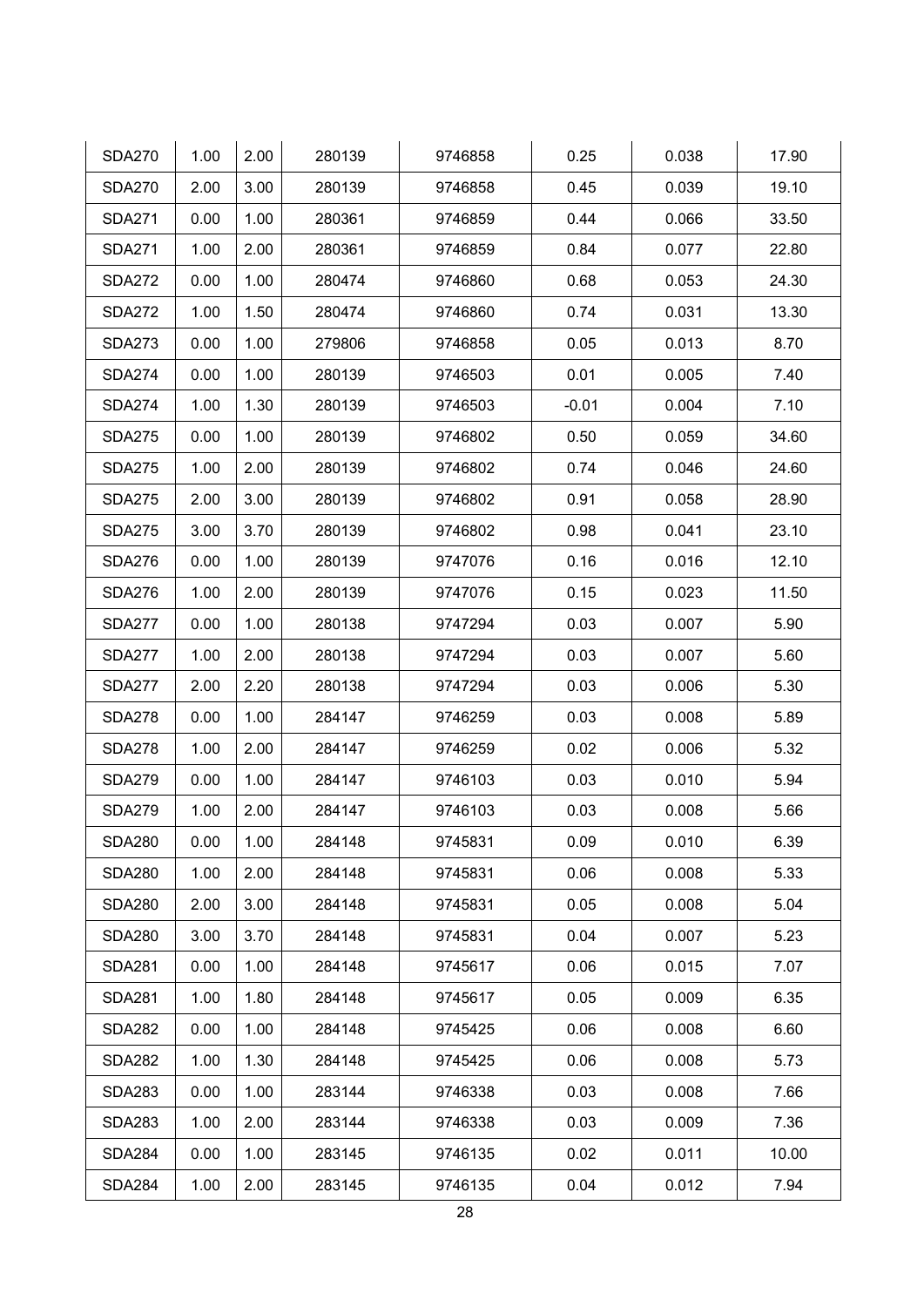| <b>SDA285</b> | 0.00 | 1.00 | 283145 | 9745926 | 0.02    | 0.003    | 6.71  |
|---------------|------|------|--------|---------|---------|----------|-------|
| <b>SDA285</b> | 1.00 | 2.00 | 283145 | 9745926 | 0.03    | 0.004    | 5.33  |
| <b>SDA286</b> | 0.00 | 1.00 | 283145 | 9745730 | 0.03    | 0.005    | 4.95  |
| <b>SDA287</b> | 0.00 | 1.00 | 288813 | 9750080 | 0.09    | 0.011    | 9.83  |
| <b>SDA288</b> | 0.00 | 1.00 | 288813 | 9750299 | 0.05    | 0.008    | 7.90  |
| <b>SDA288</b> | 1.00 | 2.00 | 288813 | 9750299 | 0.03    | 0.005    | 6.52  |
| <b>SDA289</b> | 0.00 | 1.00 | 288813 | 9750616 | 0.28    | 0.015    | 5.71  |
| <b>SDA289</b> | 1.00 | 1.50 | 288813 | 9750616 | 0.24    | 0.014    | 5.52  |
| <b>SDA290</b> | 0.00 | 1.00 | 288812 | 9750838 | 0.16    | 0.013    | 9.05  |
| <b>SDA290</b> | 1.00 | 2.00 | 288812 | 9750838 | 0.15    | 0.010    | 5.60  |
| <b>SDA290</b> | 2.00 | 3.00 | 288812 | 9750838 | 0.15    | 0.012    | 6.77  |
| <b>SDA291</b> | 0.00 | 1.00 | 277572 | 9753501 | 0.63    | 0.087    | 44.70 |
| <b>SDA291</b> | 1.00 | 2.00 | 277572 | 9753501 | 1.17    | 0.050    | 19.40 |
| <b>SDA291</b> | 2.00 | 3.00 | 277572 | 9753501 | 1.30    | 0.038    | 16.40 |
| <b>SDA291</b> | 3.00 | 3.50 | 277572 | 9753501 | 0.88    | 0.021    | 8.53  |
| <b>SDA292</b> | 0.00 | 1.00 | 277572 | 9753306 | 0.22    | 0.015    | 6.85  |
| <b>SDA292</b> | 1.00 | 1.80 | 277572 | 9753306 | 0.23    |          | 5.39  |
| <b>SDA293</b> | 0.00 | 1.00 | 277573 | 9753077 | 0.05    | 0.005    | 4.17  |
| <b>SDA293</b> | 1.00 | 1.25 | 277573 | 9753077 | 0.03    | 0.003    | 2.06  |
| <b>SDA295</b> | 0.00 | 1.00 | 277573 | 9752712 | 0.07    | 0.013    | 12.90 |
| <b>SDA295</b> | 1.00 | 1.50 | 277573 | 9752712 | 0.08    | 0.013    | 13.60 |
| <b>SDA296</b> | 0.00 | 1.00 | 277573 | 9752489 | 0.18    | 0.024    | 10.80 |
| <b>SDA296</b> | 1.00 | 1.60 | 277573 | 9752489 | 0.20    | 0.012    | 6.42  |
| <b>SDA297</b> | 0.00 | 1.00 | 277574 | 9752274 | 0.02    | 0.003    | 3.30  |
| <b>SDA297</b> | 1.00 | 1.60 | 277574 | 9752274 | 0.01    | $-0.003$ | 0.95  |
| <b>SDA298</b> | 0.00 | 1.00 | 277571 | 9753935 | 0.30    | 0.014    | 20.00 |
| <b>SDA299</b> | 0.00 | 1.00 | 277571 | 9754162 | 0.10    | 0.006    | 6.61  |
| <b>SDA300</b> | 0.00 | 1.00 | 277571 | 9754338 | 0.22    | 0.016    | 7.71  |
| <b>SDA300</b> | 1.00 | 1.30 | 277571 | 9754338 | 0.23    | 0.013    | 6.28  |
| <b>SDA301</b> | 0.00 | 0.80 | 277570 | 9754587 | 0.35    | 0.029    | 10.80 |
| <b>SDA302</b> | 0.00 | 1.00 | 286922 | 9750411 | $-0.01$ | $-0.003$ | 9.93  |
| <b>SDA302</b> | 1.00 | 1.30 | 286922 | 9750411 | 0.03    | 0.005    | 7.55  |
| <b>SDA303</b> | 0.00 | 1.00 | 286921 | 9750641 | 0.02    | 0.004    | 7.48  |
| <b>SDA303</b> | 1.00 | 2.00 | 286921 | 9750641 | $-0.01$ | $-0.003$ | 9.23  |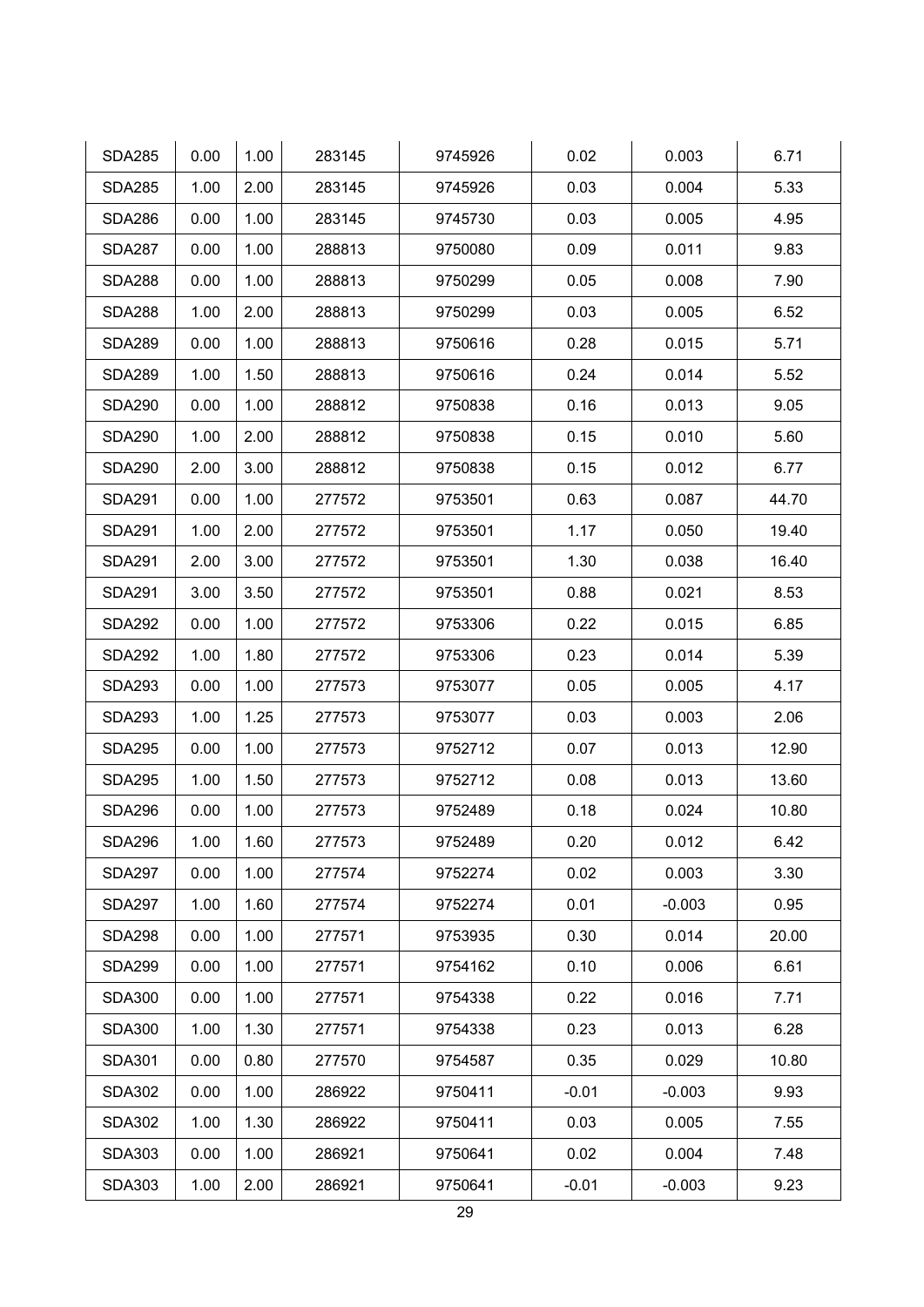| <b>SDA303</b> | 2.00 | 2.50 | 286921 | 9750641 | 0.03 | 0.005    | 6.92  |
|---------------|------|------|--------|---------|------|----------|-------|
| <b>SDA304</b> | 0.00 | 1.00 | 286921 | 9750815 | 0.07 | 0.003    | 11.30 |
| <b>SDA304</b> | 1.00 | 1.50 | 286921 | 9750815 | 0.07 | $-0.003$ | 12.00 |
| <b>SDA305</b> | 0.00 | 1.00 | 285376 | 9742662 | 0.10 | 0.018    | 10.50 |
| <b>SDA305</b> | 1.00 | 2.00 | 285376 | 9742662 | 0.13 | 0.021    | 8.10  |
| <b>SDA305</b> | 2.00 | 3.00 | 285376 | 9742662 | 0.10 | 0.009    | 6.80  |
| <b>SDA306</b> | 0.00 | 1.00 | 285375 | 9742862 | 0.21 | 0.016    | 9.00  |
| <b>SDA307</b> | 0.00 | 1.00 | 285375 | 9743039 | 0.01 | 0.004    | 5.80  |
| <b>SDA307</b> | 1.00 | 1.50 | 285375 | 9743039 | 0.01 | 0.003    | 6.20  |
| <b>SDA308</b> | 0.00 | 1.00 | 285375 | 9743240 | 0.01 | 0.006    | 7.90  |
| <b>SDA309</b> | 0.00 | 1.00 | 285375 | 9743431 | 0.01 | 0.007    | 6.30  |
| <b>SDA309</b> | 1.00 | 2.00 | 285375 | 9743431 | 0.01 | 0.004    | 5.90  |
| <b>SDA309</b> | 2.00 | 2.50 | 285375 | 9743431 | 0.01 | 0.005    | 6.20  |
| <b>SDA310</b> | 0.00 | 1.00 | 285374 | 9743649 | 0.11 | 0.019    | 12.20 |
| <b>SDA310</b> | 1.00 | 2.00 | 285374 | 9743649 | 0.26 | 0.028    | 9.40  |
| <b>SDA310</b> | 2.00 | 2.50 | 285374 | 9743649 | 0.20 | 0.011    | 7.10  |
| <b>SDA311</b> | 0.00 | 1.00 | 285374 | 9743856 | 0.25 | 0.024    | 10.50 |
| <b>SDA311</b> | 1.00 | 2.00 | 285374 | 9743856 | 0.30 | 0.017    | 11.10 |
| <b>SDA311</b> | 2.00 | 2.30 | 285374 | 9743856 | 0.18 | 0.011    | 6.30  |
| <b>SDA312</b> | 0.00 | 1.00 | 285374 | 9744042 | 0.27 | 0.044    | 13.40 |
| <b>SDA312</b> | 1.00 | 1.20 | 285374 | 9744042 | 0.25 | 0.021    | 9.10  |
| <b>SDA313</b> | 0.00 | 1.00 | 285373 | 9744233 | 0.16 | 0.037    | 16.70 |
| <b>SDA313</b> | 1.00 | 2.00 | 285373 | 9744233 | 0.40 | 0.030    | 11.80 |
| <b>SDA313</b> | 2.00 | 2.50 | 285373 | 9744233 | 0.36 | 0.018    | 9.50  |
| <b>SDA314</b> | 0.00 | 1.00 | 285261 | 9744443 | 0.18 | 0.031    | 13.80 |
| <b>SDA314</b> | 1.00 | 2.00 | 285261 | 9744443 | 0.26 | 0.021    | 9.70  |
| <b>SDA315</b> | 0.00 | 1.00 | 285261 | 9744642 | 0.28 | 0.022    | 7.70  |
| <b>SDA316</b> | 0.00 | 1.00 | 294266 | 9748358 | 0.97 | 0.092    | 40.30 |
| <b>SDA316</b> | 1.00 | 2.00 | 294266 | 9748358 | 0.89 | 0.043    | 25.60 |
| <b>SDA316</b> | 2.00 | 2.50 | 294266 | 9748358 | 0.89 | 0.058    | 21.50 |
| <b>SDA317</b> | 0.00 | 1.00 | 279695 | 9747010 | 0.48 | 0.081    | 25.80 |
| <b>SDA317</b> | 1.00 | 2.00 | 279695 | 9747010 | 0.77 | 0.048    | 22.30 |
| <b>SDA317</b> | 2.00 | 3.00 | 279695 | 9747010 | 0.75 | 0.038    | 18.50 |
| <b>SDA317</b> | 3.00 | 3.50 | 279695 | 9747010 | 0.64 | 0.045    | 21.10 |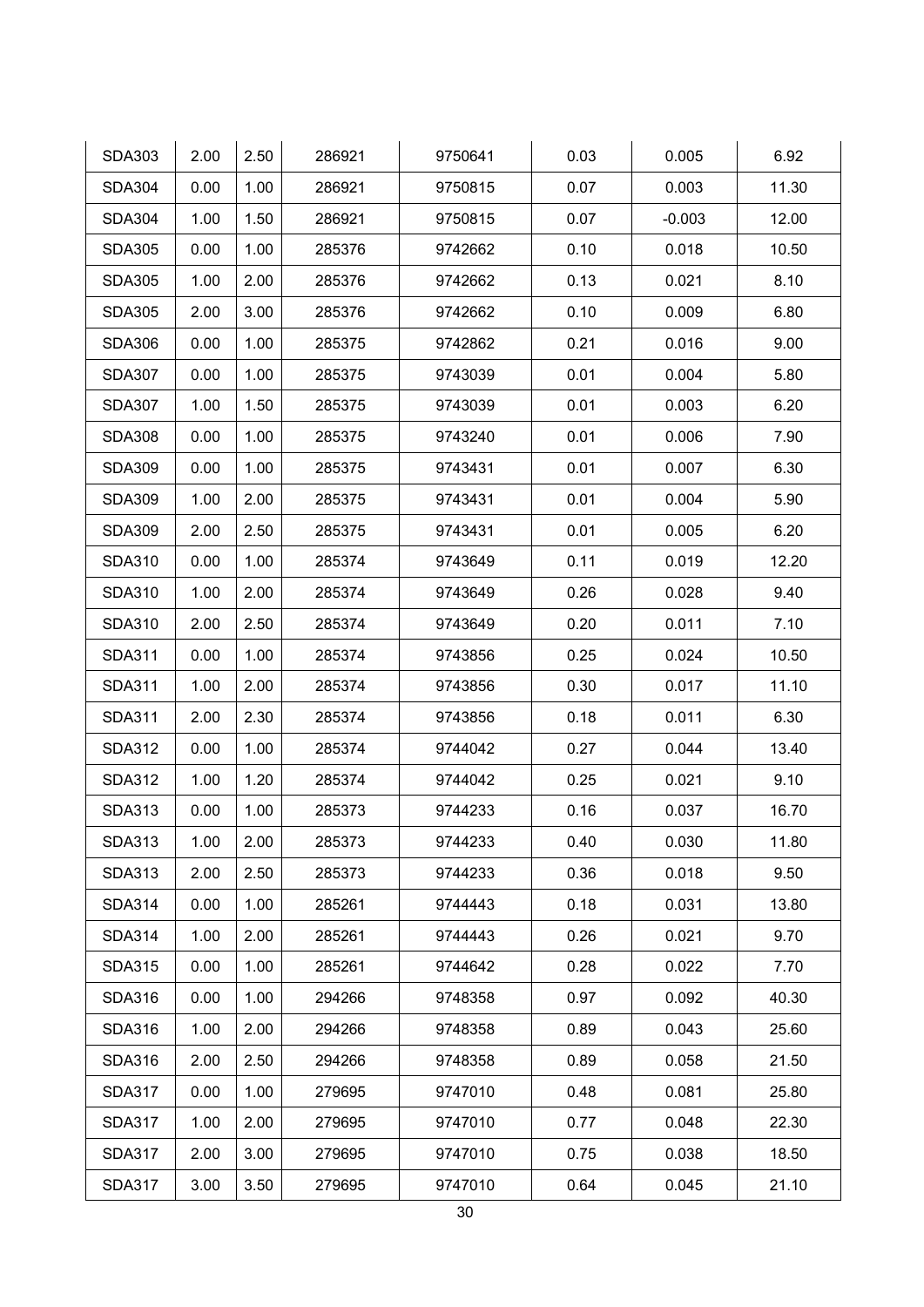| <b>SDA318</b> | 0.00 | 1.00 | 278692 | 9747503 | 0.04    | 0.004    | 8.00  |
|---------------|------|------|--------|---------|---------|----------|-------|
| <b>SDA319</b> | 0.00 | 1.00 | 278691 | 9747686 | 0.03    | 0.005    | 7.10  |
| <b>SDA320</b> | 0.00 | 1.00 | 278691 | 9747908 | 0.05    | 0.005    | 10.50 |
| <b>SDA320</b> | 1.00 | 1.50 | 278691 | 9747908 | 0.07    | 0.007    | 10.00 |
| <b>SDA321</b> | 0.00 | 1.00 | 278691 | 9748114 | 0.03    | 0.004    | 9.00  |
| <b>SDA321</b> | 1.00 | 1.50 | 278691 | 9748114 | 0.05    | 0.008    | 9.80  |
| <b>SDA323</b> | 0.00 | 0.90 | 278692 | 9747316 | 0.14    | 0.017    | 10.00 |
| <b>SDA324</b> | 0.00 | 1.00 | 278692 | 9747102 | 0.04    | 0.008    | 6.70  |
| <b>SDA335</b> | 0.00 | 0.60 | 282367 | 9745548 | 0.01    | $-0.003$ | 5.60  |
| <b>SDA336</b> | 0.00 | 1.00 | 282479 | 9745622 | $-0.01$ | $-0.003$ | 12.30 |
| <b>SDA337</b> | 0.00 | 1.00 | 282702 | 9745538 | 0.04    | 0.007    | 8.00  |
| <b>SDA338</b> | 0.00 | 0.50 | 282812 | 9745398 | 0.27    | 0.043    | 16.00 |
| <b>SDA339</b> | 0.00 | 0.80 | 282812 | 9745321 | 0.27    | 0.046    | 26.80 |
| <b>SDA340</b> | 0.00 | 1.00 | 282813 | 9745014 | 0.14    | 0.044    | 21.40 |
| <b>SDA340</b> | 1.00 | 1.30 | 282813 | 9745014 | 0.21    | 0.055    | 21.10 |
| <b>SDA341</b> | 0.00 | 1.00 | 282813 | 9744817 | 0.21    | 0.059    | 28.00 |
| <b>SDA341</b> | 1.00 | 2.00 | 282813 | 9744817 | 0.24    | 0.031    | 16.80 |
| <b>SDA341</b> | 2.00 | 2.60 | 282813 | 9744817 | 0.09    | 0.011    | 5.80  |
| <b>SDA342</b> | 0.00 | 1.00 | 282924 | 9744671 | 0.04    | 0.007    | 8.00  |
| <b>SDA342</b> | 1.00 | 1.30 | 282924 | 9744671 | 0.24    | 0.030    | 21.40 |
| <b>SDA343</b> | 0.00 | 1.00 | 283147 | 9744665 | 0.10    | 0.010    | 11.50 |
| <b>SDA343</b> | 1.00 | 1.50 | 283147 | 9744665 | 0.11    | 0.013    | 10.50 |
| <b>SDA344</b> | 0.00 | 1.00 | 283257 | 9744643 | 0.10    | 0.026    | 18.90 |
| <b>SDA344</b> | 1.00 | 1.50 | 283257 | 9744643 | 0.16    | 0.048    | 20.20 |
| <b>SDA345</b> | 0.00 | 0.70 | 283479 | 9744617 | 0.10    | 0.015    | 7.50  |
| <b>SDA346</b> | 0.00 | 0.80 | 283702 | 9744524 | 0.11    | 0.026    | 18.90 |
| <b>SDA347</b> | 0.00 | 1.00 | 283815 | 9744444 | 0.23    | 0.066    | 22.50 |
| <b>SDA348</b> | 0.00 | 0.60 | 284037 | 9744344 | 0.31    | 0.058    | 28.10 |
| <b>SDA349</b> | 0.00 | 1.00 | 284150 | 9744331 | 0.19    | 0.053    | 24.70 |
| <b>SDA350</b> | 0.00 | 1.00 | 284371 | 9744335 | 0.16    | 0.068    | 27.10 |
| <b>SDA350</b> | 1.00 | 1.80 | 284371 | 9744335 | 0.20    | 0.026    | 18.50 |
| <b>SDA351</b> | 0.00 | 1.00 | 284593 | 9744331 | 0.23    | 0.054    | 23.80 |
| <b>SDA351</b> | 1.00 | 1.50 | 284593 | 9744331 | 0.29    | 0.030    | 18.50 |
| <b>SDA352</b> | 0.00 | 1.00 | 284816 | 9744380 | 0.06    | 0.026    | 12.90 |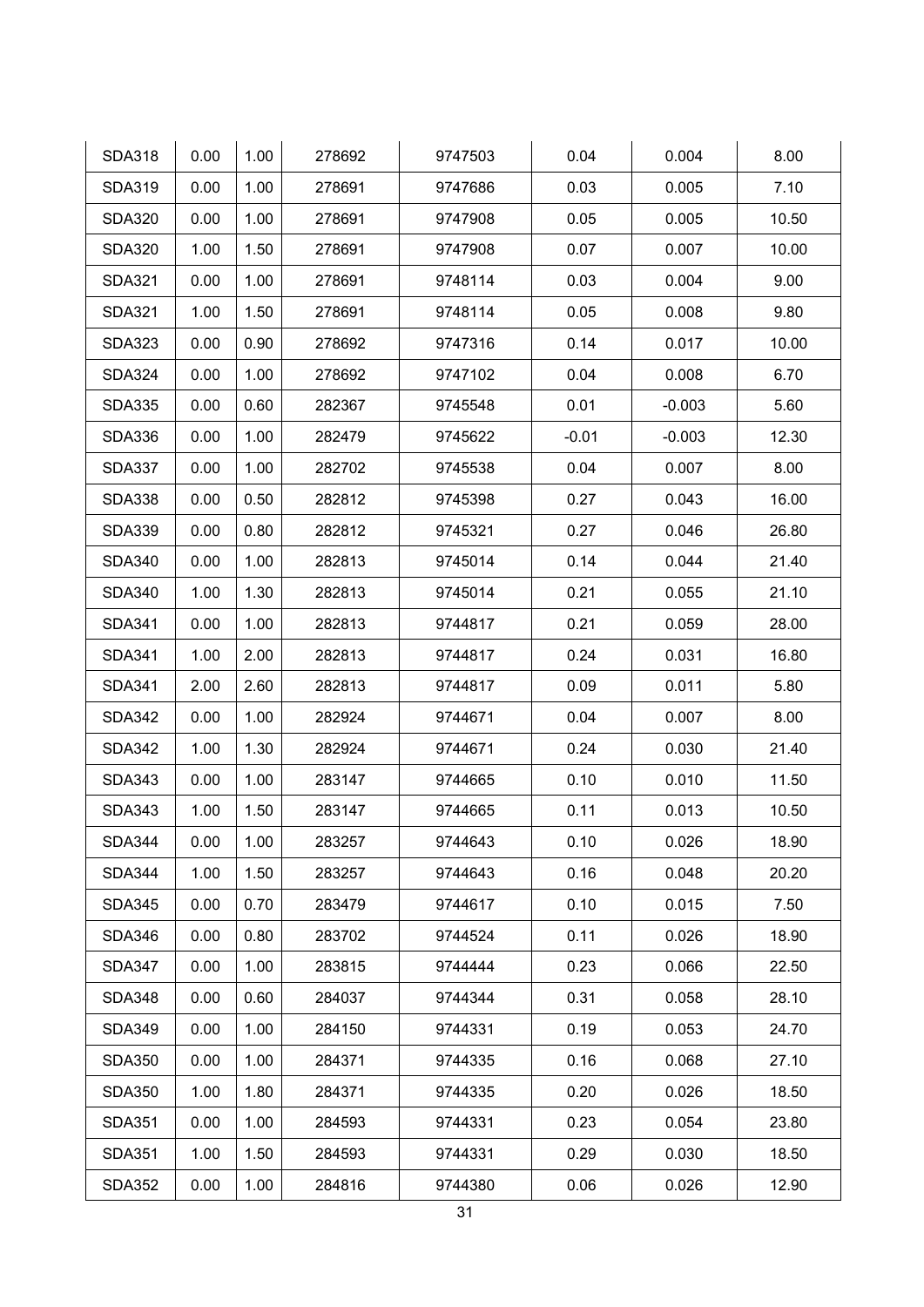| <b>SDA353</b> | 0.00 | 1.00 | 284926 | 9744455 | 0.36 | 0.030 | 14.20 |
|---------------|------|------|--------|---------|------|-------|-------|
| SDA354        | 0.00 | 1.00 | 285148 | 9744535 | 0.15 | 0.031 | 13.80 |
| SDA354        | 1.00 | 2.00 | 285148 | 9744535 | 0.27 | 0.034 | 20.90 |
| SDA355        | 0.00 | 1.00 | 282590 | 9744750 | 0.26 | 0.034 | 17.80 |
| <b>SDA355</b> | 1.00 | 1.20 | 282590 | 9744750 | 0.67 | 0.026 | 15.40 |
| SDA356        | 0.00 | 1.00 | 282368 | 9744752 | 0.03 | 0.003 | 6.00  |
| SDA357        | 0.00 | 0.90 | 282812 | 9745202 | 0.25 | 0.066 | 29.10 |
| <b>SDA358</b> | 0.00 | 1.00 | 283035 | 9745202 | 0.25 | 0.090 | 23.30 |
| SDA358        | 1.00 | 1.50 | 283035 | 9745202 | 0.28 | 0.034 | 22.80 |
| <b>SDA359</b> | 0.00 | 0.70 | 283256 | 9745202 | 0.29 | 0.028 | 14.60 |
| SDA360        | 0.00 | 0.80 | 282590 | 9745202 | 0.26 | 0.035 | 25.00 |
| <b>SDA361</b> | 0.00 | 1.00 | 282480 | 9745201 | 0.06 | 0.011 | 13.40 |
| SDA361        | 1.00 | 2.00 | 282480 | 9745201 | 0.06 | 0.005 | 6.99  |

Notes:

Soil Auger locations are estimated to the nearest one metre.

Locations in UTM WGS84, Zone 54S

SDA = Siduarsi Auger

| Criteria               | <b>JORC Code explanation</b>                                                                                                                                                                                                                                                                                                                                                                                                                                                                                                                                                                                                                                                                                                                                                                                                                                                                                                                                                                                                                                                                                                                     | Commentary                                                                                                                                                                                                                                                                                                                                                                                                                                                                                                                                                                                                                                                                                                                                                                                                                                                                                                                                                                                                                                                                                                                                                                                                        |
|------------------------|--------------------------------------------------------------------------------------------------------------------------------------------------------------------------------------------------------------------------------------------------------------------------------------------------------------------------------------------------------------------------------------------------------------------------------------------------------------------------------------------------------------------------------------------------------------------------------------------------------------------------------------------------------------------------------------------------------------------------------------------------------------------------------------------------------------------------------------------------------------------------------------------------------------------------------------------------------------------------------------------------------------------------------------------------------------------------------------------------------------------------------------------------|-------------------------------------------------------------------------------------------------------------------------------------------------------------------------------------------------------------------------------------------------------------------------------------------------------------------------------------------------------------------------------------------------------------------------------------------------------------------------------------------------------------------------------------------------------------------------------------------------------------------------------------------------------------------------------------------------------------------------------------------------------------------------------------------------------------------------------------------------------------------------------------------------------------------------------------------------------------------------------------------------------------------------------------------------------------------------------------------------------------------------------------------------------------------------------------------------------------------|
| Sampling<br>techniques | Nature and quality of sampling (e.g.<br>cut channels, random chips, or<br>specific specialised industry<br>standard measurement tools<br>appropriate to the minerals under<br>investigation, such as down hole<br>gamma sondes, or handheld XRF<br>instruments, etc). These examples<br>should not be taken as limiting the<br>broad meaning of sampling.<br>Include reference to measures<br>taken to ensure sample<br>representivity and the appropriate<br>calibration of any measurement<br>tools or systems used.<br>Aspects of the determination of<br>mineralisation that are Material to<br>the Public Report.<br>In cases where 'industry standard'<br>work has been done this would be<br>relatively simple (eg 'reverse<br>circulation drilling was used to<br>obtain 1 m samples from which 3 kg<br>was pulverised to produce a 30 g<br>charge for fire assay'). In other<br>cases more explanation may be<br>required, such as where there is<br>coarse gold that has inherent<br>sampling problems. Unusual<br>commodities or mineralisation types<br>(eg submarine nodules) may<br>warrant disclosure of detailed<br>information. | A 478.3m, 24 hole diamond drilling program (SDD001 to<br>SDD024) was initiated in November, 1995 in order to<br>test the depth extent and grade of saprolite zone<br>mineralisation, and was completed in January, 1996. A<br>man-portable JKS Winkie drill was contracted from PT<br>Boart Longyear. Core was logged, photographed, split<br>and sampled at 1 metre intervals, on site. No duplicates,<br>standards or blanks were included. Drill core was<br>assayed by Inchcape Testing Services in Jakarta; check<br>assays were performed by Bondar Clegg, Vancouver,<br>check assays were run on splits of pulverised material<br>stored at Inchcape. The laboratory methods used for the<br>Ni-Co analysis were a peroxide fusion technique, with an<br>ICP finish (Bondar Clegg) and a 4 acid digest with an<br>AAS finish (Inchcape).<br>As of mid-August 2021, a total of 233m has been drilled<br>in 17 holes utilizing a Jacro 100 rig contracted from CV<br>Lestari Teknik. Collars are spaced at 400m grid centres.<br>Samples collected at 1m intervals from the HQ core<br>have been weighed, logged and photographed onsite but<br>as yet wholes samples have not been despatched for<br>assay. |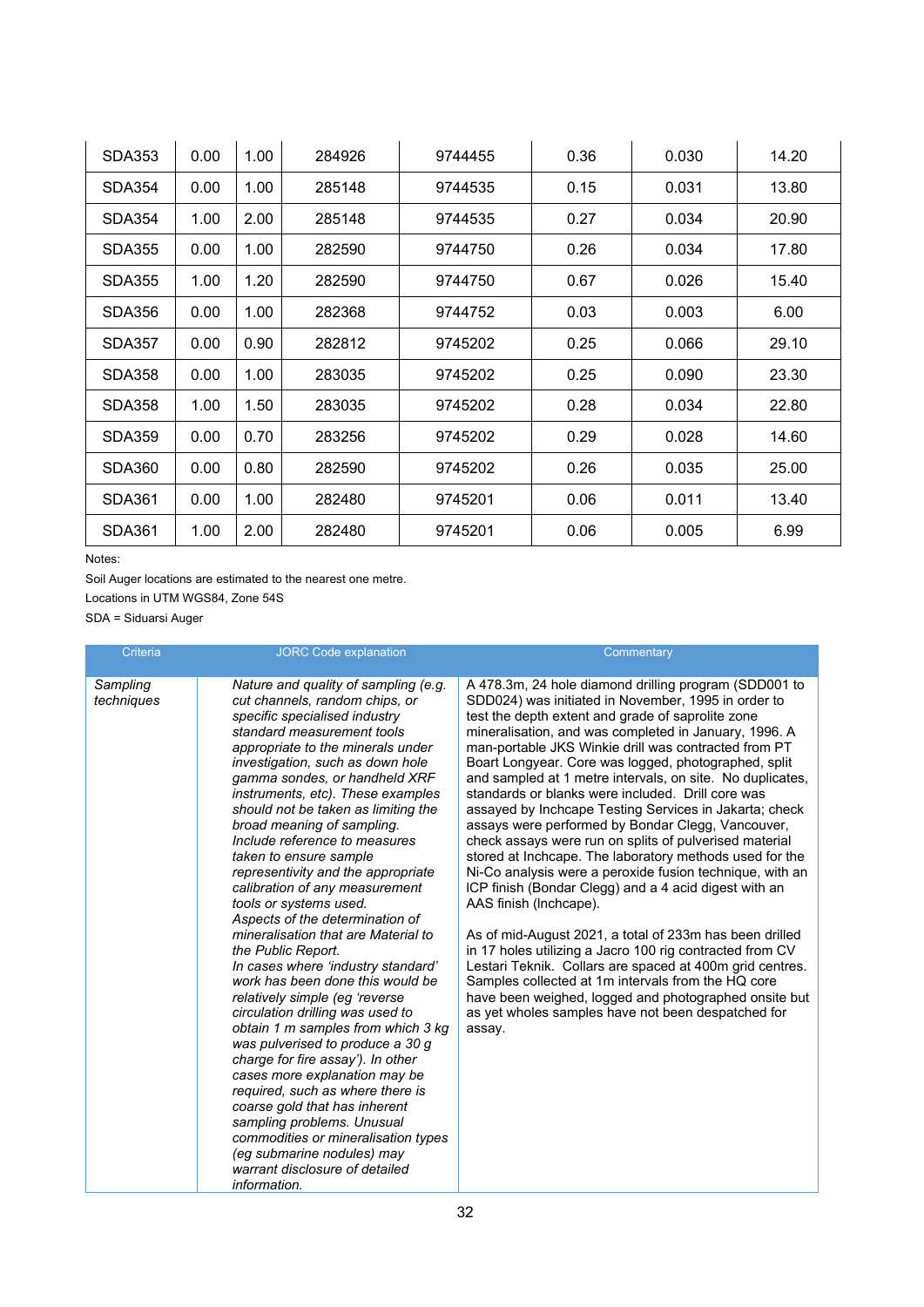| Drilling<br>techniques                                  | Drill type (eg core, reverse<br>circulation, open-hole hammer,<br>rotary air blast, auger, Bangka,<br>sonic, etc) and details (eg core<br>diameter, triple or standard tube,<br>depth of diamond tails, face-<br>sampling bit or other type, whether<br>core is oriented and if so, by what<br>method, etc).                                                                                                                                                                                                                                                                                                                                                                                             | Historic grid-based soil auger sampling utilized a set of<br>hand augers and one power auger ("Wacca") to core the<br>soils. The inability of the augers to penetrate any<br>material other than soft ground limited their depth<br>penetration: maximum depth reached was 6.5m. Assay<br>intervals are all 1m. For historic grid based diamond<br>drilling a man-portable JKS Winkie drill was utilized to<br>drill vertical holes with NQ3, wireline, triple tube (45.0mm<br>core diameter). Available BQ3 equipment was not used.<br>Hole depths averaged 20m with the deepest 28.5m.<br>Assay intervals are all 1m. A recently commissioned<br>drilling program is using a man-portable Jacro 100 rig<br>drilling shallow vertical holes with HQ core. Maximum<br>depth to date is 27m.                                                                                                                                  |
|---------------------------------------------------------|----------------------------------------------------------------------------------------------------------------------------------------------------------------------------------------------------------------------------------------------------------------------------------------------------------------------------------------------------------------------------------------------------------------------------------------------------------------------------------------------------------------------------------------------------------------------------------------------------------------------------------------------------------------------------------------------------------|------------------------------------------------------------------------------------------------------------------------------------------------------------------------------------------------------------------------------------------------------------------------------------------------------------------------------------------------------------------------------------------------------------------------------------------------------------------------------------------------------------------------------------------------------------------------------------------------------------------------------------------------------------------------------------------------------------------------------------------------------------------------------------------------------------------------------------------------------------------------------------------------------------------------------|
| Drill sample<br>recovery                                | Method of recording and assessing<br>core and chip sample recoveries<br>and results assessed.<br>Measures taken to maximise<br>sample recovery and ensure<br>representative nature of the<br>samples.<br>Whether a relationship exists<br>between sample recovery and<br>grade and whether sample bias<br>may have occurred due to<br>preferential loss/gain of fine/coarse<br>material.                                                                                                                                                                                                                                                                                                                 | Recovery rate in the 1995-1996 core drilling program<br>was less than ideal and averaged 70% in the Limonite<br>Horizon and 67% in the Saprolite Horizon. Rock<br>fragments from drillcore were not screened prior to<br>sampling thus probably diluting nickel grades.<br>Subsequent test pitting of selected drillholes suggested<br>that nickel and cobalt grades can be increased on<br>average by 10%.<br>The current 2021 drilling program has recorded overall<br>core recoveries of >99% with only minor core losses<br>reported in rocky saprolite zones. Drilling techniques,<br>machinery and operator skill levels have improved in<br>Indonesia during the last few decades of nickel laterite<br>exploration resulting in markedly improved recoveries.                                                                                                                                                        |
| Logging                                                 | Whether core and chip samples<br>have been geologically and<br>geotechnically logged to a level of<br>detail to support appropriate Mineral<br>Resource estimation, mining<br>studies and metallurgical studies.<br>Whether logging is qualitative or<br>quantitative in nature. Core (or<br>costean, channel, etc) photography.<br>The total length and percentage of<br>the relevant intersections logged.                                                                                                                                                                                                                                                                                             | All historical drillholes have geological logs, with<br>complete records. Individual samples are specifically<br>described geologically. Geotechnical logging is absent.<br>Logging is qualitative in nature. Selected samples were<br>submitted for specific gravity measurements. Core was<br>photographed.<br>All core from the current ongoing drilling is being logged<br>in detail with individual one metre samples being<br>specifically described. Geotechnical factors are being<br>recorded, in addition to weighing and photographing the<br>whole core.                                                                                                                                                                                                                                                                                                                                                         |
| Sub-sampling<br>techniques and<br>sample<br>preparation | If core, whether cut or sawn and<br>whether quarter, half or all core<br>taken.<br>If non-core, whether riffled, tube<br>sampled, rotary split, etc and<br>whether sampled wet or dry.<br>For all sample types, the nature,<br>quality and appropriateness of the<br>sample preparation technique.<br>Quality control procedures adopted<br>for all sub-sampling stages to<br>maximise representivity of samples.<br>Measures taken to ensure that the<br>sampling is representative of the in<br>situ material collected, including for<br>instance results for field<br>duplicate/second-half sampling.<br>Whether sample sizes are<br>appropriate to the grain size of the<br>material being sampled. | In the 1995-1996 program the drill core was cut in half,<br>which included unmineralized hard rock, and submitted<br>to PT. Inchcape Testing Services, in Jakarta for analysis.<br>Sample preparation consisted of weighing the half core,<br>and oven drying at a nominal 100 degree centigrade for<br>eight hours, jaw crushing to approximately minus 10<br>mesh, splitting through a Jones riffle splitter to achieve a<br>1.5 kilogram sample which was pulverized in a lab<br>technique LM2 pulveriser. Bulk density determination,<br>using a paraffin wax treatment on samples, were carried<br>out by Inchcape on four samples of saprolite core<br>material. Densities ranged between 1.2 and 1.8 with an<br>average of 1.55. Whole core has been collected for<br>each one metre sample of drilling for the current<br>program. The samples have yet to be despatched to the<br>lab for sample prep and analysis. |
| Quality of<br>assay data and<br>laboratory tests        | The nature, quality and<br>appropriateness of the assaying<br>and laboratory procedures used<br>and whether the technique is<br>considered partial or total.                                                                                                                                                                                                                                                                                                                                                                                                                                                                                                                                             | For the 1995-1996 core samples analyses were by either<br>of two methods entitled AAS1 and AAST. The AAST<br>method was employed for the nickel analyses and<br>included an acid digestion technique using perchloric,<br>nitric, hydrochloric, and hydrofluoric acids with elemental                                                                                                                                                                                                                                                                                                                                                                                                                                                                                                                                                                                                                                        |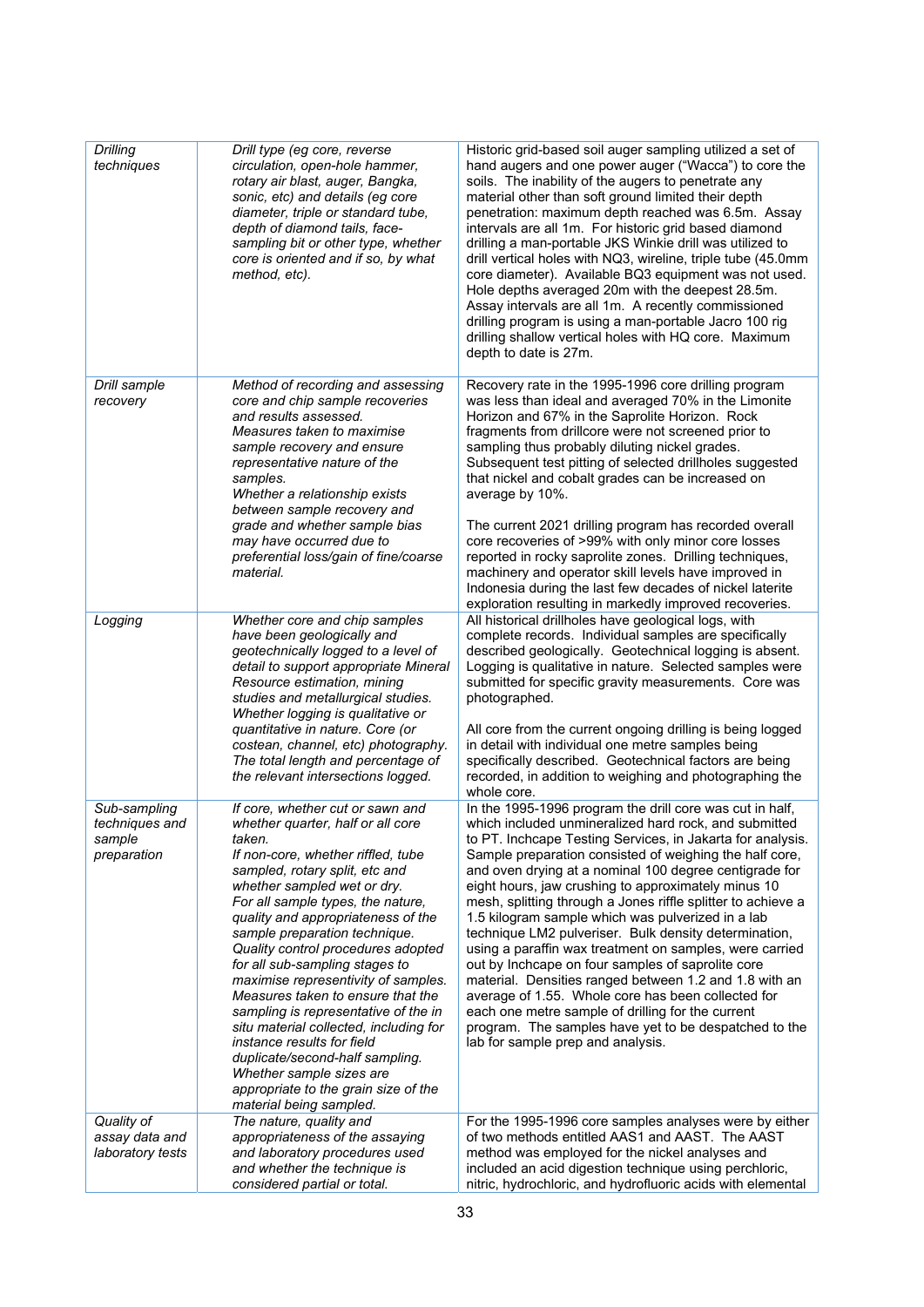|                                             | For geophysical tools,<br>spectrometers, handheld XRF<br>instruments, etc, the parameters<br>used in determining the analysis<br>including instrument make and<br>model, reading times, calibrations<br>factors applied and their derivation,<br>etc.<br>Nature of quality control procedures<br>adopted (eg standards, blanks,<br>duplicates, external laboratory<br>checks) and whether acceptable<br>levels of accuracy (ie lack of bias)<br>and precision have been<br>established. | determination by atomic absorption spectroscopy. The<br>laboratory claims that this method will give a similar<br>recovery to the sodium peroxide fusion method. Check<br>samples were sent to Bondar Clegg in Vancouver, B.C.<br>who used the sodium peroxide fusion digestion for nickel<br>analyses. Approximately 4 to 5% higher nickel values by<br>PT Inchcape relative to the Bondar Clegg analyses were<br>reported. The sodium peroxide fusion is the<br>recommended digestion as it extracts the maximum<br>amount of nickel and cobalt. The AAS1 method was<br>used for trace geochemical analyses and involves the<br>use of a hot perchloric acid leach followed by a<br>secondary hydrochloric leach and elemental<br>determination by atomic absorption spectroscopy. The<br>use of standards and blanks have not been documented<br>for historical sampling from the drilling and no<br>information is available on their accuracy or precision.                                                                                                                                                |
|---------------------------------------------|-----------------------------------------------------------------------------------------------------------------------------------------------------------------------------------------------------------------------------------------------------------------------------------------------------------------------------------------------------------------------------------------------------------------------------------------------------------------------------------------|-----------------------------------------------------------------------------------------------------------------------------------------------------------------------------------------------------------------------------------------------------------------------------------------------------------------------------------------------------------------------------------------------------------------------------------------------------------------------------------------------------------------------------------------------------------------------------------------------------------------------------------------------------------------------------------------------------------------------------------------------------------------------------------------------------------------------------------------------------------------------------------------------------------------------------------------------------------------------------------------------------------------------------------------------------------------------------------------------------------------|
| Verification of<br>sampling and<br>assaying | The verification of significant<br>intersections by either independent<br>or alternative company personnel.<br>The use of twinned holes.<br>Documentation of primary data,<br>data entry procedures, data<br>verification, data storage (physical<br>and electronic) protocols.<br>Discuss any adjustment to assay<br>data.                                                                                                                                                             | Check samples were sent to Bondar Clegg in<br>Vancouver, B.C. who used the sodium peroxide fusion<br>digestion for nickel analyses. Approximately 4 to 5%<br>higher nickel values by PT Inchcape relative to the<br>Bondar Clegg analyses were reported. Test Pits were<br>subsequently dug over four selected holes to verify<br>sample grades in particular due to loss of core in the<br>drilling. No assay data was adjusted despite indications<br>that nickel and cobalt grades from the twinned test pits<br>reported more than 10% higher cobalt and nickel grades<br>on average.                                                                                                                                                                                                                                                                                                                                                                                                                                                                                                                       |
| Location of<br>data points                  | Accuracy and quality of surveys<br>used to locate drill holes (collar and<br>down-hole surveys), trenches, mine<br>workings and other locations used<br>in Mineral Resource estimation.<br>Specification of the grid system<br>used.<br>Quality and adequacy of<br>topographic control.                                                                                                                                                                                                 | Drillholes in the 1995-1996 program were located on a<br>grid based on tape and compass survey from nearby<br>GPS recorded stations. Due to lesser GPS accuracy in<br>the 1990s these collars are generally considered to be<br>within 10 m of their true position and not all historic<br>collars have been relocated to check accuracy. Location<br>data was captured in UTM WGS84, Zone 54S. No<br>downhole surveys were carried out. Drilling completed<br>on a nominal 1km × 1km grid spacing across the range<br>in areas identified anomalous from the grid soil program.<br>The current program is systematically drilling on 400m<br>grid centres using handheld GPS control. Location data<br>is captured in UTM WGS84, Zone 54S.                                                                                                                                                                                                                                                                                                                                                                     |
| Data spacing<br>and distribution            | Data spacing for reporting of<br><b>Exploration Results.</b><br>Whether the data spacing and<br>distribution is sufficient to establish<br>the degree of geological and grade<br>continuity appropriate for the<br>Mineral Resource and Ore Reserve<br>estimation procedure(s) and<br>classifications applied.<br>Whether sample compositing has<br>been applied.                                                                                                                       | Data spacing varies depending on the drill program.<br>Drilling in 1995/1996 was conducted on 1 km × 1km<br>spacing. The current program has commenced on 400m<br>x 400 m grid spacing and then depending on results, the<br>follow-up drilling can be reduced to 200m x 200m, 100m<br>x 100m and in the collar numbering systems there are<br>provisions to infill down to a 50 m $\times$ 50 m spacing or 25<br>m × 25 m spacing if deemed appropriate.<br>Where spacing is 100 m $\times$ 100 m, it should be possible<br>to have more confidence in the geological and grade<br>continuity. There has been one historic published<br>Mineral Resource estimate based on the grid soil auger<br>and historic 1995-1996 drilling and a later inhouse<br>resource estimate incorporating more reliable<br>geochemical data from the test-pitting program. The<br>initial resource estimate was published in a 1997<br>prospectus for Iriana Resources Corporation which listed<br>in Vancouver and Toronto. The published resource<br>estimate was before the implementation of the Canadian<br>NI 43-101 code |
| Orientation of<br>data in relation          | Whether the orientation of sampling<br>achieves unbiased sampling of<br>possible structures and the extent                                                                                                                                                                                                                                                                                                                                                                              | Drilling is vertical in shallow drillholes essentially<br>investigating the weathering profile which mimics the<br>surface. Drilling generally continues to include 2m of                                                                                                                                                                                                                                                                                                                                                                                                                                                                                                                                                                                                                                                                                                                                                                                                                                                                                                                                       |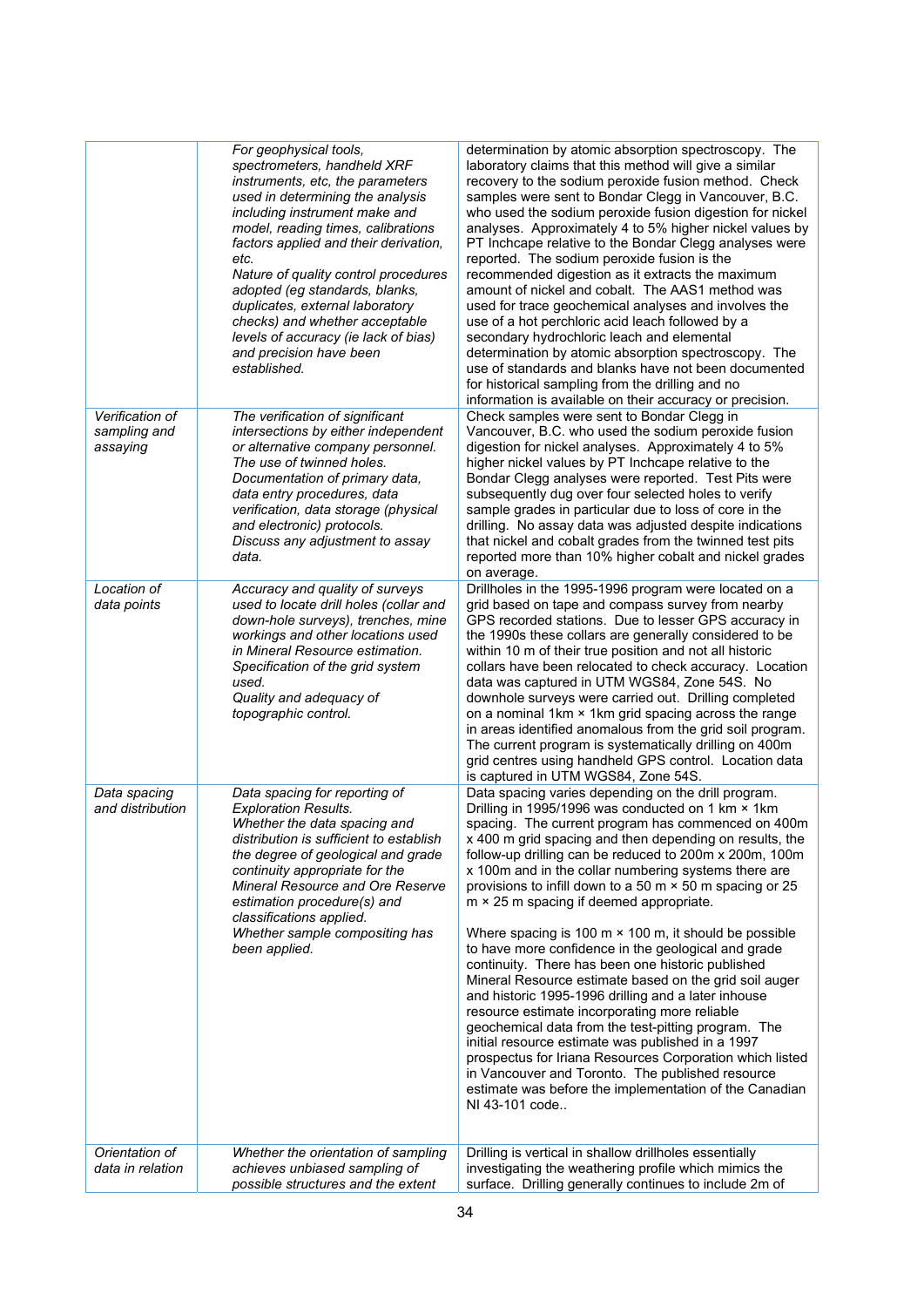| to geological<br>structure | to which this is known, considering<br>the deposit type.<br>If the relationship between the<br>drilling orientation and the<br>orientation of key mineralised<br>structures is considered to have<br>introduced a sampling bias, this<br>should be assessed and reported if<br>material. | fresh bedrock before ending the hole. Geological<br>information is not considered sufficiently comprehensive<br>to develop a complete structural geological model for the<br>deposit. Mineralisation is defined on the limits of<br>geochemical data primarily from surface soil augering. It<br>is considered that there is no sampling bias in any of the<br>historical data. Further planned infill grid drilling will<br>increase geological understandings. |
|----------------------------|------------------------------------------------------------------------------------------------------------------------------------------------------------------------------------------------------------------------------------------------------------------------------------------|------------------------------------------------------------------------------------------------------------------------------------------------------------------------------------------------------------------------------------------------------------------------------------------------------------------------------------------------------------------------------------------------------------------------------------------------------------------|
| Sample<br>security         | The measures taken to ensure<br>sample security.                                                                                                                                                                                                                                         | Sample security has been of a high standard. All<br>sampled core from 1995-1996 drilling was sent to the<br>Jakarta laboratory of PT. Inchcape Testing Services.                                                                                                                                                                                                                                                                                                 |
| Audits or<br>reviews       | The results of any audits or reviews<br>of sampling techniques and data.                                                                                                                                                                                                                 | Reviews of sampling techniques and data have been<br>conducted in association with a public listing in the<br>Canadian marketplace in 1997, with a summary included<br>in the prospectus lodged by Iriana Resources<br>Corporation in 1997.                                                                                                                                                                                                                      |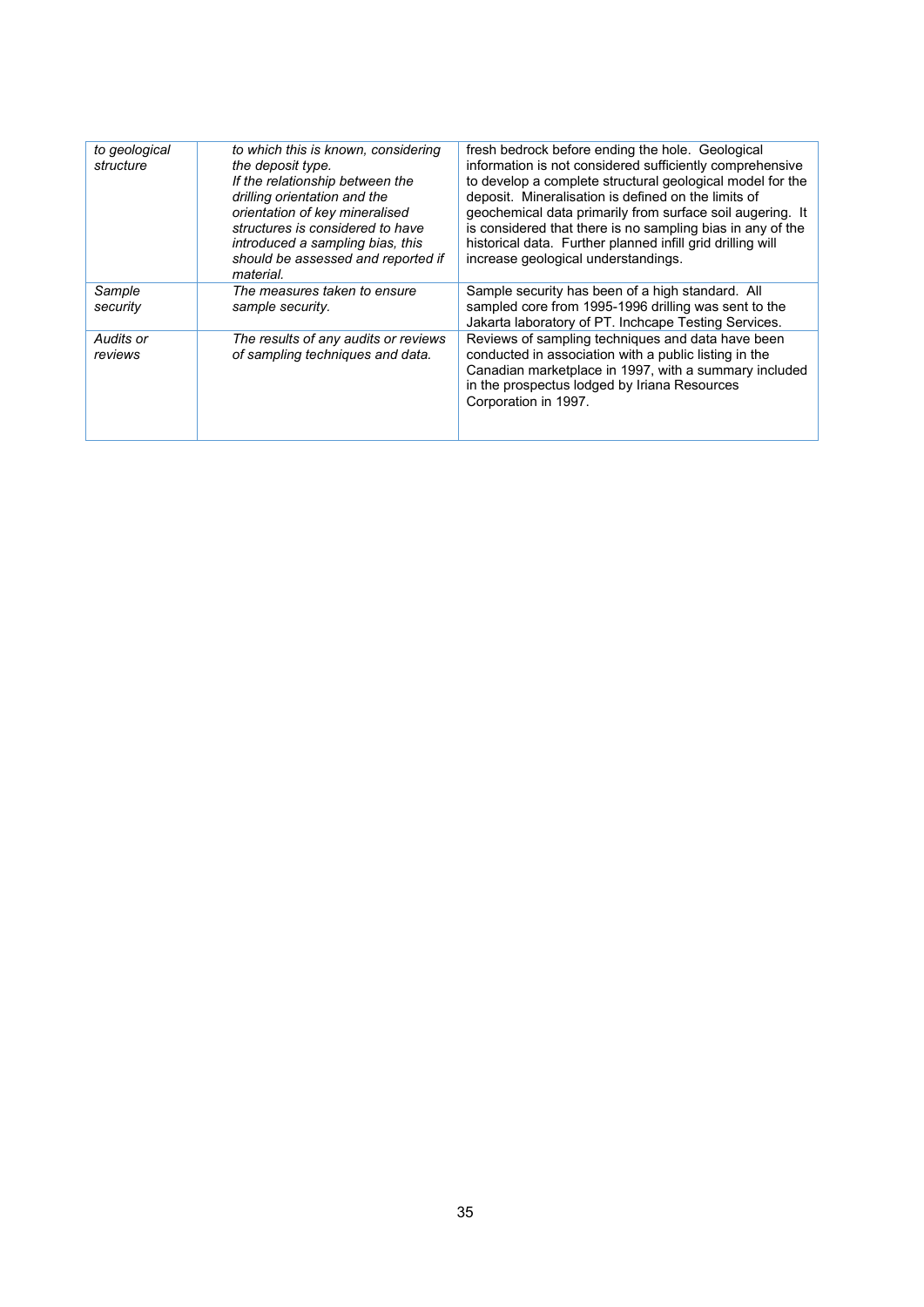### **Section 2 - Reporting of Exploration Results**

(Criteria listed in the preceding section also apply to this section.)

The following tables identify the significant intersections reported from the historical drilling and test pitting. All intersections in drilling are downhole distances. Selected assays results for grid soil auger sampling are reported in Section 1.

| <b>HOLE</b><br>ID | From | To    | SiO2  | AI2O3_% | Fe2O3_% | MgO_% | Ni_ppm | Co_ppm | Cr2O3_% |
|-------------------|------|-------|-------|---------|---------|-------|--------|--------|---------|
| <b>SDD001</b>     | 0.00 | 1.00  | 7.82  | 8.12    | 65.00   | 2.09  | 9120   | 1110   | 3.66    |
| SDD001            | 1.00 | 2.00  | 30.90 | 2.44    | 26.80   | 20.90 | 15400  | 615    | 1.72    |
| SDD001            | 2.00 | 3.00  | 36.90 | 1.60    | 20.50   | 23.20 | 14300  | 348    | 1.47    |
| SDD001            | 3.00 | 4.00  | 41.70 | 0.60    | 11.20   | 28.90 | 8960   | 153    | 0.62    |
| <b>SDD001</b>     | 4.00 | 5.00  | 41.00 | 0.46    | 10.60   | 30.10 | 7120   | 136    | 0.56    |
| SDD001            | 5.00 | 6.00  | 41.30 | 0.62    | 11.50   | 28.30 | 8270   | 144    | 0.62    |
| SDD001            | 6.00 | 7.00  | 41.70 | 0.80    | 14.40   | 23.90 | 7320   | 157    | 0.60    |
| SDD001            | 7.00 | 8.00  | 39.60 | 1.00    | 15.80   | 24.40 | 8230   | 216    | 1.00    |
| SDD001            | 8.00 | 9.00  | 41.40 | 0.75    | 11.40   | 30.00 | 5850   | 118    | 0.87    |
| SDD001            | 9.00 | 10.00 | 40.50 | 0.61    | 10.30   | 31.40 | 3640   | 103    | 0.76    |
| <b>SDD002</b>     | 0.00 | 1.00  | 4.83  | 4.30    | 72.50   | 0.54  | 5800   | 154    | 4.13    |
| <b>SDD002</b>     | 1.00 | 2.00  | 3.47  | 4.63    | 73.50   | 0.66  | 9510   | 796    | 3.85    |
| SDD002            | 2.00 | 3.00  | 17.40 | 3.56    | 54.00   | 6.60  | 10700  | 961    | 3.73    |
| SDD002            | 3.00 | 4.00  | 33.70 | 1.20    | 22.60   | 26.90 | 11300  | 269    | 1.31    |
| <b>SDD002</b>     | 4.00 | 5.00  | 39.50 | 0.41    | 8.73    | 37.30 | 3770   | 113    | 0.44    |
| SDD002            | 5.00 | 6.00  | 37.00 | 0.91    | 19.80   | 23.00 | 11300  | 261    | 1.11    |
| <b>SDD002</b>     | 6.00 | 7.00  | 35.70 | 0.46    | 22.60   | 23.10 | 9720   | 272    | 1.33    |
| <b>SDD002</b>     | 7.00 | 8.00  | 37.50 | 0.06    | 12.40   | 33.40 | 4810   | 135    | 0.73    |
| SDD003            | 0.00 | 1.00  | 19.80 | 11.20   | 48.30   | 0.55  | 3050   | 155    | 3.12    |
| <b>SDD003</b>     | 1.00 | 2.00  | 6.37  | 7.28    | 67.90   | 0.59  | 6520   | 664    | 3.54    |
| SDD003            | 2.00 | 3.00  | 5.46  | 8.02    | 68.00   | 0.81  | 7240   | 1710   | 3.37    |
| SDD003            | 3.00 | 4.00  | 11.30 | 4.96    | 60.30   | 5.37  | 10800  | 1370   | 3.10    |
| <b>SDD003</b>     | 4.00 | 5.00  | 4.54  | 5.19    | 72.40   | 1.47  | 10800  | 1360   | 3.44    |
| SDD003            | 5.00 | 6.00  | 36.80 | 1.02    | 16.10   | 29.10 | 18600  | 314    | 0.80    |
| SDD003            | 6.00 | 7.00  | 38.90 | 0.53    | 11.10   | 32.30 | 12100  | 122    | 0.52    |
| SDD003            | 7.00 | 8.00  | 39.50 | 0.52    | 10.10   | 32.30 | 10300  | 119    | 0.56    |
| SDD003            | 8.00 | 9.00  | 38.90 | 0.38    | 11.90   | 30.10 | 6680   | 136    | 0.60    |
| SDD003            | 9.00 | 10.00 | 40.00 | 0.17    | 8.32    | 33.90 | 2950   | 110    | 0.40    |
| <b>SDD004</b>     | 0.00 | 1.00  | 20.10 | 19.80   | 40.00   | 1.31  | 1950   | 115    | 3.18    |

#### **Drill intercepts from historical drilling at the Siduarsi Project**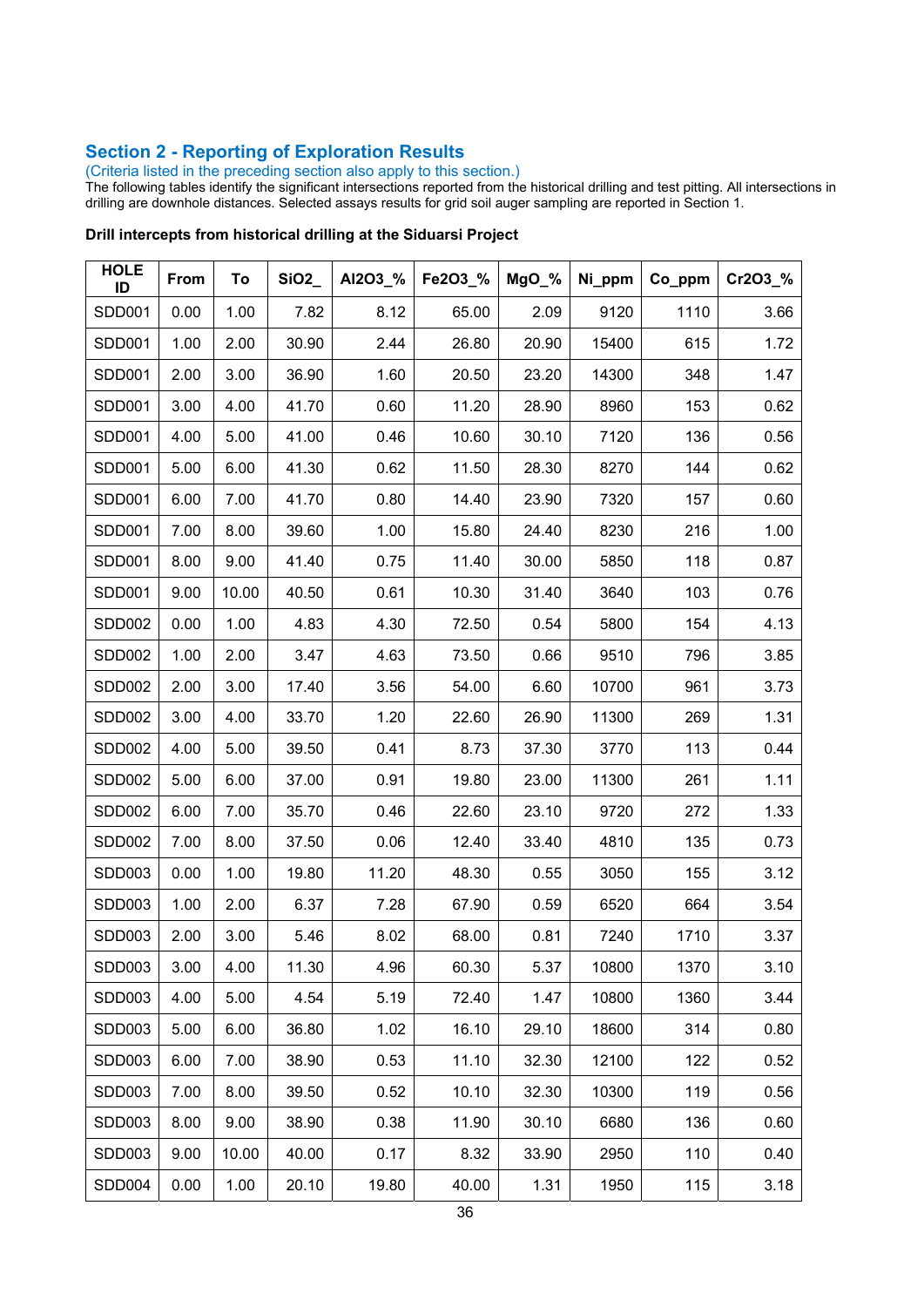| SDD004        | 1.00 | 2.00  | 12.70 | 16.60 | 50.40 | 0.97  | 3720  | 357  | 2.94 |
|---------------|------|-------|-------|-------|-------|-------|-------|------|------|
| <b>SDD004</b> | 2.00 | 3.00  | 10.60 | 13.20 | 54.00 | 1.01  | 4440  | 768  | 2.98 |
| SDD004        | 3.00 | 4.00  | 6.59  | 8.69  | 67.70 | 0.92  | 6530  | 1120 | 2.96 |
| SDD004        | 4.00 | 5.00  | 31.70 | 3.90  | 30.40 | 12.60 | 13000 | 415  | 1.54 |
| SDD004        | 5.00 | 6.00  | 30.40 | 4.32  | 31.90 | 11.00 | 14100 | 416  | 1.91 |
| SDD004        | 6.00 | 7.00  | 35.90 | 1.94  | 27.60 | 12.70 | 17700 | 398  | 1.30 |
| SDD004        | 7.00 | 8.00  | 33.20 | 2.55  | 30.90 | 10.90 | 14800 | 418  | 1.61 |
| SDD004        | 8.00 | 9.00  | 36.60 | 1.47  | 19.20 | 22.70 | 11400 | 237  | 1.03 |
| SDD004        | 9.00 | 10.00 | 38.40 | 0.81  | 8.76  | 33.10 | 4460  | 97   | 0.46 |
| <b>SDD005</b> | 0.00 | 1.00  | 3.75  | 5.71  | 72.60 | 0.72  | 6300  | 567  | 3.43 |
| SDD005        | 1.00 | 2.00  | 3.07  | 5.59  | 74.90 | 0.65  | 6150  | 484  | 2.94 |
| SDD005        | 2.00 | 3.00  | 3.60  | 4.59  | 75.20 | 1.02  | 8510  | 680  | 3.78 |
| <b>SDD005</b> | 3.00 | 4.00  | 3.41  | 3.62  | 73.10 | 1.59  | 10300 | 1080 | 4.85 |
| SDD005        | 4.00 | 5.00  | 11.50 | 3.24  | 59.80 | 8.53  | 11300 | 1060 | 3.09 |
| SDD005        | 5.00 | 6.00  | 34.10 | 0.98  | 18.80 | 27.30 | 15300 | 242  | 0.89 |
| <b>SDD005</b> | 6.00 | 7.00  | 37.10 | 0.42  | 9.35  | 34.70 | 6210  | 127  | 0.45 |
| SDD005        | 7.00 | 8.00  | 36.60 | 0.32  | 7.03  | 37.20 | 2090  | 97   | 0.35 |
| <b>SDD005</b> | 8.00 | 9.00  | 38.90 | 0.42  | 8.62  | 34.10 | 5100  | 97   | 0.50 |
| <b>SDD005</b> | 9.00 | 10.00 | 38.80 | 0.56  | 11.30 | 29.90 | 4070  | 127  | 0.59 |
| SDD006        | 0.00 | 1.00  | 9.02  | 3.93  | 62.40 | 5.95  | 11500 | 840  | 3.69 |
| SDD006        | 1.00 | 2.00  | 37.30 | 0.08  | 10.10 | 34.80 | 11500 | 132  | 0.52 |
| SDD006        | 2.00 | 3.00  | 39.40 | 0.16  | 8.45  | 34.20 | 4900  | 108  | 0.43 |
| SDD006        | 3.00 | 4.00  | 38.10 | 0.16  | 8.50  | 36.30 | 3630  | 117  | 0.58 |
| SDD006        | 4.00 | 5.00  | 37.40 | 0.46  | 9.11  | 34.60 | 6700  | 119  | 1.12 |
| SDD006        | 5.00 | 6.00  | 31.00 | 1.22  | 28.40 | 20.30 | 12200 | 297  | 1.22 |
| SDD006        | 6.00 | 7.00  | 38.80 | 0.25  | 10.10 | 32.90 | 6650  | 125  | 0.51 |
| SDD006        | 7.00 | 8.00  | 40.00 | 0.26  | 8.05  | 34.90 | 2700  | 100  | 0.37 |
| SDD007        | 0.00 | 1.00  | 6.57  | 7.28  | 62.80 | 2.32  | 3270  | 231  | 5.45 |
| SDD007        | 1.00 | 2.00  | 3.44  | 7.82  | 67.80 | 0.64  | 4180  | 763  | 3.29 |
| SDD007        | 2.00 | 3.00  | 3.83  | 6.69  | 68.70 | 0.86  | 5330  | 833  | 3.21 |
| SDD007        | 3.00 | 4.00  | 27.70 | 2.60  | 27.10 | 23.10 | 10600 | 478  | 1.25 |
| SDD007        | 4.00 | 5.00  | 38.30 | 0.64  | 10.10 | 29.90 | 16600 | 129  | 0.53 |
| SDD007        | 5.00 | 6.00  | 38.20 | 0.73  | 11.90 | 29.30 | 14300 | 122  | 0.59 |
| SDD007        | 6.00 | 7.00  | 38.80 | 0.47  | 8.78  | 31.60 | 11800 | 107  | 0.43 |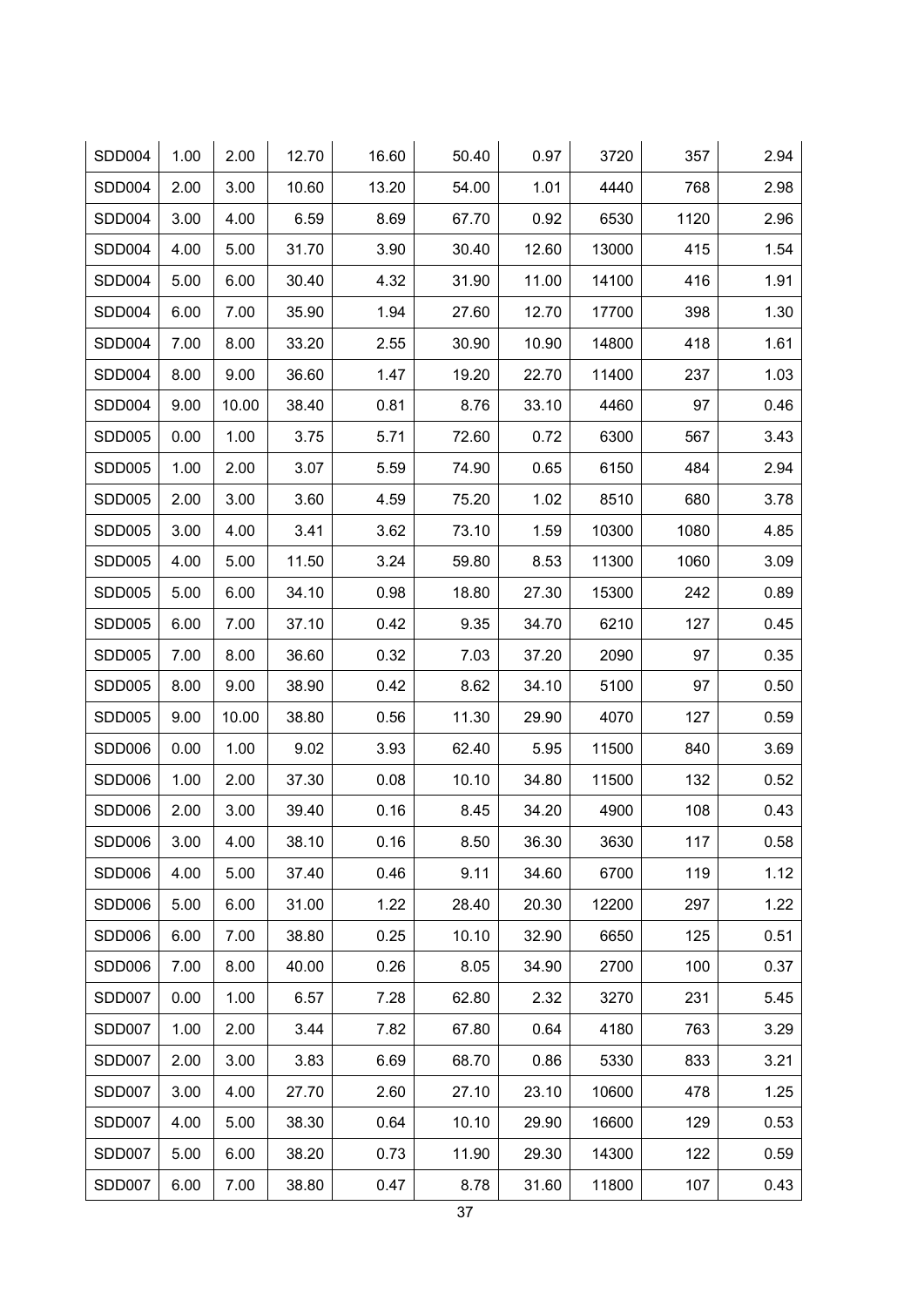| SDD007        | 7.00  | 8.00  | 38.50 | 0.39 | 9.34  | 33.00 | 11200 | 126  | 0.42 |
|---------------|-------|-------|-------|------|-------|-------|-------|------|------|
| SDD007        | 8.00  | 9.00  | 38.10 | 0.51 | 10.10 | 33.50 | 4860  | 113  | 0.55 |
| SDD007        | 9.00  | 10.00 | 38.10 | 0.48 | 11.60 | 32.80 | 5160  | 138  | 0.59 |
| SDD007        | 10.00 | 11.00 | 37.20 | 0.57 | 11.70 | 31.10 | 5590  | 141  | 0.76 |
| SDD007        | 11.00 | 12.00 | 37.50 | 0.18 | 10.10 | 34.60 | 2870  | 124  | 0.21 |
| <b>SDD008</b> | 0.00  | 1.00  | 4.58  | 5.68 | 67.20 | 0.93  | 4950  | 347  | 4.39 |
| <b>SDD008</b> | 1.00  | 2.00  | 3.71  | 5.24 | 68.70 | 0.85  | 5630  | 579  | 4.00 |
| SDD008        | 2.00  | 3.00  | 4.31  | 5.24 | 69.10 | 1.16  | 8020  | 969  | 3.74 |
| SDD008        | 3.00  | 4.00  | 3.75  | 5.38 | 71.80 | 1.14  | 7280  | 931  | 3.89 |
| <b>SDD008</b> | 4.00  | 5.00  | 4.07  | 4.98 | 70.10 | 1.23  | 7840  | 771  | 4.59 |
| SDD008        | 5.00  | 6.00  | 7.86  | 5.03 | 61.40 | 3.67  | 8750  | 866  | 4.45 |
| <b>SDD008</b> | 6.00  | 7.00  | 32.50 | 1.73 | 21.60 | 25.80 | 10900 | 266  | 1.41 |
| <b>SDD008</b> | 7.00  | 8.00  | 39.20 | 0.69 | 10.00 | 32.50 | 8620  | 120  | 0.57 |
| SDD008        | 8.00  | 9.00  | 39.60 | 0.50 | 8.93  | 33.70 | 5230  | 120  | 0.48 |
| SDD008        | 9.00  | 10.00 | 39.40 | 0.39 | 6.86  | 37.00 | 2120  | 94   | 0.38 |
| SDD009        | 0.00  | 1.00  | 9.11  | 6.45 | 64.30 | 2.54  | 7640  | 1030 | 5.60 |
| SDD009        | 1.00  | 2.00  | 11.20 | 6.22 | 63.20 | 3.07  | 9260  | 1090 | 5.01 |
| SDD009        | 2.00  | 3.00  | 14.00 | 6.38 | 60.70 | 3.07  | 9740  | 865  | 4.48 |
| SDD009        | 3.00  | 4.00  | 18.60 | 4.86 | 53.00 | 3.91  | 9380  | 650  | 3.08 |
| SDD009        | 4.00  | 5.00  | 29.10 | 3.88 | 39.50 | 8.25  | 11100 | 569  | 2.22 |
| SDD009        | 5.00  | 6.00  | 35.00 | 2.73 | 20.70 | 24.10 | 10000 | 332  | 1.53 |
| <b>SDD009</b> | 6.00  | 7.00  | 39.30 | 1.14 | 15.20 | 26.90 | 7750  | 170  | 0.81 |
| SDD009        | 7.00  | 8.00  | 36.10 | 2.91 | 17.20 | 26.10 | 6540  | 196  | 1.29 |
| SDD009        | 8.00  | 9.00  | 39.40 | 0.78 | 11.70 | 30.40 | 5280  | 127  | 0.74 |
| SDD009        | 9.00  | 10.00 | 39.00 | 0.68 | 9.05  | 33.90 | 2720  | 108  | 0.52 |
| SDD010        | 0.00  | 1.00  | 6.26  | 4.40 | 69.90 | 0.40  | 5440  | 452  | 2.40 |
| SDD010        | 0.00  | 2.00  | 3.52  | 4.38 | 73.60 | 0.63  | 6050  | 395  | 3.64 |
| SDD010        | 2.00  | 3.00  | 4.49  | 3.09 | 72.50 | 0.68  | 8270  | 455  | 4.26 |
| SDD010        | 3.00  | 4.00  | 3.52  | 1.91 | 72.80 | 0.97  | 9480  | 1410 | 5.22 |
| SDD010        | 4.00  | 5.00  | 19.10 | 2.14 | 47.60 | 14.40 | 12800 | 2240 | 2.56 |
| SDD010        | 5.00  | 6.00  | 35.70 | 0.59 | 17.60 | 28.10 | 13600 | 568  | 0.87 |
| SDD010        | 6.00  | 7.00  | 37.90 | 0.56 | 15.10 | 29.50 | 13000 | 231  | 0.89 |
| SDD010        | 7.00  | 8.00  | 35.70 | 0.58 | 17.90 | 27.40 | 13100 | 287  | 0.94 |
| SDD010        | 8.00  | 9.00  | 39.80 | 0.04 | 9.94  | 33.50 | 7890  | 102  | 0.52 |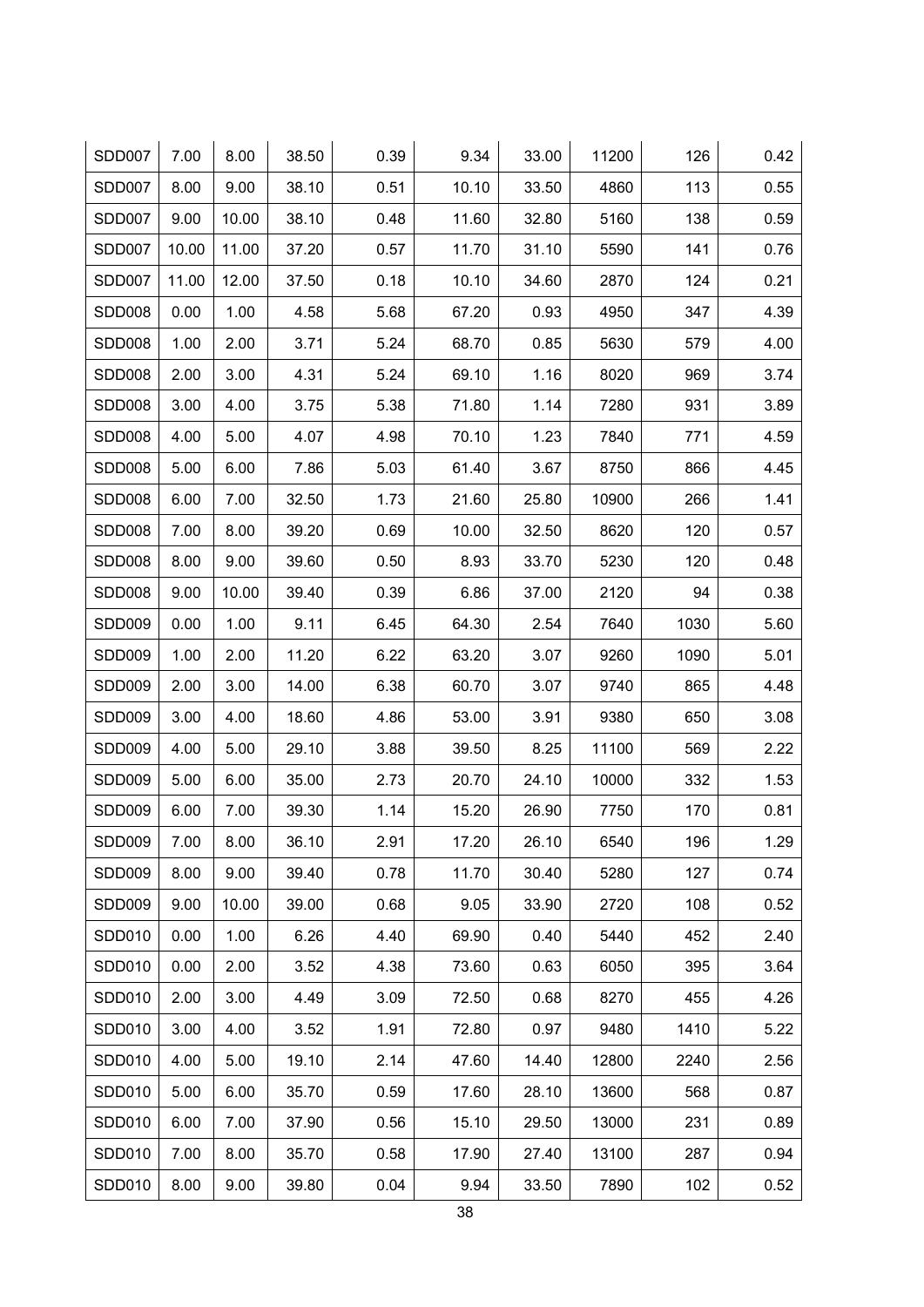| SDD010 | 9.00  | 10.00 | 40.50 | 0.08 | 8.99  | 34.60 | 5570  | 100  | 0.48 |
|--------|-------|-------|-------|------|-------|-------|-------|------|------|
| SDD010 | 10.00 | 11.00 | 41.60 | 0.11 | 7.58  | 34.60 | 3740  | 92   | 0.52 |
| SDD010 | 11.00 | 12.00 | 40.10 | 0.10 | 7.44  | 35.60 | 2970  | 117  | 0.50 |
| SDD010 | 12.00 | 13.00 | 39.70 | 0.32 | 10.90 | 32.70 | 5060  | 133  | 0.51 |
| SDD010 | 13.00 | 14.00 | 39.70 | 0.40 | 9.63  | 33.70 | 5110  | 134  | 0.60 |
| SDD010 | 14.00 | 15.00 | 37.50 | 0.45 | 14.80 | 29.30 | 7150  | 190  | 0.74 |
| SDD010 | 15.00 | 16.00 | 38.10 | 0.28 | 13.00 | 30.70 | 6310  | 179  | 0.67 |
| SDD010 | 16.00 | 17.00 | 40.80 | 0.35 | 11.90 | 31.20 | 5540  | 159  | 0.67 |
| SDD010 | 17.00 | 18.00 | 40.50 | 0.22 | 7.72  | 35.80 | 3440  | 104  | 0.40 |
| SDD011 | 0.00  | 1.00  | 4.23  | 4.78 | 71.10 | 0.62  | 7610  | 611  | 2.88 |
| SDD011 | 1.00  | 2.00  | 21.10 | 2.41 | 42.10 | 16.00 | 14700 | 814  | 1.87 |
| SDD011 | 2.00  | 3.00  | 33.70 | 1.26 | 21.50 | 24.30 | 17500 | 311  | 1.08 |
| SDD011 | 3.00  | 4.00  | 35.30 | 1.11 | 19.00 | 25.10 | 13800 | 284  | 0.97 |
| SDD011 | 4.00  | 5.00  | 38.70 | 0.95 | 13.00 | 28.70 | 12100 | 148  | 0.68 |
| SDD011 | 5.00  | 6.00  | 38.30 | 0.97 | 14.00 | 30.10 | 8850  | 148  | 0.69 |
| SDD011 | 6.00  | 7.00  | 39.10 | 0.63 | 11.90 | 31.90 | 5910  | 143  | 0.56 |
| SDD011 | 7.00  | 8.00  | 39.20 | 0.41 | 8.55  | 33.30 | 2450  | 105  | 0.39 |
| SDD012 | 0.00  | 1.00  | 3.15  | 3.90 | 72.60 | 0.56  | 6370  | 328  | 2.89 |
| SDD012 | 1.00  | 2.00  | 2.30  | 3.58 | 75.50 | 0.57  | 8170  | 1160 | 2.95 |
| SDD012 | 2.00  | 3.00  | 2.26  | 3.40 | 75.70 | 0.97  | 11000 | 1650 | 3.41 |
| SDD012 | 3.00  | 4.00  | 8.64  | 3.37 | 64.60 | 2.78  | 14100 | 778  | 3.11 |
| SDD012 | 4.00  | 5.00  | 28.20 | 1.16 | 30.80 | 20.90 | 15600 | 378  | 1.40 |
| SDD012 | 5.00  | 6.00  | 29.50 | 1.22 | 27.30 | 22.90 | 14800 | 302  | 1.42 |
| SDD012 | 6.00  | 7.00  | 34.90 | 0.72 | 18.40 | 27.30 | 12800 | 213  | 1.21 |
| SDD012 | 7.00  | 8.00  | 36.20 | 0.74 | 15.10 | 29.10 | 10900 | 180  | 0.99 |
| SDD012 | 8.00  | 9.00  | 39.10 | 0.47 | 12.00 | 31.60 | 8560  | 142  | 0.63 |
| SDD012 | 9.00  | 10.00 | 37.20 | 0.32 | 13.30 | 31.50 | 4530  | 145  | 0.65 |
| SDD013 | 0.00  | 1.00  | 2.99  | 3.44 | 71.50 | 0.72  | 4590  | 207  | 5.17 |
| SDD013 | 1.00  | 2.00  | 2.29  | 3.03 | 73.80 | 0.54  | 6240  | 350  | 3.64 |
| SDD013 | 2.00  | 3.00  | 2.94  | 2.63 | 72.60 | 0.82  | 8450  | 604  | 4.09 |
| SDD013 | 3.00  | 4.00  | 19.90 | 1.26 | 43.10 | 15.20 | 11600 | 2190 | 2.36 |
| SDD013 | 4.00  | 5.00  | 13.10 | 1.81 | 56.20 | 8.04  | 13200 | 1250 | 2.71 |
| SDD013 | 5.00  | 6.00  | 37.20 | 0.27 | 12.70 | 30.80 | 13000 | 1080 | 0.60 |
| SDD013 | 6.00  | 7.00  | 38.20 | 0.31 | 11.70 | 31.40 | 11900 | 322  | 0.43 |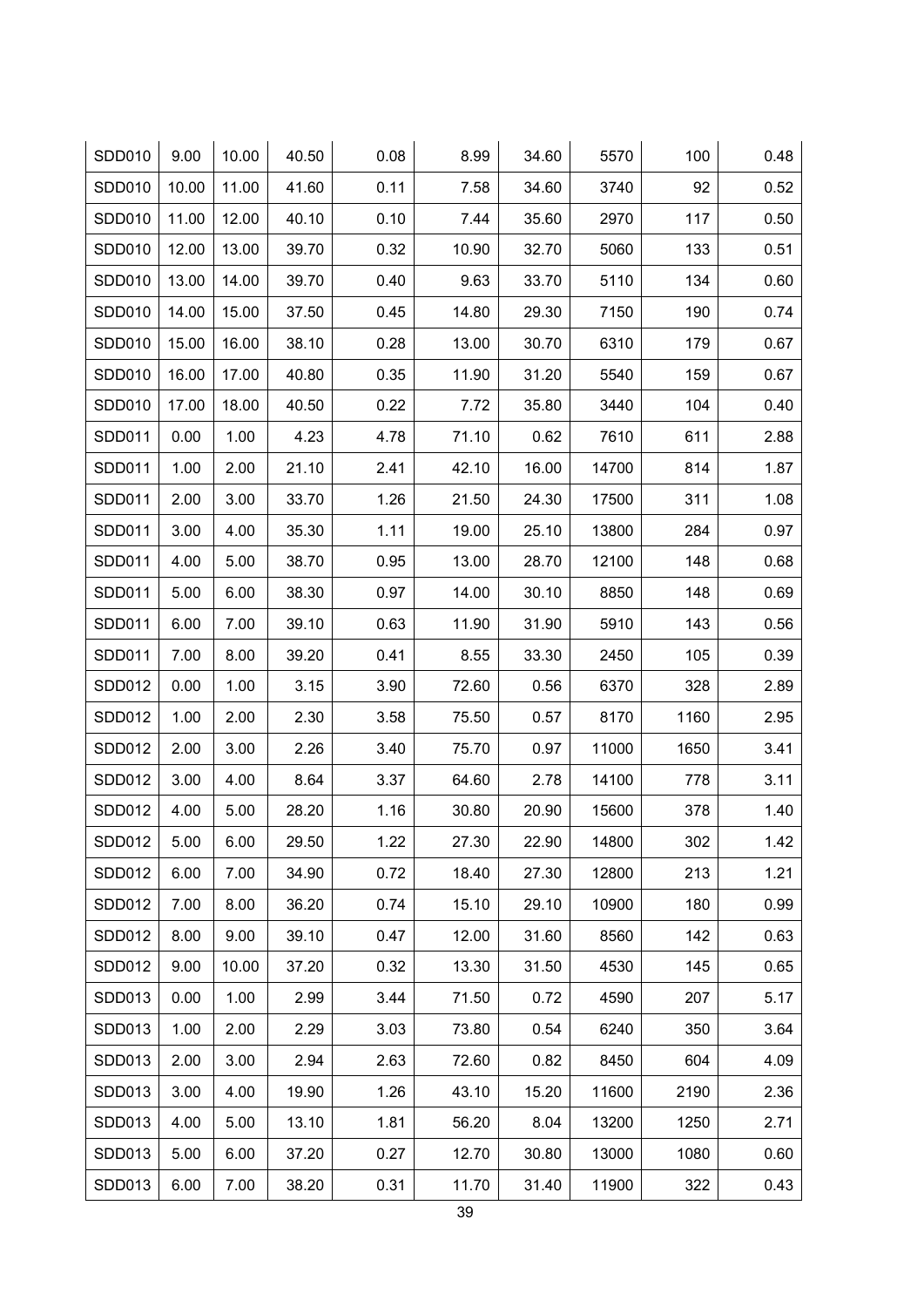| SDD013        | 7.00 | 8.00  | 38.50 | 0.18  | 10.20 | 31.10 | 12200 | 162  | 0.47  |
|---------------|------|-------|-------|-------|-------|-------|-------|------|-------|
| SDD013        | 8.00 | 9.00  | 38.20 | 0.20  | 8.61  | 32.40 | 3210  | 115  | 0.38  |
| SDD013        | 9.00 | 10.00 | 39.50 | 0.31  | 7.57  | 34.20 | 2090  | 100  | 0.37  |
| SDD014        | 0.00 | 1.00  | 23.00 | 10.00 | 44.30 | 1.32  | 2890  | 260  | 3.06  |
| SDD014        | 1.00 | 2.00  | 10.90 | 10.50 | 57.90 | 0.75  | 5640  | 910  | 2.72  |
| <b>SDD014</b> | 2.00 | 3.00  | 18.40 | 5.58  | 46.10 | 11.80 | 8500  | 874  | 1.93  |
| SDD014        | 3.00 | 4.00  | 35.60 | 1.00  | 14.60 | 29.40 | 10700 | 205  | 0.71  |
| SDD014        | 4.00 | 5.00  | 38.90 | 0.32  | 7.79  | 36.40 | 3240  | 101  | 0.36  |
| SDD014        | 5.00 | 6.00  | 37.80 | 0.66  | 12.80 | 32.00 | 7360  | 156  | 0.60  |
| SDD014        | 6.00 | 7.10  | 38.60 | 0.42  | 9.48  | 34.80 | 5200  | 120  | 0.50  |
| SDD014        | 7.50 | 8.50  | 39.40 | 0.37  | 8.14  | 34.10 | 2450  | 100  | 0.39  |
| <b>SDD014</b> | 8.50 | 9.50  | 39.60 | 0.43  | 8.12  | 34.70 | 2570  | 102  | 0.45  |
| SDD014        | 9.50 | 10.50 | 38.40 | 0.47  | 10.40 | 31.70 | 3920  | 135  | 1.10  |
| SDD015        | 0.00 | 1.00  | 5.81  | 5.15  | 69.90 | 0.55  | 4240  | 808  | 2.92  |
| SDD015        | 1.00 | 2.00  | 3.37  | 4.47  | 74.40 | 0.63  | 7680  | 1720 | 2.96  |
| <b>SDD015</b> | 2.00 | 3.00  | 31.50 | 0.76  | 22.00 | 25.80 | 13900 | 388  | 1.40  |
| SDD015        | 3.00 | 4.00  | 37.50 | 0.14  | 9.35  | 34.80 | 2580  | 118  | 0.64  |
| SDD015        | 4.00 | 5.00  | 39.10 | 0.21  | 8.20  | 34.90 | 2080  | 102  | 0.47  |
| <b>SDD015</b> | 5.00 | 6.00  | 38.90 | 0.29  | 7.68  | 35.20 | 1580  | 96   | 0.39  |
| SDD015        | 6.00 | 7.00  | 39.60 | 0.26  | 7.52  | 35.20 | 1940  | 86   | 0.32  |
| <b>SDD015</b> | 7.00 | 8.00  | 40.30 | 0.25  | 6.95  | 35.70 | 1760  | 83   | 0.36  |
| <b>SDD015</b> | 8.00 | 9.00  | 40.70 | 0.33  | 6.52  | 35.80 | 1640  | 80   | 0.35  |
| SDD015        | 9.00 | 10.00 | 40.30 | 0.34  | 6.22  | 35.80 | 1690  | 79   | 0.33  |
| SDD016        | 0.00 | 1.00  | 3.19  | 6.06  | 68.40 | 0.96  | 4790  | 478  | 4.45  |
| SDD016        | 1.00 | 2.00  | 6.18  | 10.20 | 62.30 | 1.00  | 7100  | 1330 | 2.44  |
| SDD016        | 2.00 | 3.00  | 13.10 | 5.50  | 55.80 | 4.23  | 8170  | 869  | 2.63  |
| SDD016        | 3.00 | 4.00  | 24.50 | 3.15  | 43.60 | 7.38  | 11600 | 505  | 2.47  |
| SDD016        | 4.00 | 5.00  | 34.80 | 1.53  | 22.00 | 22.10 | 11000 | 253  | 1.10  |
| SDD016        | 5.00 | 6.00  | 32.40 | 1.31  | 26.50 | 18.60 | 12100 | 314  | 1.43  |
| SDD016        | 6.00 | 7.00  | 33.30 | 1.09  | 26.10 | 17.90 | 13200 | 304  | 1.27  |
| SDD016        | 7.00 | 8.00  | 37.20 | 0.82  | 16.70 | 24.10 | 12200 | 169  | 0.88  |
| SDD016        | 8.00 | 9.00  | 39.00 | 0.84  | 14.30 | 23.60 | 7500  | 119  | 0.53  |
| SDD016        | 9.00 | 10.00 | 39.00 | 0.44  | 8.06  | 33.60 | 2560  | 95   | 0.43  |
| SDD017        | 0.00 | 1.00  | 3.51  | 5.07  | 65.30 | 2.21  | 1920  | 154  | 12.00 |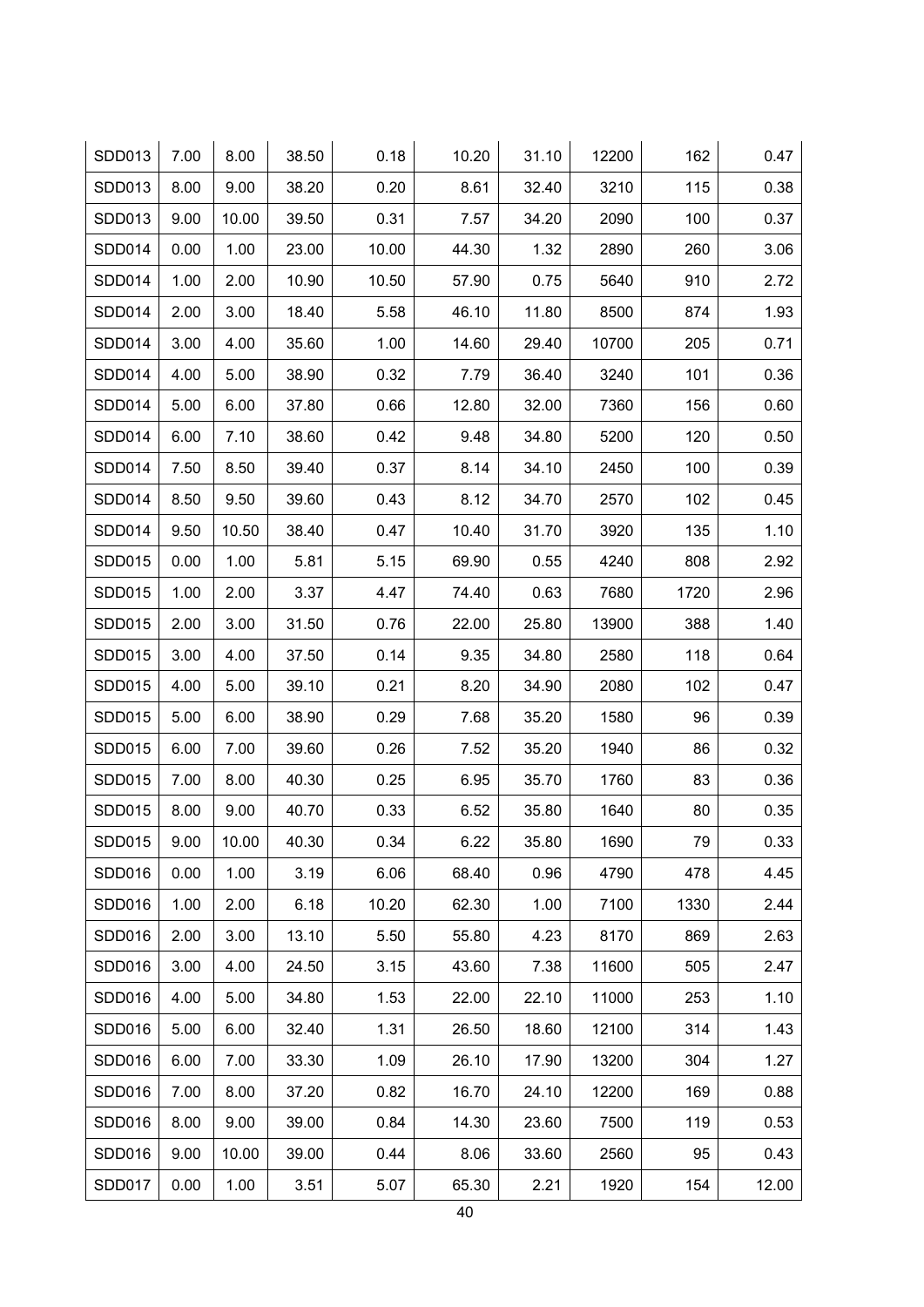| <b>SDD017</b> | 1.00 | 2.00  | 1.84  | 3.64 | 77.10 | 0.68  | 4360  | 553  | 3.37 |
|---------------|------|-------|-------|------|-------|-------|-------|------|------|
| <b>SDD017</b> | 2.00 | 3.00  | 6.95  | 2.57 | 67.10 | 4.33  | 5420  | 1630 | 5.49 |
| SDD017        | 3.00 | 4.00  | 30.50 | 1.17 | 29.10 | 20.50 | 9090  | 719  | 1.37 |
| SDD017        | 4.00 | 5.00  | 35.20 | 0.68 | 19.60 | 27.50 | 10300 | 294  | 0.88 |
| SDD017        | 5.00 | 6.00  | 35.40 | 0.46 | 16.70 | 29.00 | 9390  | 183  | 1.00 |
| SDD017        | 6.00 | 7.00  | 36.80 | 0.34 | 14.70 | 30.60 | 10100 | 137  | 0.73 |
| SDD017        | 7.00 | 8.00  | 37.00 | 0.44 | 14.60 | 29.90 | 8790  | 126  | 0.65 |
| SDD017        | 8.00 | 9.00  | 38.60 | 0.48 | 10.80 | 33.60 | 3680  | 113  | 0.51 |
| SDD017        | 9.00 | 10.00 | 38.50 | 0.37 | 7.86  | 36.00 | 2220  | 97   | 0.36 |
| <b>SDD018</b> | 0.00 | 1.00  | 3.39  | 6.25 | 69.90 | 1.09  | 8070  | 868  | 3.48 |
| SDD018        | 1.00 | 2.00  | 25.00 | 2.64 | 33.80 | 20.00 | 11700 | 601  | 1.53 |
| <b>SDD018</b> | 2.00 | 3.00  | 36.40 | 0.72 | 14.30 | 30.00 | 5000  | 178  | 0.76 |
| <b>SDD018</b> | 3.00 | 4.00  | 37.90 | 0.49 | 9.39  | 32.50 | 2930  | 115  | 0.42 |
| SDD018        | 4.00 | 5.00  | 38.10 | 0.44 | 8.81  | 33.40 | 2340  | 103  | 0.49 |
| SDD018        | 5.00 | 6.00  | 38.40 | 0.42 | 7.38  | 35.10 | 2270  | 99   | 0.40 |
| SDD018        | 6.00 | 7.00  | 38.20 | 0.43 | 7.86  | 34.70 | 2390  | 101  | 0.44 |
| SDD018        | 7.00 | 8.00  | 38.00 | 0.41 | 8.70  | 33.30 | 2710  | 107  | 0.54 |
| SDD018        | 8.00 | 9.00  | 38.90 | 0.44 | 7.62  | 34.40 | 2210  | 95   | 0.51 |
| SDD018        | 9.00 | 10.00 | 38.10 | 0.30 | 7.62  | 34.80 | 2200  | 92   | 0.42 |
| SDD019        | 0.00 | 1.00  | 2.71  | 6.21 | 70.20 | 0.77  | 4080  | 330  | 3.88 |
| SDD019        | 1.00 | 2.00  | 2.10  | 6.77 | 73.80 | 0.84  | 5400  | 1460 | 3.42 |
| <b>SDD019</b> | 2.00 | 3.00  | 4.77  | 8.12 | 67.30 | 0.93  | 7040  | 1320 | 3.07 |
| SDD019        | 3.00 | 4.00  | 6.94  | 6.45 | 66.90 | 3.69  | 8340  | 1100 | 2.98 |
| SDD019        | 4.00 | 5.00  | 24.30 | 3.25 | 39.50 | 15.90 | 11300 | 443  | 1.84 |
| SDD019        | 5.00 | 6.00  | 29.90 | 2.44 | 27.60 | 22.40 | 12400 | 270  | 1.20 |
| SDD019        | 6.00 | 7.00  | 32.60 | 1.93 | 22.10 | 26.00 | 12100 | 356  | 1.16 |
| SDD019        | 7.00 | 8.00  | 38.60 | 0.78 | 11.90 | 31.80 | 11200 | 159  | 0.68 |
| SDD019        | 8.00 | 9.00  | 39.50 | 0.53 | 9.96  | 33.60 | 6100  | 119  | 0.51 |
| SDD019        | 9.00 | 10.00 | 40.30 | 0.40 | 8.09  | 34.70 | 2500  | 103  | 0.39 |
| <b>SDD020</b> | 0.00 | 1.00  | 12.80 | 4.27 | 55.30 | 8.26  | 8790  | 950  | 2.85 |
| SDD020        | 1.00 | 2.00  | 37.00 | 0.89 | 16.60 | 27.40 | 13100 | 246  | 0.85 |
| <b>SDD020</b> | 2.00 | 3.00  | 39.20 | 0.48 | 12.40 | 29.70 | 9620  | 131  | 0.63 |
| <b>SDD020</b> | 3.00 | 4.00  | 39.90 | 0.32 | 9.13  | 32.80 | 4860  | 103  | 0.45 |
| <b>SDD020</b> | 4.00 | 5.00  | 40.40 | 0.26 | 8.13  | 34.80 | 2390  | 101  | 0.42 |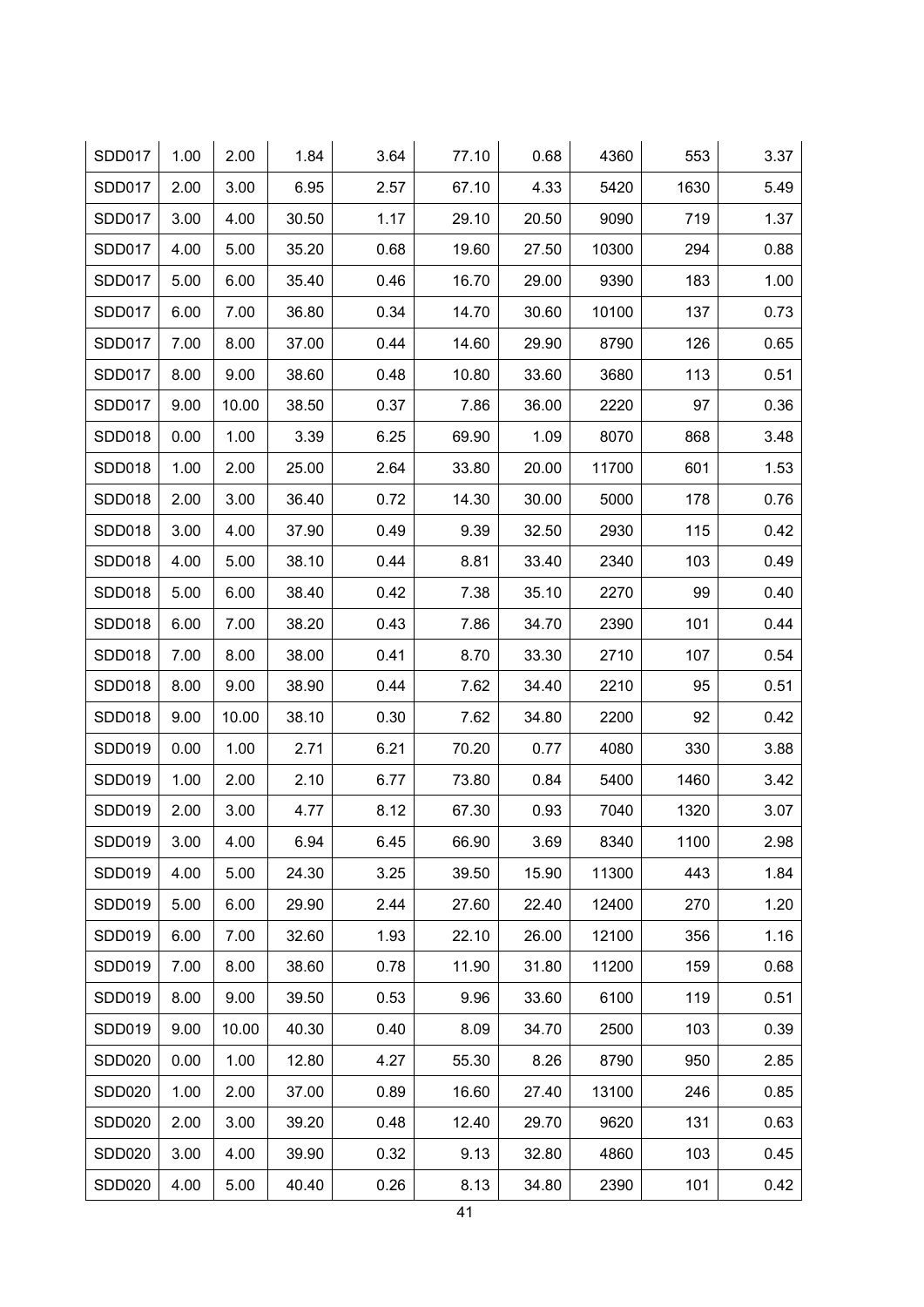| <b>SDD020</b> | 5.00  | 6.00  | 40.00 | 0.17  | 7.41  | 35.40 | 2110  | 101 | 0.37 |
|---------------|-------|-------|-------|-------|-------|-------|-------|-----|------|
| <b>SDD020</b> | 6.00  | 7.00  | 40.20 | 0.12  | 7.06  | 35.20 | 2030  | 97  | 0.37 |
| <b>SDD020</b> | 7.00  | 8.00  | 40.50 | 0.24  | 7.37  | 35.30 | 2140  | 101 | 0.34 |
| <b>SDD020</b> | 8.00  | 9.00  | 39.90 | 0.26  | 7.48  | 35.40 | 2210  | 96  | 0.35 |
| SDD021        | 0.00  | 1.00  | 7.94  | 4.90  | 65.50 | 3.18  | 9160  | 687 | 3.91 |
| SDD021        | 1.00  | 2.00  | 27.30 | 2.25  | 32.00 | 18.60 | 13400 | 376 | 1.69 |
| SDD021        | 2.00  | 3.00  | 36.30 | 0.93  | 13.10 | 30.30 | 8620  | 170 | 0.74 |
| SDD021        | 3.00  | 4.00  | 39.50 | 0.52  | 8.43  | 35.00 | 2510  | 119 | 0.37 |
| SDD021        | 4.00  | 5.00  | 39.60 | 0.46  | 6.71  | 35.20 | 1840  | 92  | 0.34 |
| SDD021        | 5.00  | 6.00  | 39.20 | 0.52  | 7.00  | 35.60 | 2000  | 97  | 0.34 |
| <b>SDD021</b> | 6.00  | 7.00  | 40.60 | 0.52  | 7.09  | 36.00 | 2130  | 106 | 0.65 |
| SDD021        | 7.00  | 8.00  | 39.80 | 0.47  | 6.85  | 36.40 | 1990  | 97  | 0.35 |
| SDD021        | 8.00  | 9.00  | 39.50 | 0.45  | 6.80  | 36.90 | 2000  | 101 | 0.35 |
| SDD021        | 9.00  | 10.00 | 39.30 | 0.41  | 6.62  | 35.70 | 1830  | 92  | 0.34 |
| <b>SDD022</b> | 0.00  | 1.00  | 4.30  | 3.89  | 73.90 | 0.69  | 6310  | 195 | 4.57 |
| <b>SDD022</b> | 1.00  | 2.00  | 2.77  | 3.11  | 75.50 | 0.75  | 9320  | 655 | 4.40 |
| <b>SDD022</b> | 2.00  | 3.00  | 33.60 | 0.35  | 15.40 | 32.40 | 15300 | 479 | 0.78 |
| <b>SDD022</b> | 3.00  | 4.00  | 38.30 | 0.45  | 8.28  | 35.00 | 16700 | 173 | 0.49 |
| <b>SDD022</b> | 4.00  | 5.00  | 36.90 | 0.56  | 11.50 | 32.00 | 13200 | 159 | 0.71 |
| <b>SDD022</b> | 5.00  | 6.00  | 38.30 | 0.30  | 9.00  | 33.60 | 10700 | 146 | 0.43 |
| <b>SDD022</b> | 6.00  | 7.00  | 38.80 | 0.47  | 9.38  | 34.20 | 7280  | 132 | 0.46 |
| <b>SDD022</b> | 7.00  | 8.00  | 38.60 | 0.41  | 10.50 | 32.30 | 6930  | 157 | 0.55 |
| SDD022        | 8.00  | 9.00  | 38.50 | 0.19  | 9.19  | 35.30 | 3310  | 125 | 0.42 |
| <b>SDD022</b> | 9.00  | 10.00 | 38.80 | 0.16  | 7.96  | 37.00 | 1200  | 121 | 0.45 |
| SDD023        | 0.00  | 1.00  | 10.60 | 11.50 | 56.80 | 0.98  | 3220  | 613 | 3.45 |
| SDD023        | 1.00  | 2.00  | 14.40 | 12.30 | 53.50 | 1.36  | 3540  | 763 | 3.75 |
| SDD023        | 2.00  | 3.00  | 21.00 | 12.00 | 45.30 | 1.70  | 3240  | 690 | 3.20 |
| SDD023        | 3.00  | 4.00  | 26.90 | 2.03  | 34.90 | 20.00 | 9170  | 450 | 1.36 |
| <b>SDD023</b> | 4.00  | 5.00  | 31.90 | 1.29  | 23.90 | 24.40 | 11100 | 288 | 1.08 |
| SDD023        | 5.00  | 6.00  | 35.50 | 0.74  | 14.80 | 30.00 | 11000 | 185 | 0.76 |
| SDD023        | 6.00  | 7.00  | 37.90 | 1.02  | 11.40 | 30.20 | 8520  | 140 | 0.62 |
| SDD023        | 7.00  | 8.25  | 38.10 | 0.80  | 11.60 | 31.70 | 3590  | 137 | 0.60 |
| SDD023        | 8.75  | 10.00 | 39.70 | 0.55  | 9.15  | 32.70 | 7280  | 114 | 0.44 |
| SDD023        | 10.00 | 11.00 | 39.80 | 0.43  | 6.98  | 35.00 | 3990  | 99  | 0.23 |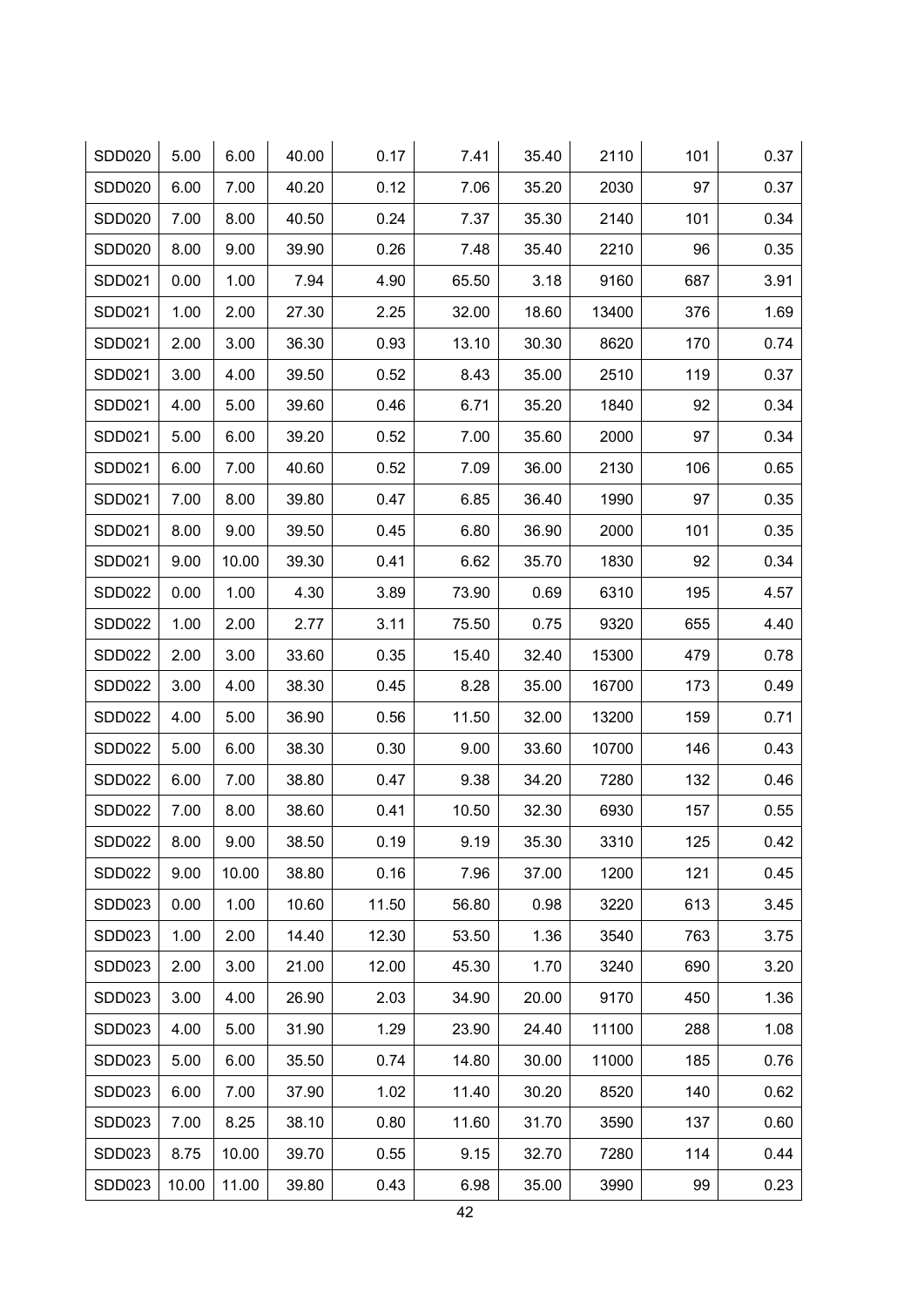# Note: SDD = Siduarsi Diamond Drill

# **Significant assay results from Test Pits at Siduarsi**

|                 |               | <b>UNITS</b>     | $\frac{0}{0}$ | ppm          | $\frac{0}{0}$ | $\frac{0}{0}$ | $\frac{0}{0}$ | $\%$        |
|-----------------|---------------|------------------|---------------|--------------|---------------|---------------|---------------|-------------|
|                 |               | <b>DETECTION</b> | 0.01          | 25           | 0.01          | 0.01          | 0.01          | 0.01        |
|                 |               | <b>METHOD</b>    | <b>AASTS</b>  | <b>AASTS</b> | <b>XR80</b>   | <b>XR80</b>   | <b>XR80</b>   | <b>XR80</b> |
|                 | <b>Sample</b> |                  |               |              |               |               |               |             |
| <b>Test Pit</b> | No.           | <b>Depth</b>     | Ni            | Co           | Al2O3         | <b>Cr2O3</b>  | <b>Fe2O3</b>  | <b>MgO</b>  |
| <b>STP001</b>   | 1005001       | $\mathbf{1}$     | 0.73          | 300          | 4.63          | 2.9           | 74.6          | 0.62        |
| <b>STP001</b>   | 1005002       | $\mathbf{1}$     | 0.68          | 300          | 4.61          | 2.85          | 71.2          | 0.61        |
| STP001          | 1005007       | 1                | 0.89          | 750          | 4.63          | 2.23          | 70.8          | 0.5         |
| STP001          | 1005008       | 1                | 0.88          | 700          | 4.78          | 2.47          | 75.3          | 0.51        |
| STP001          | 1005003       | $\overline{2}$   | 1.06          | 1900         | 4.07          | 2.95          | 76.2          | 0.69        |
| STP001          | 1005004       | $\overline{2}$   | 1.03          | 1650         | 4.06          | 2.61          | 76.1          | 0.79        |
| <b>STP001</b>   | 1005005       | $\overline{2}$   | 0.97          | 1550         | 4.12          | 2.57          | 72.6          | 0.58        |
| <b>STP001</b>   | 1005006       | $\overline{2}$   | 1.13          | 1600         | 4.48          | 2.19          | 77.5          | 0.58        |
| <b>STP001</b>   | 1005009       | 3                | 1.9           | 1750         | 2.91          | 2.76          | 72.3          | 1.68        |
| STP001          | 1005010       | 3                | 1.9           | 590          | 1.46          | 1.35          | 30.6          | 21.4        |
| <b>STP001</b>   | 1005011       | 3                | 1.57          | 1540         | 4.35          | 2.67          | 73.8          | 0.84        |
| <b>STP001</b>   | 1005013       | 3                | 1.68          | 1410         | 3.19          | 1.89          | 57.5          | 8.74        |
| STP001          | 1005014       | 4                | 1.99          | 450          | 1.73          | 1.36          | 32.9          | 20.1        |
| <b>STP001</b>   | 1005015       | 4                | 1.97          | 250          | 0.66          | 0.72          | 17            | 30.1        |
| <b>STP001</b>   | 1005016       | 4                | 1.73          | 800          | 1.75          | 1.64          | 45.3          | 4.53        |
| STP001          | 1005017       | 4                | 2.07          | 300          | 1.35          | 0.84          | 22.6          | 25.5        |
| <b>STP001</b>   | 1005018       | 5                | 1.73          | 350          | 0.86          | 1.27          | 21.1          | 28.1        |
| STP001          | 1005019       | 5                | 1.57          | 150          | 0.47          | 0.65          | 13            | 33.2        |
| <b>STP001</b>   | 1005020       | 5                | 1.78          | 590          | 1.94          | 2.45          | 45.9          | 12.3        |
| STP001          | 1005022       | 5                | 1.73          | 250          | 1.19          | 0.89          | 21.3          | 25.7        |
| <b>STP001</b>   | 1005023       | 6                | 1.46          | 200          | 0.85          | 0.93          | 17.5          | 30.7        |
| <b>STP001</b>   | 1005024       | 6                | 1.31          | 150          | 0.82          | 0.63          | 13.5          | 32.8        |
| <b>STP001</b>   | 1005025       | 6                | 1.77          | 550          | 1.52          | 2.19          | 35.8          | 19.1        |
| <b>STP001</b>   | 1005126       | 6                | 1.87          | 200          | 1.21          | 1.11          | 17.7          | 29.3        |
| STP001          | 1005127       | 7                | 1.45          | 200          | 0.82          | 0.8           | 16.1          | 30.1        |
| STP001          | 1005128       | 7                | 1.19          | 200          | 0.67          | 0.68          | 12.5          | 33.2        |
| <b>STP001</b>   | 1005129       | $\overline{7}$   | 1.55          | 200          | 0.66          | 0.88          | 15.3          | 31.3        |
| STP001          | 1005130       | $\overline{7}$   | 1.38          | 150          | 0.55          | 0.8           | 12.8          | 33.1        |
| <b>STP001</b>   | 1005131       | 8                | 1.12          | 250          | 1.02          | 0.86          | 19.1          | 26.8        |
| STP001          | 1005132       | 8                | 0.98          | 200          | 0.78          | 0.73          | 14.1          | 31.6        |
| <b>STP001</b>   | 1005133       | 8                | 1.51          | 150          | 0.82          | 0.68          | 15.5          | 29.7        |
| <b>STP001</b>   | 1005134       | 8                | 1.47          | 150          | 0.62          | 0.69          | 13.1          | 32.8        |
| <b>STP001</b>   | 1005136       | 9                | 0.78          | 200          | 1.1           | 1.02          | 22.1          | 22.5        |
| <b>STP001</b>   | 1005137       | 9                | 0.53          | 200          | 0.7           | 0.89          | 16.5          | 28.9        |
| <b>STP001</b>   | 1005138       | 9                | 1             | 200          | 0.77          | 0.84          | 16.9          | 29.9        |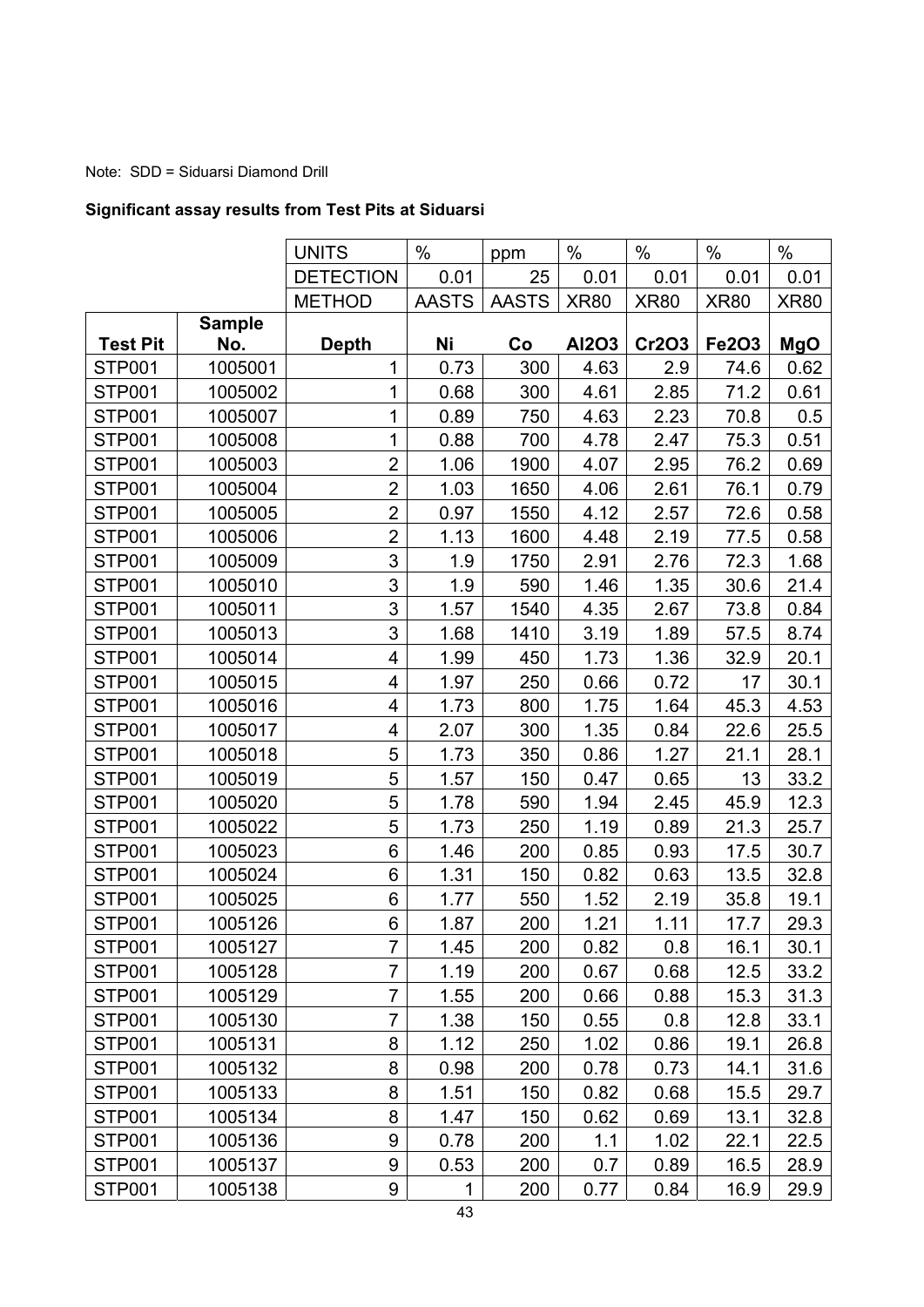| STP001        | 1005139 | 9                | 0.99 | 150  | 0.85 | 0.82 | 17.2 | 29   |
|---------------|---------|------------------|------|------|------|------|------|------|
| STP002        | 1005026 | 1                | 0.4  | 150  | 4.43 | 6.15 | 71   | 1.21 |
| <b>STP002</b> | 1005028 | 1                | 0.43 | 150  | 4.35 | 5.96 | 71.5 | 1.04 |
| <b>STP002</b> | 1005030 | 1                | 0.6  | 400  | 4.14 | 4.92 | 72.7 | 1.08 |
| <b>STP002</b> | 1005032 | $\mathbf 1$      | 0.54 | 200  | 4.37 | 5.41 | 73   | 1.07 |
| <b>STP002</b> | 1005027 | $\overline{2}$   | 0.7  | 400  | 3.81 | 2.69 | 68.6 | 0.67 |
| <b>STP002</b> | 1005029 | $\overline{2}$   | 0.77 | 250  | 3.76 | 3.1  | 75.5 | 0.77 |
| STP002        | 1005031 | $\overline{2}$   | 0.86 | 500  | 4.22 | 3.31 | 74.1 | 0.72 |
| <b>STP002</b> | 1005033 | $\overline{2}$   | 0.76 | 310  | 3.67 | 3.02 | 68.9 | 0.8  |
| STP002        | 1005034 | 3                | 0.93 | 400  | 3    | 2.61 | 76.3 | 0.82 |
| <b>STP002</b> | 1005036 | 3                | 0.97 | 400  | 2.67 | 2.47 | 76.1 | 0.86 |
| <b>STP002</b> | 1005037 | 3                | 0.91 | 900  | 3.47 | 2.3  | 76.2 | 0.8  |
| <b>STP002</b> | 1005038 | 3                | 1.09 | 650  | 2.73 | 2.07 | 71.3 | 2.85 |
| <b>STP002</b> | 1005039 | 4                | 1.11 | 3590 | 2.47 | 2.4  | 73   | 1.62 |
| <b>STP002</b> | 1005040 | 4                | 1.01 | 2440 | 3.13 | 1.83 | 75.9 | 0.57 |
| <b>STP002</b> | 1005041 | 4                | 1.45 | 3080 | 1.16 | 1.32 | 47.5 | 14.7 |
| STP002        | 1005042 | 4                | 1.46 | 3450 | 1.74 | 1.17 | 48.1 | 14.2 |
| <b>STP002</b> | 1005043 | 5                | 1.5  | 1140 | 1.99 | 1.96 | 71.6 | 2.23 |
| <b>STP002</b> | 1005044 | 5                | 1.55 | 2300 | 1.12 | 1.39 | 45.3 | 14.5 |
| <b>STP002</b> | 1005046 | 5                | 2.06 | 3180 | 1.32 | 1.26 | 32   | 18.6 |
| <b>STP002</b> | 1005047 | 5                | 1.38 | 1050 | 3.45 | 1.95 | 67.9 | 3.3  |
| <b>STP002</b> | 1005048 | 6                | 1.82 | 1010 | 1.98 | 2.15 | 50.5 | 8.27 |
| <b>STP002</b> | 1005049 | 6                | 1.46 | 950  | 3.12 | 2.29 | 62.1 | 5.2  |
| <b>STP002</b> | 1005050 | 6                | 1.83 | 1390 | 1.25 | 1.18 | 35.7 | 18.8 |
| <b>STP002</b> | 1005101 | 6                | 1.45 | 1150 | 1.4  | 1.61 | 36.4 | 19.5 |
| STP002        | 1005102 | 7                | 2.06 | 550  | 1.21 | 1.15 | 25.5 | 20.6 |
| STP002        | 1005103 | $\overline{7}$   | 1.87 | 600  | 1.89 | 1.68 | 36.9 | 14.5 |
| <b>STP002</b> | 1005104 | 7                | 1.59 | 450  | 0.61 | 0.54 | 14.1 | 31.5 |
| <b>STP002</b> | 1005105 | $\overline{7}$   | 1.66 | 750  | 0.73 | 0.69 | 16.2 | 30   |
| STP002        | 1005106 | 8                | 1.92 | 250  | 0.68 | 0.71 | 13.6 | 29.6 |
| STP002        | 1005107 | 8                | 1.98 | 350  | 0.47 | 0.79 | 14.5 | 29.6 |
| <b>STP002</b> | 1005108 | 8                | 1.47 | 250  | 0.46 | 0.54 | 13   | 31.4 |
| STP002        | 1005109 | 8                | 0.59 | 150  | 0.3  | 0.55 | 11.4 | 35.3 |
| STP002        | 1005111 | $\boldsymbol{9}$ | 0.98 | 200  | 0.32 | 0.55 | 11.3 | 33   |
| <b>STP002</b> | 1005112 | 9                | 0.96 | 150  | 0.27 | 0.52 | 10.3 | 33.7 |
| STP002        | 1005113 | 9                | 1.04 | 200  | 0.55 | 0.62 | 13.1 | 31.9 |
| STP002        | 1005114 | 9                | 0.32 | 200  | 0.24 | 0.47 | 10.1 | 35.3 |
| <b>STP003</b> | 1005051 | 1                | 0.19 | 150  | 19.1 | 2.36 | 44.9 | 0.91 |
| <b>STP003</b> | 1005053 | 1                | 0.19 | 100  | 17.2 | 2.94 | 48.7 | 0.93 |
| STP003        | 1005055 | $\mathbf{1}$     | 0.26 | 100  | 16.1 | 4.51 | 46   | 1.05 |
| STP003        | 1005057 | 1                | 0.27 | 100  | 15.3 | 4.82 | 45   | 1.25 |
| STP003        | 1005052 | $\overline{2}$   | 0.49 | 900  | 14   | 1.83 | 61.3 | 0.71 |
| STP003        | 1005054 | $\overline{2}$   | 0.43 | 1180 | 11.4 | 1.41 | 67.6 | 0.58 |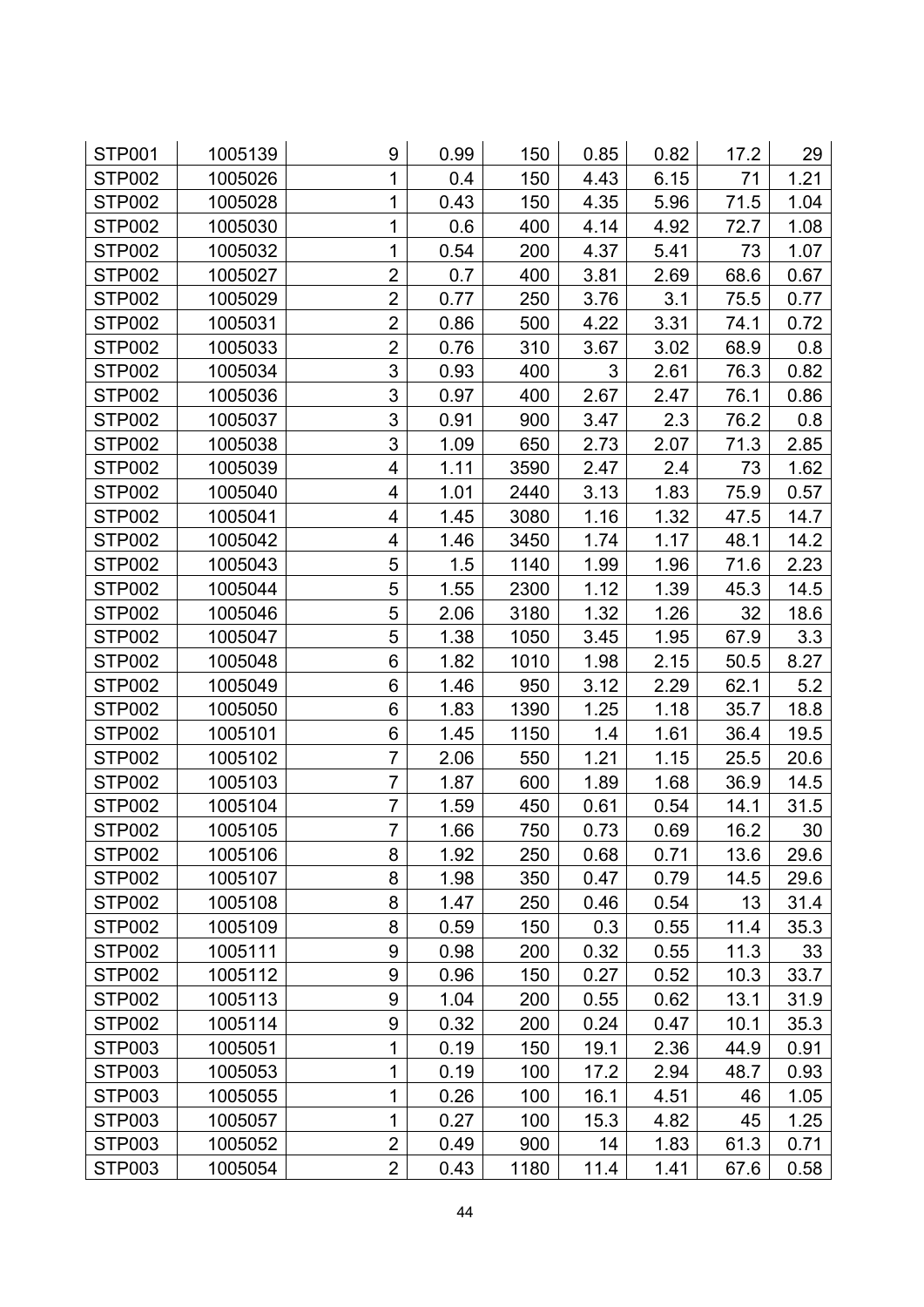| STP003        | 1005056 | 2              | 0.57 | 1040 | 13   | 1.41 | 63.7 | 0.64 |
|---------------|---------|----------------|------|------|------|------|------|------|
| STP003        | 1005058 | $\overline{2}$ | 0.6  | 1180 | 13.6 | 1.51 | 62   | 0.63 |
| <b>STP003</b> | 1005059 | 3              | 0.67 | 1300 | 9.93 | 3.7  | 65.9 | 1.08 |
| STP003        | 1005061 | 3              | 0.53 | 1430 | 11.1 | 2.47 | 63   | 0.69 |
| <b>STP003</b> | 1005062 | 3              | 0.65 | 1400 | 10.8 | 2.96 | 65.8 | 0.79 |
| STP003        | 1005063 | 3              | 0.69 | 1000 | 11.1 | 2.13 | 66   | 0.89 |
| STP003        | 1005064 | 4              | 0.71 | 1680 | 8.12 | 2.9  | 70.8 | 1.1  |
| <b>STP003</b> | 1005065 | 4              | 0.7  | 1540 | 8.42 | 2.21 | 70.3 | 0.69 |
| <b>STP003</b> | 1005066 | 4              | 1.27 | 840  | 5.67 | 2.13 | 45.8 | 10.5 |
| <b>STP003</b> | 1005067 | 4              | 1.21 | 1180 | 5.92 | 1.55 | 54.5 | 7.88 |
| STP003        | 1005068 | 5              | 1    | 1390 | 8.89 | 2.49 | 58.6 | 2.02 |
| <b>STP003</b> | 1005069 | 5              | 0.53 | 640  | 9.88 | 2.96 | 66.2 | 0.99 |
| STP003        | 1005071 | 5              | 1.57 | 300  | 2.62 | 1.17 | 25.6 | 20.4 |
| STP003        | 1005072 | 5              | 1.83 | 250  | 2.07 | 0.96 | 20.2 | 23.9 |
| STP003        | 1005073 | 6              | 1.53 | 830  | 3.8  | 2.17 | 46.6 | 4.49 |
| STP003        | 1005074 | 6              | 0.69 | 640  | 6.93 | 3.56 | 70.9 | 1.15 |
| <b>STP003</b> | 1005075 | 6              | 1.65 | 650  | 3.56 | 1.95 | 40.7 | 9.1  |
| <b>STP003</b> | 1005076 | 6              | 1.93 | 350  | 2.34 | 1.42 | 25.8 | 16.9 |
| STP003        | 1005077 | 7              | 1.43 | 400  | 3.9  | 2.14 | 42.6 | 5.58 |
| <b>STP003</b> | 1005078 | $\overline{7}$ | 1    | 640  | 6.57 | 2.53 | 58.5 | 2.13 |
| STP003        | 1005079 | 7              | 1.53 | 600  | 3.48 | 2.06 | 44.2 | 6.1  |
| <b>STP003</b> | 1005080 | $\overline{7}$ | 1.66 | 540  | 2.31 | 1.6  | 34.2 | 14.1 |
| STP003        | 1005081 | 8              | 1.53 | 590  | 2.69 | 1.72 | 36.2 | 13.5 |
| STP003        | 1005082 | 8              | 1.38 | 690  | 3.29 | 2.06 | 44.4 | 8.35 |
| <b>STP003</b> | 1005083 | 8              | 1.5  | 200  | 0.64 | 0.67 | 13.6 | 32   |
| STP003        | 1005084 | 8              | 1.5  | 200  | 3.32 | 1.96 | 43.2 | 5.63 |
| STP003        | 1005086 | 9              | 1.1  | 250  | 1.6  | 0.97 | 19.5 | 26.9 |
| <b>STP003</b> | 1005087 | 9              | 1.16 | 450  | 2.77 | 1.62 | 30.5 | 18.9 |
| <b>STP003</b> | 1005088 | 9              | 1.12 | 250  | 0.8  | 0.74 | 15.5 | 31   |
| STP003        | 1005089 | 9              | 1.29 | 350  | 2.18 | 1.18 | 24.5 | 21.8 |
| STP003        | 1005090 | 10             | 0.5  | 150  | 1.28 | 0.5  | 9.93 | 34.3 |
| STP003        | 1005091 | 10             | 1.1  | 200  | 1.22 | 0.63 | 13.2 | 31.9 |
| STP003        | 1005093 | 10             | 0.44 | 150  | 1.05 | 0.41 | 10.3 | 34.4 |
| <b>STP003</b> | 1005094 | 10             | 0.98 | 200  | 1.32 | 0.64 | 12.2 | 32.1 |
| STP004        | 1005151 | 1              | 0.57 | 300  | 7.04 | 3.87 | 71.6 | 0.89 |
| STP004        | 1005152 | 1              | 0.65 | 850  | 6.77 | 3.09 | 71.5 | 0.68 |
| STP004        | 1005153 | $\mathbf{1}$   | 0.68 | 500  | 6.23 | 3.29 | 73.8 | 0.69 |
| STP004        | 1005154 | 1              | 0.61 | 440  | 6.16 | 3.54 | 72.5 | 0.89 |
| STP004        | 1005155 | $\overline{2}$ | 0.85 | 2040 | 13.3 | 1.87 | 60.6 | 0.87 |
| STP004        | 1005156 | $\overline{2}$ | 0.95 | 1560 | 15.7 | 2.06 | 56.3 | 1.1  |
| STP004        | 1005157 | $\overline{2}$ | 0.97 | 2200 | 9.43 | 2.26 | 69.7 | 0.93 |
| STP004        | 1005158 | $\overline{2}$ | 0.98 | 2240 | 7.91 | 2.93 | 71   | 1.13 |
| STP004        | 1005159 | 3              | 1.04 | 1290 | 5.19 | 3.18 | 70.8 | 2.16 |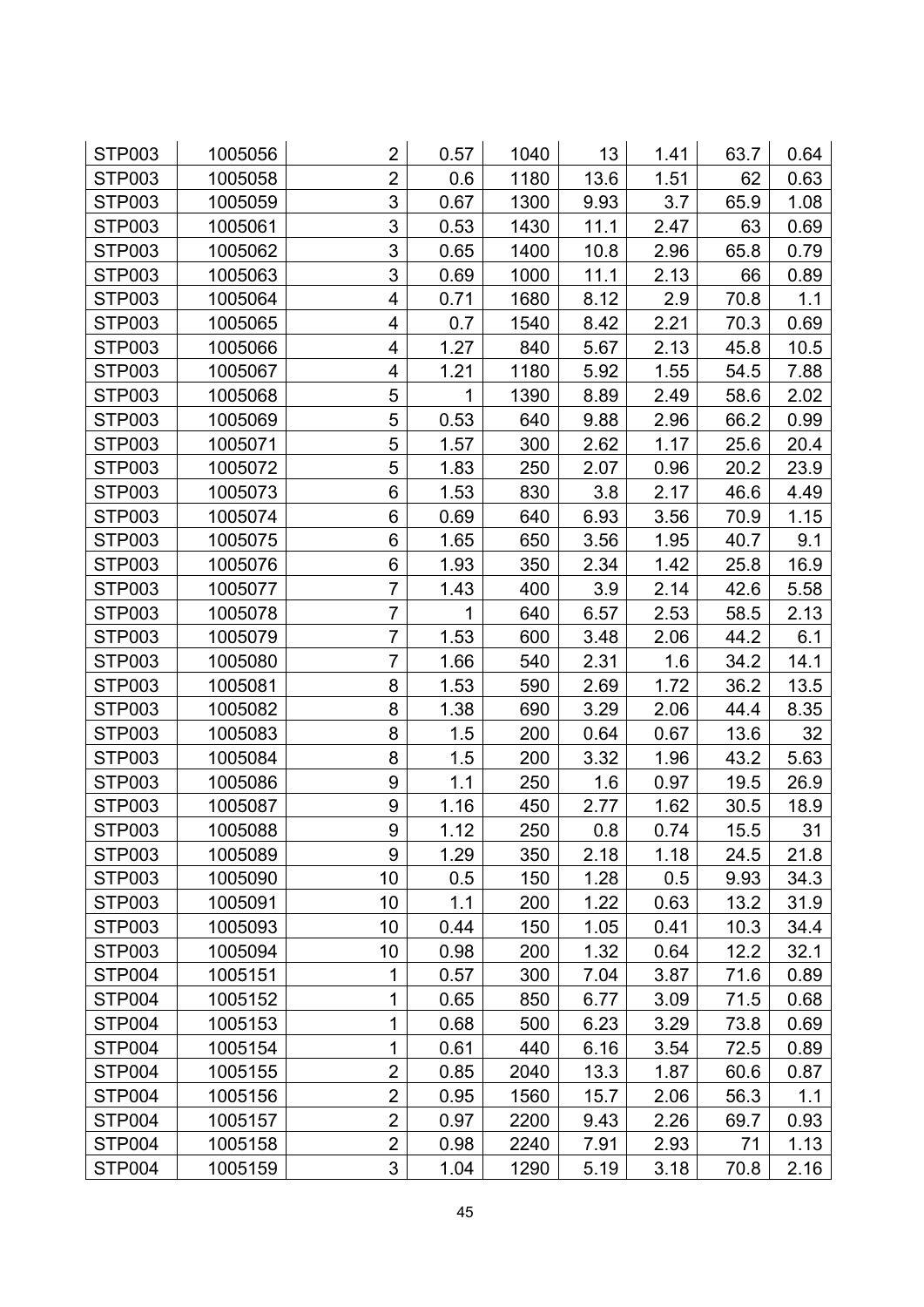| STP004        | 1005160 | 3 | 0.88 | 1510 | 5.26 | 2.19 | 73.5 | 1.83 |
|---------------|---------|---|------|------|------|------|------|------|
| STP004        | 1005161 | 3 | 0.96 | 1700 | 6.98 | 2.54 | 53.1 | 8.67 |
| STP004        | 1005162 | 3 | 0.76 | 1760 | 6.1  | 2.92 | 74.5 | 1.47 |
| STP004        | 1005164 | 4 | 1.87 | 500  | 1.89 | 1.67 | 32.3 | 17.2 |
| STP004        | 1005165 | 4 | 1.36 | 800  | 3.48 | 2.6  | 49.9 | 8.33 |
| STP004        | 1005166 | 4 | 1.54 | 510  | 2.8  | 1.96 | 36.5 | 14.1 |
| <b>STP004</b> | 1005167 | 4 | 1.29 | 700  | 3.53 | 2.67 | 50.2 | 9.7  |
| STP004        | 1005168 | 5 | 1.67 | 350  | 1.37 | 1.17 | 21.3 | 24.6 |
| <b>STP004</b> | 1005169 | 5 | 1.82 | 300  | 1    | 0.98 | 18.6 | 26.8 |
| STP004        | 1005170 | 5 | 1.36 | 270  | 1.52 | 1.16 | 24.8 | 24.1 |
| STP004        | 1005171 | 5 | 1.48 | 350  | 1.99 | 0.79 | 22.6 | 25.1 |
| STP004        | 1005172 | 6 | 1.34 | 300  | 1.74 | 0.98 | 19   | 27.3 |
| STP004        | 1005173 | 6 | 1.27 | 320  | 1.86 | 0.99 | 18.9 | 25.7 |
| <b>STP004</b> | 1005174 | 6 | 1.67 | 380  | 0.87 | 1.13 | 20.3 | 26.3 |
| STP004        | 1005175 | 6 | 1.64 | 370  | 1.08 | 1.02 | 20.8 | 25.5 |
| STP004        | 1005176 | 7 | 1.37 | 300  | 1.77 | 1.24 | 26.5 | 21.2 |
| STP004        | 1005177 | 7 | 1.65 | 300  | 1.89 | 1.24 | 25   | 22   |
| STP004        | 1005178 | 7 | 1.54 | 250  | 1    | 1.27 | 22   | 24.4 |
| STP004        | 1005179 | 7 | 1.65 | 200  | 0.76 | 1.31 | 17.1 | 28.7 |
| STP004        | 1005180 | 8 | 1.38 | 200  | 0.67 | 0.66 | 14.9 | 29.8 |
| STP004        | 1005181 | 8 | 1.58 | 250  | 0.78 | 0.64 | 12.5 | 32.2 |
| STP004        | 1005182 | 8 | 1.51 | 300  | 0.63 | 1    | 19.5 | 27.3 |
| STP004        | 1005183 | 8 | 1.41 | 300  | 1.08 | 1.12 | 20.1 | 26   |

### Notes:

## STP = Siduarsi Test Pit

| Criteria                                         | <b>JORC Code explanation</b>                                                                                                                                                                                                                                                                                                                                                                                                                           | Commentary                                                                                                                                                                                                                                                                                                                                                                                                                                                                                                                                                                                                                 |
|--------------------------------------------------|--------------------------------------------------------------------------------------------------------------------------------------------------------------------------------------------------------------------------------------------------------------------------------------------------------------------------------------------------------------------------------------------------------------------------------------------------------|----------------------------------------------------------------------------------------------------------------------------------------------------------------------------------------------------------------------------------------------------------------------------------------------------------------------------------------------------------------------------------------------------------------------------------------------------------------------------------------------------------------------------------------------------------------------------------------------------------------------------|
| Mineral<br>tenement and<br>land tenure<br>status | Type, reference name/number,<br>location and ownership including<br>agreements or material issues with<br>third parties such as joint ventures,<br>partnerships, overriding royalties,<br>native title interests, historical sites,<br>wilderness or national park and<br>environmental settings.<br>The security of the tenure held at the<br>time of reporting along with any<br>known impediments to obtaining a<br>licence to operate in the area. | The Siduarsi Nickel and Cobalt project is held by PT.<br>Iriana Mutiara Mining under a 6 <sup>th</sup> generation Contract<br>of Work (CoW) signed on 28 April 1997 and amended<br>on 23 December 2015. The project area covers<br>16,470 hectares in Sarmi Regency, Papua province,<br>Indonesia. The CoW is within the Exploration Period<br>and can progress into a 30 year Period of Operation<br>and Production which is extendable for a further 2 x<br>ten years periods under IUPK mining tenure.<br>Exploration activities are currently focussed within an<br>existing Forestry Permit area of 3,778.73 hectares |
| Exploration<br>done by other<br>parties          | Acknowledgment and appraisal of<br>exploration by other parties.                                                                                                                                                                                                                                                                                                                                                                                       | There has been no recorded historic mineral<br>exploration in the project area prior to the signing of<br>the PT. Iriana Mutiara Mining CoW                                                                                                                                                                                                                                                                                                                                                                                                                                                                                |
| Geology                                          | Deposit type, geological setting and<br>style of mineralisation.                                                                                                                                                                                                                                                                                                                                                                                       | The Siduarsi nickel-cobalt project is located on the<br>southern flanks of the Siduarsi Range and is<br>developed in laterised ultramafics over a 30km (E-W)<br>and 2-6km (N-S) exposure of serpentinised ultramafic<br>rocks. The Siduarsi deposit displays a typical laterite<br>weathering profile of nickel-bearing limonite overlying<br>saprolite into ultramafic bedrock. The project is along<br>geo-tectonic strike from the operating Ramu nickel-<br>cobalt laterite mine in neighbouring Papua New<br>Guinea to the east.                                                                                      |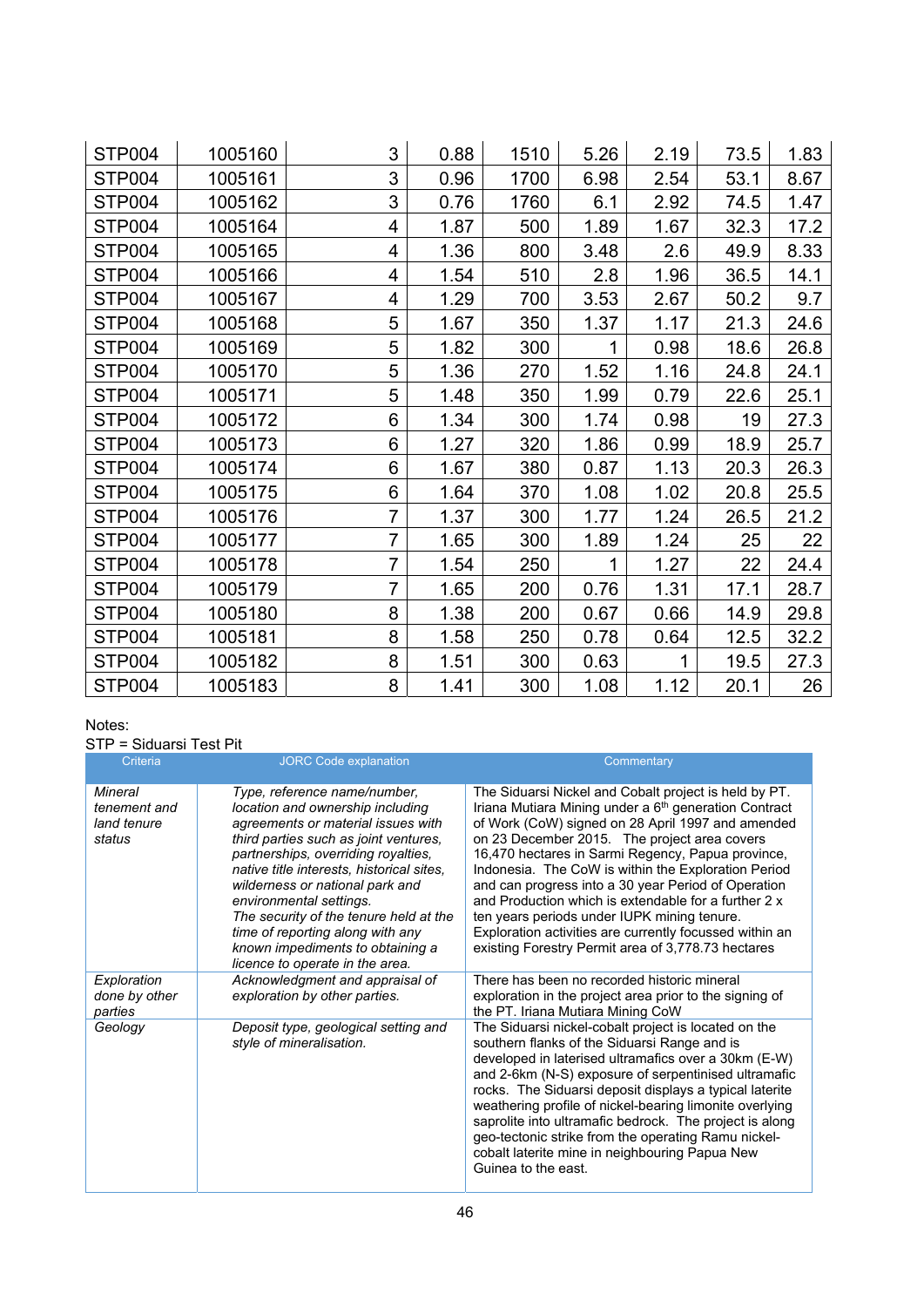| Drill hole<br>Information                 | A summary of all information material<br>to the understanding of the                                                                                                    | A summary of the historical drillhole collar coordinates,<br>hole orientation and depths are provided in the tables                                                                                                                                         |
|-------------------------------------------|-------------------------------------------------------------------------------------------------------------------------------------------------------------------------|-------------------------------------------------------------------------------------------------------------------------------------------------------------------------------------------------------------------------------------------------------------|
|                                           | exploration results including a<br>tabulation of the following information                                                                                              | preceding Section 1.                                                                                                                                                                                                                                        |
|                                           | for all Material drill holes:<br>easting and northing of the drill                                                                                                      | A summary of the significant downhole intersections is<br>provided in the tables preceding Section 2.                                                                                                                                                       |
|                                           | hole collar<br>elevation or RL (Reduced Level<br>- elevation above sea level in<br>metres) of the drill hole collar<br>dip and azimuth of the hole<br>$\qquad \qquad -$ |                                                                                                                                                                                                                                                             |
|                                           | down hole length and<br>$\qquad \qquad -$<br>interception depth<br>hole length.                                                                                         |                                                                                                                                                                                                                                                             |
|                                           | If the exclusion of this information is<br>justified on the basis that the<br>information is not Material and this                                                      |                                                                                                                                                                                                                                                             |
|                                           | exclusion does not detract from the<br>understanding of the report, the<br>Competent Person should clearly<br>explain why this is the case.                             |                                                                                                                                                                                                                                                             |
| Data                                      | In reporting Exploration Results,                                                                                                                                       | Significant intersections have been calculated for                                                                                                                                                                                                          |
| aggregation<br>methods                    | weighting averaging techniques,<br>maximum and/or minimum grade<br>truncations (eg cutting of high<br>grades) and cut-off grades are<br>usually Material and should be  | intersections with grade in excess of 0.6% Ni with no<br>minimum intersection length. No high-grade top-cuts<br>were used and this approach is considered appropriate<br>at this stage of the exploration program.<br>No metal equivalents were calculated. |
|                                           | stated.<br>Where aggregate intercepts<br>incorporate short lengths of high                                                                                              |                                                                                                                                                                                                                                                             |
|                                           | grade results and longer lengths of                                                                                                                                     |                                                                                                                                                                                                                                                             |
|                                           | low grade results, the procedure<br>used for such aggregation should be<br>stated and some typical examples of                                                          |                                                                                                                                                                                                                                                             |
|                                           | such aggregations should be shown<br>in detail.                                                                                                                         |                                                                                                                                                                                                                                                             |
|                                           | The assumptions used for any<br>reporting of metal equivalent values<br>should be clearly stated.                                                                       |                                                                                                                                                                                                                                                             |
| Relationship<br>between<br>mineralisation | These relationships are particularly<br>important in the reporting of<br><b>Exploration Results.</b>                                                                    | Mineralisation is defined on the limits of primarily from<br>surface mapping and geochemical data from grid soil<br>auger sampling.                                                                                                                         |
| widths and<br>intercept                   | If the geometry of the mineralisation<br>with respect to the drill hole angle is                                                                                        | Geological information is not considered                                                                                                                                                                                                                    |
| lengths                                   | known, its nature should be reported.<br>If it is not known and only the down<br>hole lengths are reported, there                                                       | comprehensive enough to develop a structural<br>geological model. Downhole lengths are reported.<br>True widths have yet to be determined but not as                                                                                                        |
|                                           | should be a clear statement to this<br>effect (eg 'down hole length, true<br>width not known').                                                                         | crucial in this style of essentially surface mimicking<br>lateritic mineralisation.                                                                                                                                                                         |
| Diagrams                                  | Appropriate maps and sections (with<br>scales) and tabulations of intercepts                                                                                            | Maps and sections for Siduarsi have been prepared<br>and included in historic reporting to the relevant                                                                                                                                                     |
|                                           | should be included for any significant<br>discovery being reported These                                                                                                | authorities in Indonesia.                                                                                                                                                                                                                                   |
|                                           | should include, but not be limited to a<br>plan view of drill hole collar locations                                                                                     |                                                                                                                                                                                                                                                             |
| <b>Balanced</b>                           | and appropriate sectional views.<br>Where comprehensive reporting of                                                                                                    | All relevant information from the available historical                                                                                                                                                                                                      |
| reporting                                 | all Exploration Results is not<br>practicable, representative reporting                                                                                                 | data has been presented.                                                                                                                                                                                                                                    |
|                                           | of both low and high grades and/or                                                                                                                                      |                                                                                                                                                                                                                                                             |
|                                           | widths should be practiced to avoid<br>misleading reporting of Exploration                                                                                              |                                                                                                                                                                                                                                                             |
| Other                                     | Results.<br>Other exploration data, if meaningful                                                                                                                       | Details of other exploration data and supporting                                                                                                                                                                                                            |
| substantive                               | and material, should be reported                                                                                                                                        | information including airborne geophysics, regional                                                                                                                                                                                                         |
|                                           | including (but not limited to):                                                                                                                                         | rock chip, -80# and -200# stream sediment, BLEG and                                                                                                                                                                                                         |